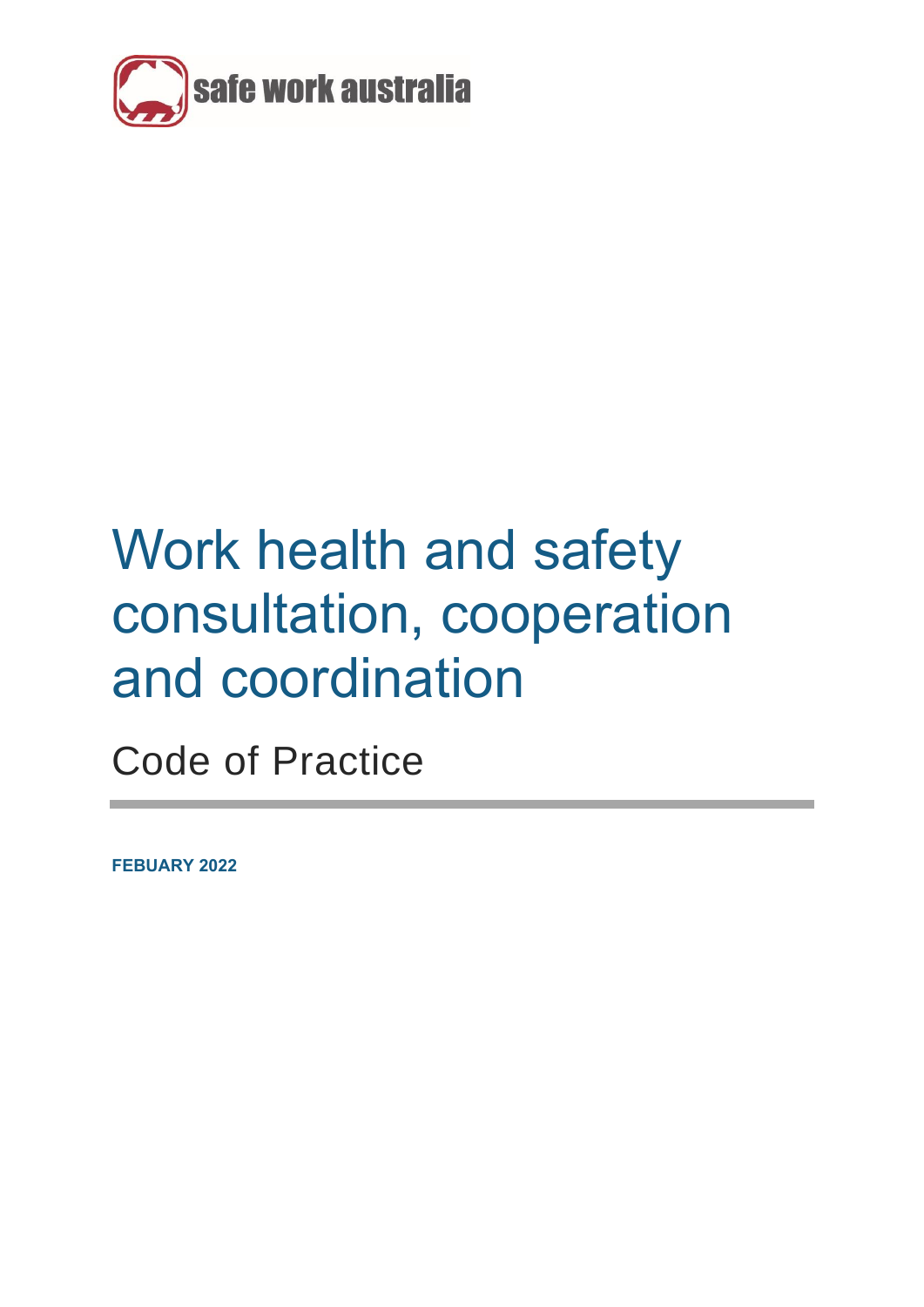#### **Disclaimer**

Safe Work Australia is an Australian Government statutory agency established in 2009. Safe Work Australia includes Members from the Commonwealth, and each state and territory, Members representing the interests of workers and Members representing the interests of employers.

Safe Work Australia works with the Commonwealth, state and territory governments to improve work health and safety and workers' compensation arrangements. Safe Work Australia is a national policy body, not a regulator of work health and safety. The Commonwealth, states and territories have responsibility for regulating and enforcing work health and safety laws in their jurisdiction.

ISBN 978-0-642-33299-8 (PDF)

ISBN 978-0-642-33300-1 (DOCX)

#### **Creative Commons**

With the exception of the Safe Work Australia logo, this copyright work is licensed under a Creative Commons Attribution 4.0 International licence. To view a copy of this licence, visit creativecommons.org/licenses In essence, you are free to copy, communicate and adapt the work, even commercially, as long as you attribute the work to Safe Work Australia and abide by the other licence terms.

#### **Contact information**

Safe Work Australia [| mailto:info@swa.gov.au](mailto:info@swa.gov.au) | [www.swa.gov.au](http://swa.hosts.application.enet/business-support/Communication/Documents/www.swa.gov.au)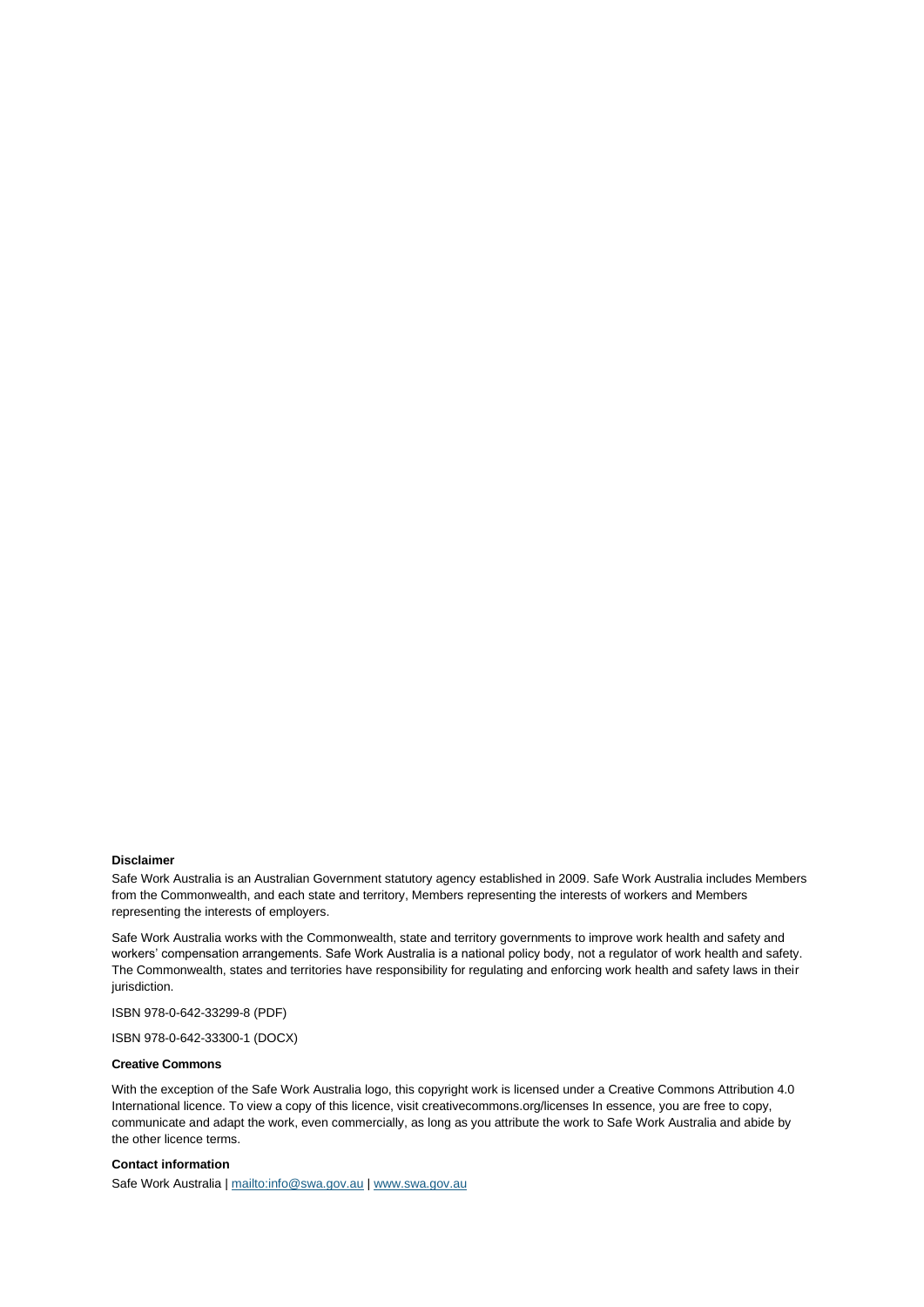# **Contents**

| 1. |                                                                                     |                                                                                                   |  |
|----|-------------------------------------------------------------------------------------|---------------------------------------------------------------------------------------------------|--|
|    | 1.1.                                                                                | Who has duties in relation to work health and safety consultation, cooperation and                |  |
|    | 1.2.                                                                                |                                                                                                   |  |
|    |                                                                                     |                                                                                                   |  |
|    | 2.1.                                                                                |                                                                                                   |  |
|    | 2.2.                                                                                |                                                                                                   |  |
|    | 2.3.                                                                                |                                                                                                   |  |
|    | 2.4.                                                                                |                                                                                                   |  |
|    |                                                                                     |                                                                                                   |  |
|    | 3.1.                                                                                |                                                                                                   |  |
|    | 3.2.                                                                                | Providing reasonable opportunities to express views and contribute  14                            |  |
|    | 3.3.                                                                                |                                                                                                   |  |
|    | 3.4.                                                                                |                                                                                                   |  |
|    | 3.5.                                                                                |                                                                                                   |  |
|    | 3.6.                                                                                |                                                                                                   |  |
| 4. |                                                                                     |                                                                                                   |  |
|    | 4.1.                                                                                |                                                                                                   |  |
|    | 4.2.                                                                                |                                                                                                   |  |
|    | 4.3.                                                                                |                                                                                                   |  |
|    | 4.4.                                                                                |                                                                                                   |  |
|    | 4.5.                                                                                |                                                                                                   |  |
|    | 5. When to consult, cooperate and coordinate activities with other duty holders  26 |                                                                                                   |  |
|    | 5.1.                                                                                |                                                                                                   |  |
|    | 5.2.                                                                                |                                                                                                   |  |
| 6. |                                                                                     |                                                                                                   |  |
|    | 6.1.                                                                                |                                                                                                   |  |
|    | 6.2.                                                                                |                                                                                                   |  |
|    | 6.3.                                                                                | What if another duty holder refuses to consult or cooperate or coordinate?  30                    |  |
|    |                                                                                     |                                                                                                   |  |
|    |                                                                                     |                                                                                                   |  |
|    |                                                                                     | Example 1: Consultation in a workplace with no health and safety representatives 33               |  |
|    |                                                                                     | Example 2: Consultation in a workplace with health and safety representatives - large business 34 |  |
|    |                                                                                     | Example 3: Consultation in a workplace with health and safety representatives - small business 35 |  |
|    |                                                                                     |                                                                                                   |  |
|    |                                                                                     |                                                                                                   |  |
|    |                                                                                     |                                                                                                   |  |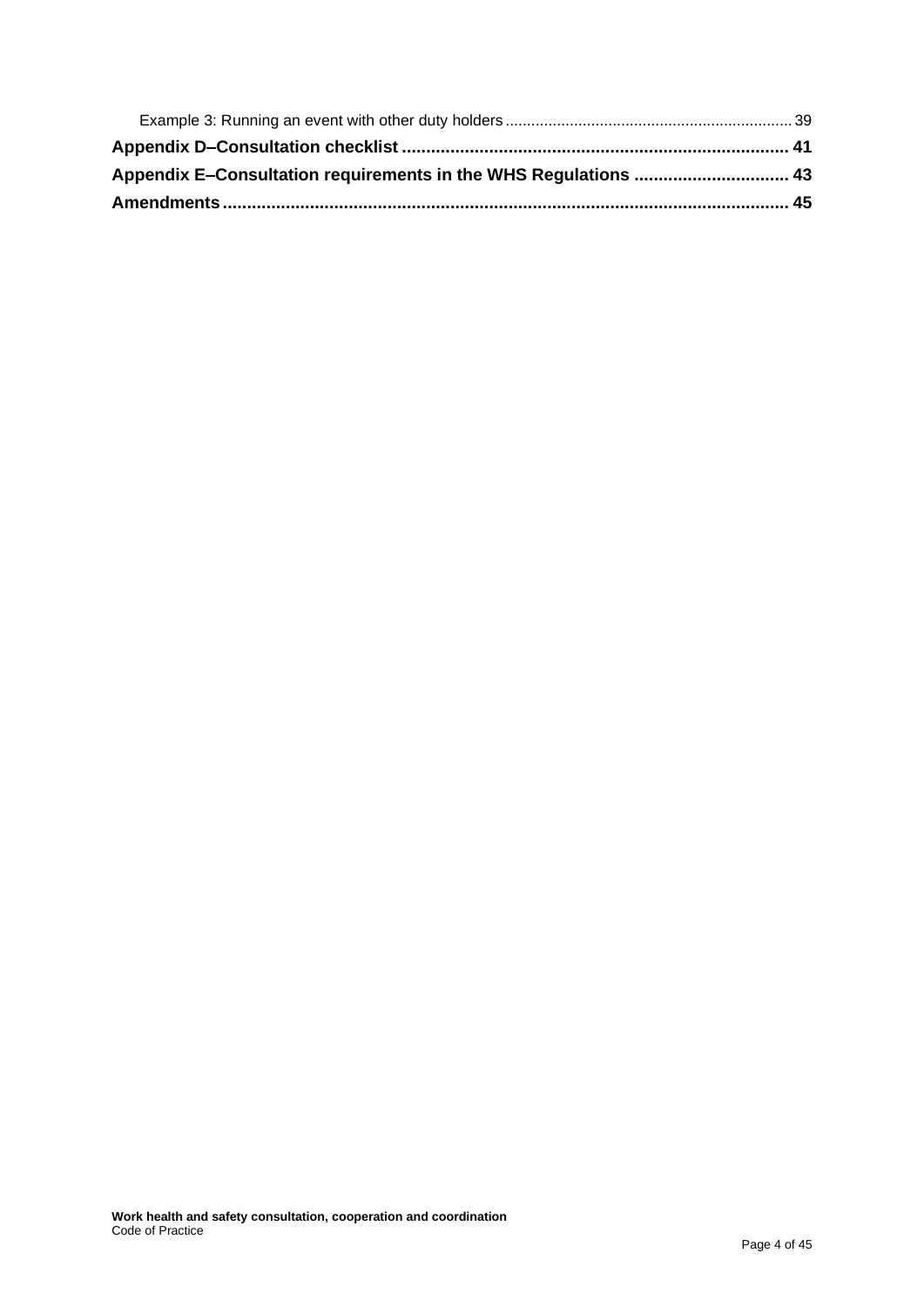# <span id="page-4-0"></span>Foreword

This Code of Practice on how to meet the requirements for consultation, cooperation and coordination on work health and safety matters is an approved code of practice under section 274 of the *[Work Health and Safety Act](https://www.safeworkaustralia.gov.au/doc/model-work-health-and-safety-act)* (the WHS Act).

An approved code of practice provides practical guidance on how to achieve the standards of work health and safety required under the WHS Act and the *[Work Health and Safety](https://www.safeworkaustralia.gov.au/doc/model-whs-regulations)  [Regulations](https://www.safeworkaustralia.gov.au/doc/model-whs-regulations)* (the WHS Regulations) and effective ways to identify and manage risks.

A code of practice can assist anyone who has a duty of care in the circumstances described in the code of practice. Following an approved code of practice will assist the duty holder to achieve compliance with the health and safety duties in the WHS Act and WHS Regulations, in relation to the subject matter of the code of practice. Like regulations, codes of practice deal with particular issues and may not cover all relevant hazards or risks. The health and safety duties require duty holders to consider all risks associated with work, not only those for which regulations and codes of practice exist.

Codes of practice are admissible in court proceedings under the WHS Act and WHS Regulations. Courts may regard a code of practice as evidence of what is known about a hazard, risk, risk assessment or risk control and may rely on the code in determining what is reasonably practicable in the circumstances to which the code of practice relates. For further information see the Interpretive Guideline: *[The meaning of 'reasonably practicable](https://www.safeworkaustralia.gov.au/resources-and-publications/guidance-materials/how-determine-what-reasonably-practicable-meet-health-and-safety-duty)*'.

Compliance with the WHS Act and WHS Regulations may be achieved by following another method if it provides an equivalent or higher standard of work health and safety than the code.

An inspector may refer to an approved code of practice when issuing an improvement or prohibition notice.

#### **Scope and application**

This Code is intended to be read by a person conducting a business or undertaking (PCBU). It provides practical guidance to PCBUs on how to effectively consult with workers who carry out work for the business or undertaking and who are (or are likely to be) directly affected by a health and safety matter. It includes information on mechanisms to facilitate worker participation and representation.

This Code also provides guidance to PCBUs who share responsibility for the same work health and safety matter on how to consult, cooperate and coordinate activities with each other.

This Code may be a useful reference for other persons interested in the duties under the WHS Act and WHS Regulations.

This Code applies to all workplaces covered by the WHS Act where work health and safety consultation, cooperation and coordination is required.

#### **How to use this Code of Practice**

This Code includes references to the legal requirements under the WHS Act and WHS Regulations. These are included for convenience only and should not be relied on in place of the full text of the WHS Act or WHS Regulations. The words 'must', 'requires' or 'mandatory' indicate a legal requirement exists that must be complied with.

The word 'should' is used in this Code to indicate a recommended course of action, while 'may' is used to indicate an optional course of action.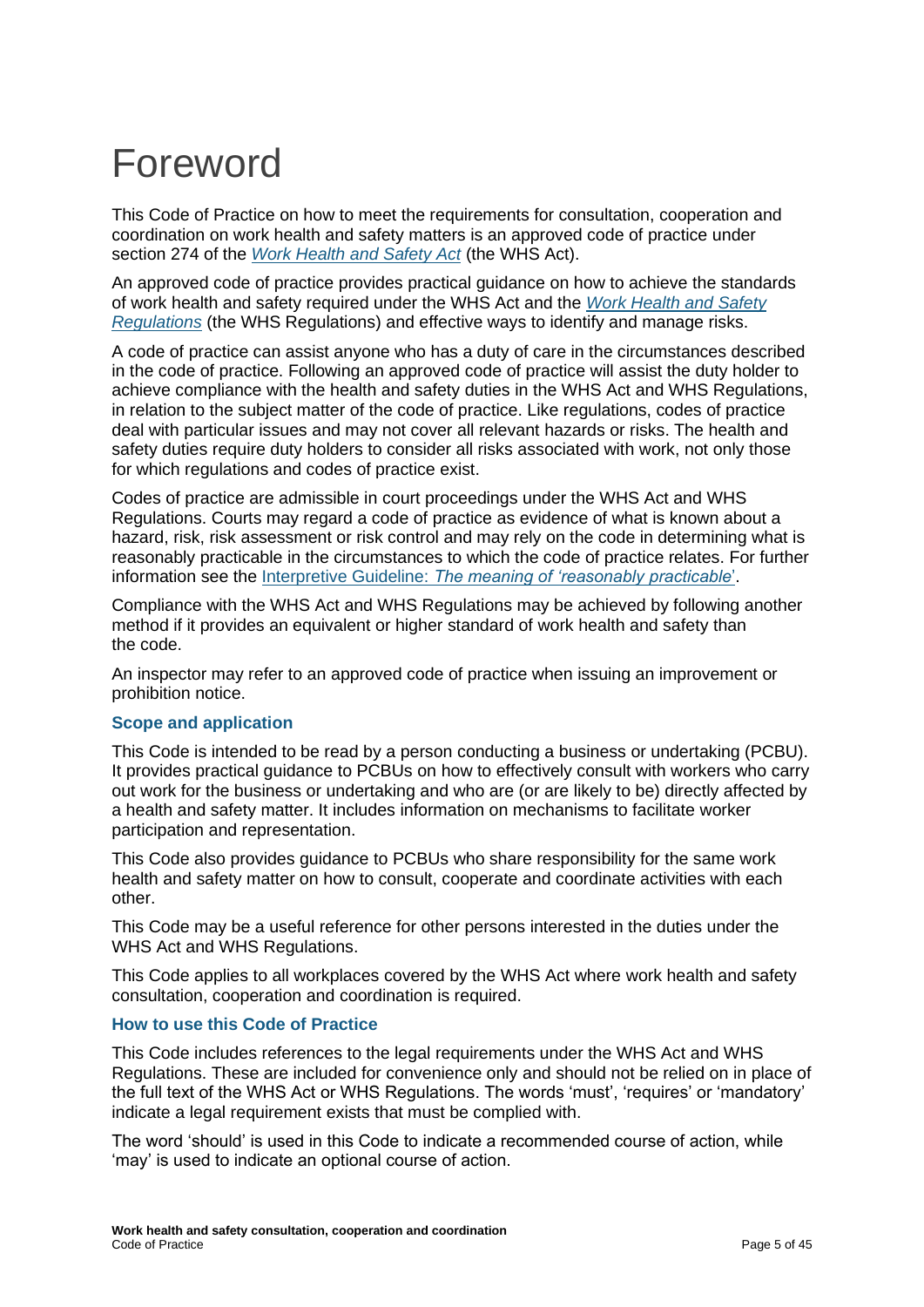# <span id="page-5-0"></span>1. Introduction

# <span id="page-5-1"></span>1.1. Who has duties in relation to work health and safety consultation, cooperation and coordination?

Duty holders who have a role in either consultation, cooperation or coordination include:

- − persons conducting a business or undertaking (PCBUs)
- − designers, manufacturers, importers, suppliers and installers of plant, substances or structures, and
- − officers.

Workers and other persons at the workplace also have duties under the WHS Act, such as the duty to take reasonable care for their own health and safety at the workplace.

A person can have more than one duty and more than one person can have the same duty at the same time.

Early consultation and identification of risks can allow for more options to eliminate or minimise risks and reduce the associated costs.

### Person conducting a business or undertaking

PCBUs have a duty to consult workers about work health and safety and may also have duties to consult, cooperate and coordinate with other duty holders.

#### **Consulting workers**

#### **WHS Act section 47**

Duty to consult workers

A PCBU must consult, so far as is reasonably practicable, with workers who carry out work for the business or undertaking and who are (or are likely to be) directly affected by a health and safety matter.

This duty to consult is based on the recognition that worker input and participation improves decision-making about health and safety matters and assists in reducing work-related injuries and disease.

The broad definition of a 'worker' under the WHS Act means a PCBU must consult with employees and anyone else who carries out work for the business or undertaking. A PCBU must consult, so far as is reasonably practicable, with contractors and subcontractors and their employees, on-hire workers, outworkers, apprentices, trainees, work experience students, volunteers and other people who are working for the PCBU and who are, or are likely to be, directly affected by a health and safety matter.

Workers are entitled to take part in consultations and to be represented in consultations by a health and safety representative who has been elected to represent their work group.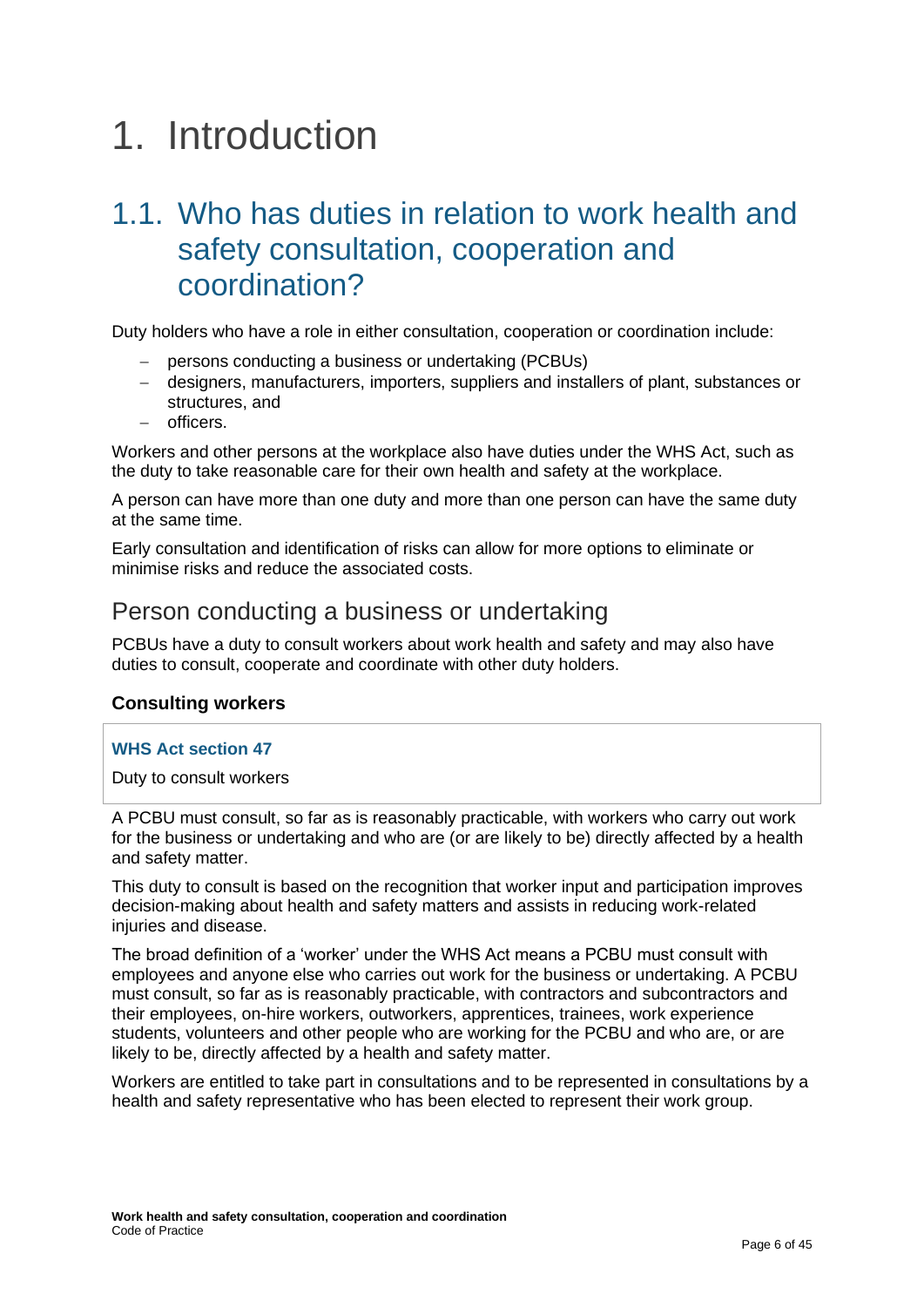#### *Example*

A marketing company is located in one office building in the city. The company needs to consult with all its workers who are likely to be impacted by a health and safety matter. This includes its permanent and contract staff, a staff member that works remotely from a regional area, as well as its two work experience students. The company will also need to consult with the four workers from another marketing firm who will be working out of the company's office for a period of two months while a joint project is undertaken.

#### **Consulting, cooperating and coordinating activities with other duty holders**

#### **WHS Act section 46**

Duty to consult with other duty holders

The WHS Act requires a PCBU to consult, cooperate and coordinate activities with all other persons who have a work health or safety duty in relation to the same matter, so far as is reasonably practicable.

There is often more than one business or undertaking with responsibility for the same health and safety matters, either because they are involved in the same activities or share the same workplace.

In these situations, each duty holder should exchange information to find out who is doing what and work together in a cooperative and coordinated way so risks are eliminated or minimised so far as is reasonably practicable.

Examples of where a PCBU will have a health and safety duty include where:

- − the PCBU engages workers to carry out work
- − the PCBU directs or influences workers in carrying out work
- − other persons may be put at risk from work carried out in their business or undertaking
- − the PCBU manages or controls a workplace or the fixtures, fittings or plant at a workplace
- − the PBCU's business or undertaking involves designing, manufacturing, importing or supplying plant, substances or structures for use at a workplace
- − the PBCU's business or undertaking involves installing, constructing or commissioning plant or structures at a workplace.

Duty holders' work activities may overlap and interact at particular times. When they share a duty, for example a duty in relation to the health and safety of the same worker or workers, or are involved in the same work, they will be required to consult, cooperate and coordinate activities with each other so far as is reasonably practicable.

#### *Example*

A construction company is the principal contractor undertaking a renovation of a large commercial building. In addition to its duty to consult with the health and safety representatives<sup>1</sup> and workers, the company has identified all other PCBUs which it will share health and safety duties with at the site. This includes the electrical company it has subcontracted, the building owner and property manager, as well as the company that has been separately contracted to paint the building. The company works with the other PCBUs to set out the ways they will consult, cooperate and coordinate activities with each other in

<sup>1</sup> You must consult any health and safety representatives on health and safety matters. Refer WHS Act section 70 - *General obligations of person conducting a business or undertaking*.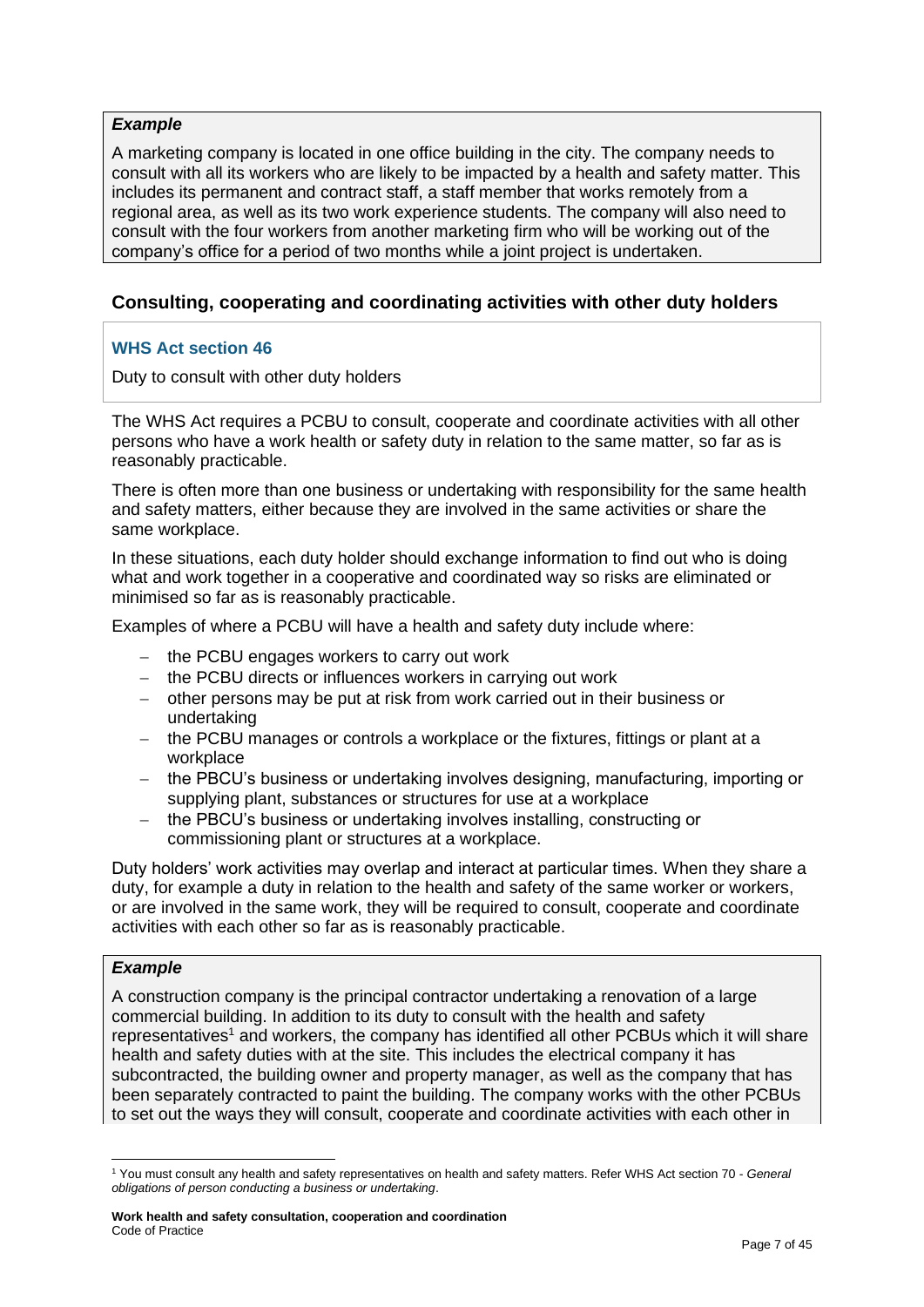the WHS management plan for the project. The other PCBUs also have obligations to consult with their workers and any health and safety representatives.

Further information and examples are provided in the Code of Practice: *[Construction](https://www.safeworkaustralia.gov.au/resources-and-publications/model-codes-practice/model-code-practice-construction-work) work.*

## Designers, manufacturers, importers and suppliers of plant, substances or structures

#### **WHS Act Part 2 Division 3**

Further duties of persons conducting businesses or undertakings

Designers, manufacturers, importers and suppliers of plant, substances or structures must ensure, so far as is reasonably practicable, the plant, substance or structure they design, manufacture, import or supply is without risks to health and safety. This duty includes carrying out testing and analysis as well as providing specific information about the plant or substance.

To assist in meeting these duties, the WHS Regulations require:

- − manufacturers to consult with designers of the plant
- − importers to consult with designers and manufacturers of plant, and
- − the person who commissions construction work to consult with the designer of the structure.

## Principal contractors

#### **WHS Regulation 309**

WHS management plan—preparation

The principal contractor for a construction project has a specific duty under the WHS Regulations to document, in their WHS Management Plan for the project, the arrangements in place for consultation, cooperation and coordination between the PCBUs at the site.

### **Officers**

#### **WHS Act section 27**

#### Duty of officers

Officers, for example company directors, have a duty to exercise due diligence to ensure the PCBU complies with the WHS Act and WHS Regulations. This includes taking reasonable steps to ensure the business or undertaking has appropriate processes for complying with the duty to consult workers as well as the duty to consult, cooperate and coordinate with other duty holders. Further information on who is an officer and their duties is available in the *[Interpretive Guideline: The health and safety duty of an officer under section 27](https://www.safeworkaustralia.gov.au/resources-and-publications/guidance-materials/health-and-safety-duty-officer)*.

### **Workers**

#### **WHS Act section 28**

Duties of workers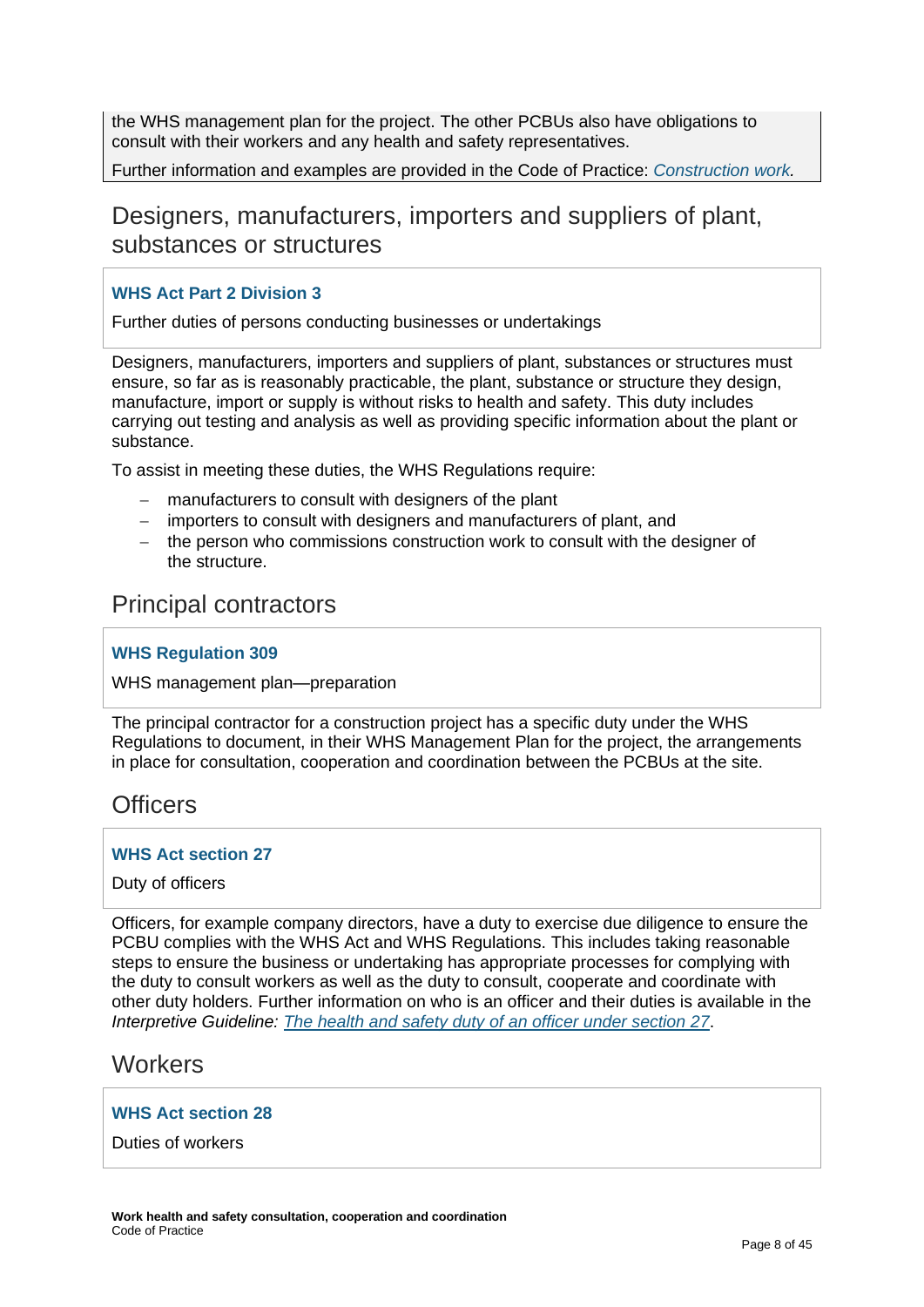Workers have a duty to take reasonable care for their own health and safety and to not adversely affect the health and safety of other persons. Workers must comply with reasonable instructions, as far as they are reasonably able, and cooperate with reasonable health and safety policies or procedures that have been notified to workers, for example procedures for consultation at the workplace.

# <span id="page-8-0"></span>1.2. Why is consultation important?

Consultation is a legal requirement and an essential part of managing health and safety risks.

A safe workplace is more easily achieved when everyone involved in the work communicates with each other to identify both physical and psychosocial hazards and risks, talks about health and safety concerns and works together to find solutions. This includes cooperation between duty holders, the people who manage or control the work and those who carry out the work or who are affected by the work.

By drawing on the knowledge and experience of their workers, PCBUs can make more informed decisions about how the work should be carried out safely.

Effective health and safety consultation also has other benefits:

- − *greater awareness and commitment*—because workers who have been actively involved in how health and safety decisions are made will better understand the decisions
- − *positive working relationships*—because understanding the views of others leads to greater cooperation and trust.

In situations where a PCBU shares responsibility for health and safety with another person, the requirement to consult, cooperate and coordinate activities with other duty holders will help address gaps in managing health and safety risks that often occur when:

- − there is a lack of understanding of how the activities of each person may add to the hazards and risks to which others may be exposed
- − duty holders assume someone else is taking care of the health and safety matter, or
- − the person who takes action is not the best person to do so.

Consulting, cooperating and coordinating activities with other duty holders assists each duty holder understand how their activities may impact on health and safety and the actions each duty holder takes to control risks are complementary.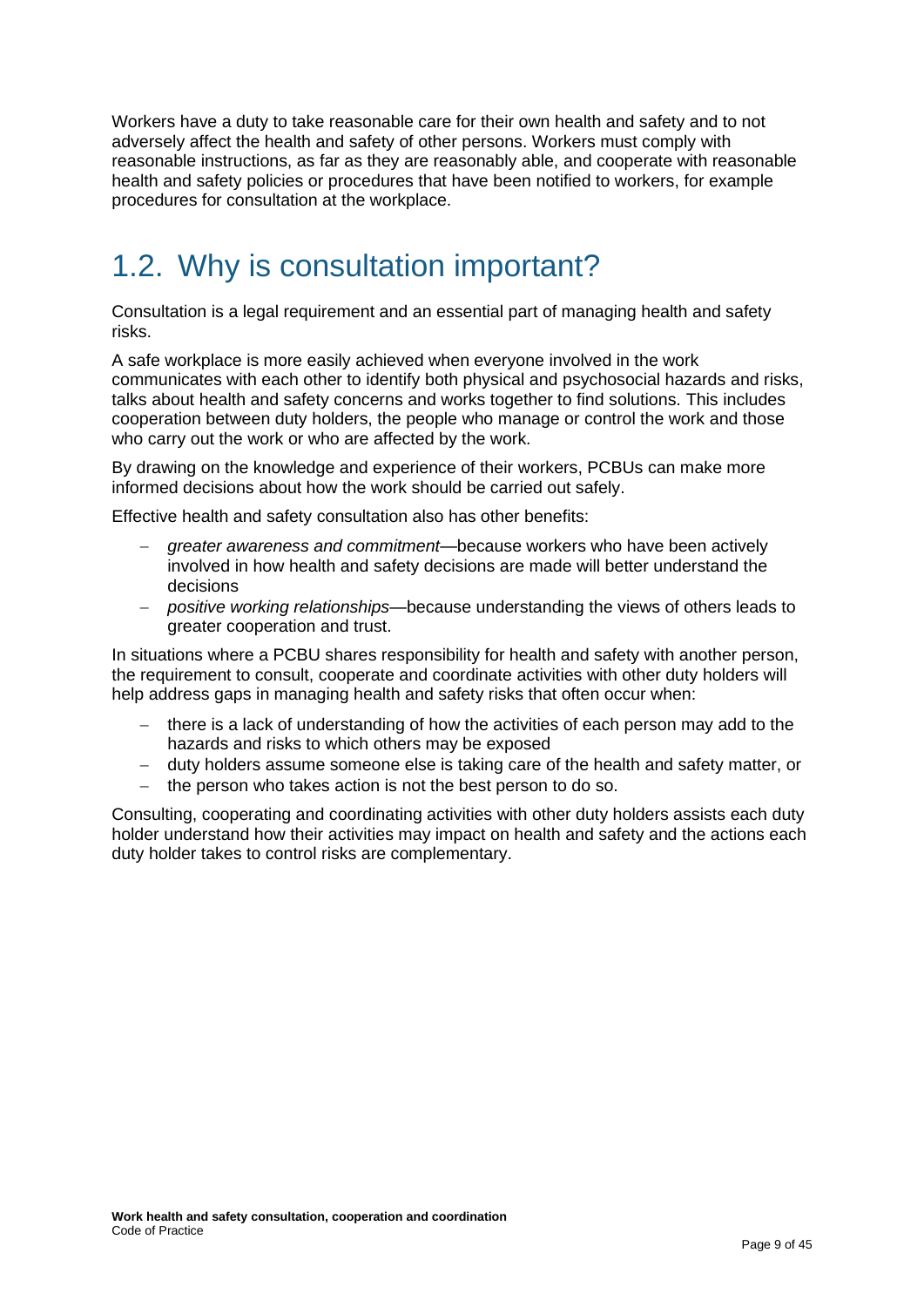# <span id="page-9-0"></span>2. When to consult with workers

Many organisational decisions or actions have health and safety consequences for workers. For example, introducing new equipment into the workplace may affect the tasks your workers carry out, the timeframes for doing work, how they interact with each other and the environment in which they work.

The WHS Act identifies specific matters that trigger the requirement for consultation.

#### **WHS Act section 49**

When consultation is required

As a person conducting a business or undertaking (PCBU) you must consult with workers when:

- − identifying hazards and assessing risks to health and safety arising from the work carried out or to be carried out
- − making decisions about ways to eliminate or minimise those risks
- making decisions about the adequacy of facilities for the welfare of workers
- − proposing changes that may affect the health or safety of your workers, and
- − making decisions about procedures for consulting with workers; resolving health or safety issues at the workplace; monitoring health of your workers; monitoring the conditions at the workplace under your management or control and providing information and training for your workers.

However, it may be useful to also consult workers about matters not listed above. Requirements for consultation in the WHS Regulations are listed in [Appendix E.](#page-42-0)

Regular consultation is better than consulting only as issues arise on a case-by-case basis because it allows you to identify and fix potential problems early.

# <span id="page-9-1"></span>2.1. Managing work health and safety risks

Consultation is required when identifying hazards, assessing risks and deciding on measures to eliminate or minimise those risks.

In deciding how to eliminate or minimise risks, you must consult with your workers who will be affected by this decision, either directly or through their health and safety representative. Their experience may help you identify hazards and choose practical and effective control measures. A duty holder must review control measures if consultations indicate a review is necessary.

Regularly walking around the workplace, talking to your workers and observing how work is done will also help you identify hazards. Conducting a survey of your workers can provide valuable information about work-related health issues, for example workplace bullying, stress and muscular aches and pains that can signal potential hazards.

Workers and their health and safety representatives may request access to information, for example technical guidance about workplace hazards and risks associated with plant, equipment and substances. Information should not be withheld just because it is technical or may be difficult to understand.

The WHS Act requires you to allow health and safety representatives for a work group to have access to information you have relating to hazards, including associated risks, affecting workers in the work group and also information about the health and safety of workers in the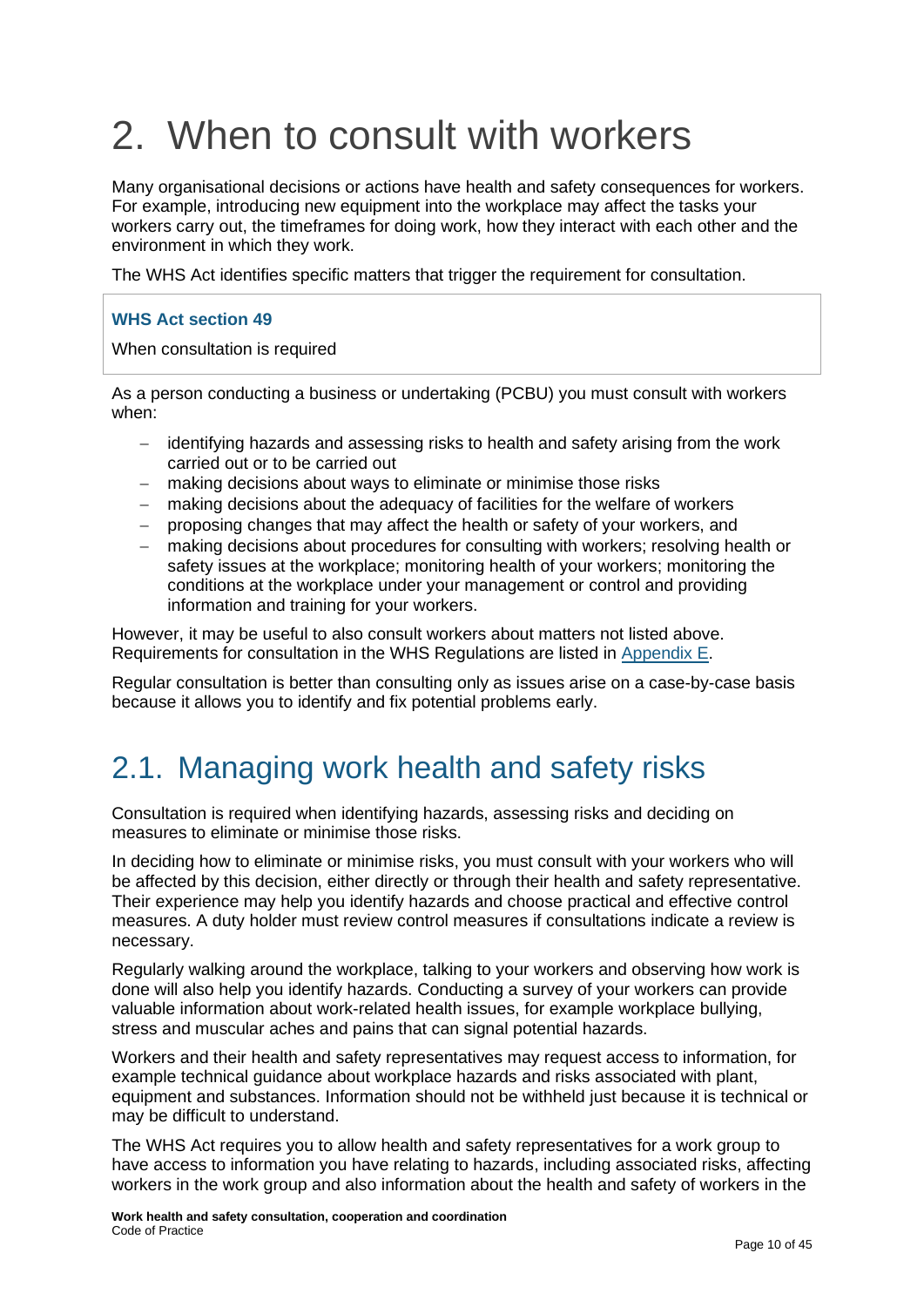work group. This does not extend access to personal or medical information that identifies or could reasonably lead to the identification of a worker without the worker's consent.

Further guidance on risk management is available in the Code of Practice: *[How to manage](https://www.safeworkaustralia.gov.au/doc/model-codes-practice/model-code-practice-how-manage-work-health-and-safety-risks)  [work health and safety risks.](https://www.safeworkaustralia.gov.au/doc/model-codes-practice/model-code-practice-how-manage-work-health-and-safety-risks)*

## <span id="page-10-0"></span>2.2. Deciding on welfare facilities

Facilities are things provided for the welfare of workers, for example toilets, drinking water, washing facilities, eating facilities, change rooms, personal storage and first aid.

You must consult your workers when making decisions about what facilities are needed (for example the number and location of toilets), taking into consideration the number and composition of your workforce, the type of work your workers do, the nature of the hazards in the workplace and the size and location of your workplace. The consultation should include access, cleaning and maintenance of the facilities.

If the facilities are already provided at the workplace, you should consult your workers and their health and safety representatives when there are changes affecting the adequacy of the facilities. This will help you determine if you should change or expand your facilities.

Further guidance is available in the Code of Practice: *[Managing the work environment and](https://www.safeworkaustralia.gov.au/doc/model-codes-practice/model-code-practice-managing-work-environment-and-facilities)  [facilities](https://www.safeworkaustralia.gov.au/doc/model-codes-practice/model-code-practice-managing-work-environment-and-facilities)*.

# <span id="page-10-1"></span>2.3. Making changes affecting work health and safety

You must consult your workers when proposing changes that may affect their work health and safety. Some examples of when consultation would be required include when you are proposing to:

- − change work systems such as shift work rosters, work procedures or the work environment
- − develop a new product or plan a new project
- − purchase new or used equipment or use new substances, or
- − restructure the business.

#### *Example*

A small café routinely consults with staff about health and safety matters. The café owner and workers have agreed to a process of consultation that includes discussions during morning briefings which occur during paid work time before the busy service period. The owner also talks to workers who undertake specific tasks when doing the risk assessments of those duties, and when considering the purchase of any new equipment that workers will operate. The owner recently paid workers to attend a meeting prior to the café opening for the day to seek workers' views on options to replace the old bain-marie before making any decisions. The owner also consulted with workers to get their views when it was planning updates to the staff room and locker facilities.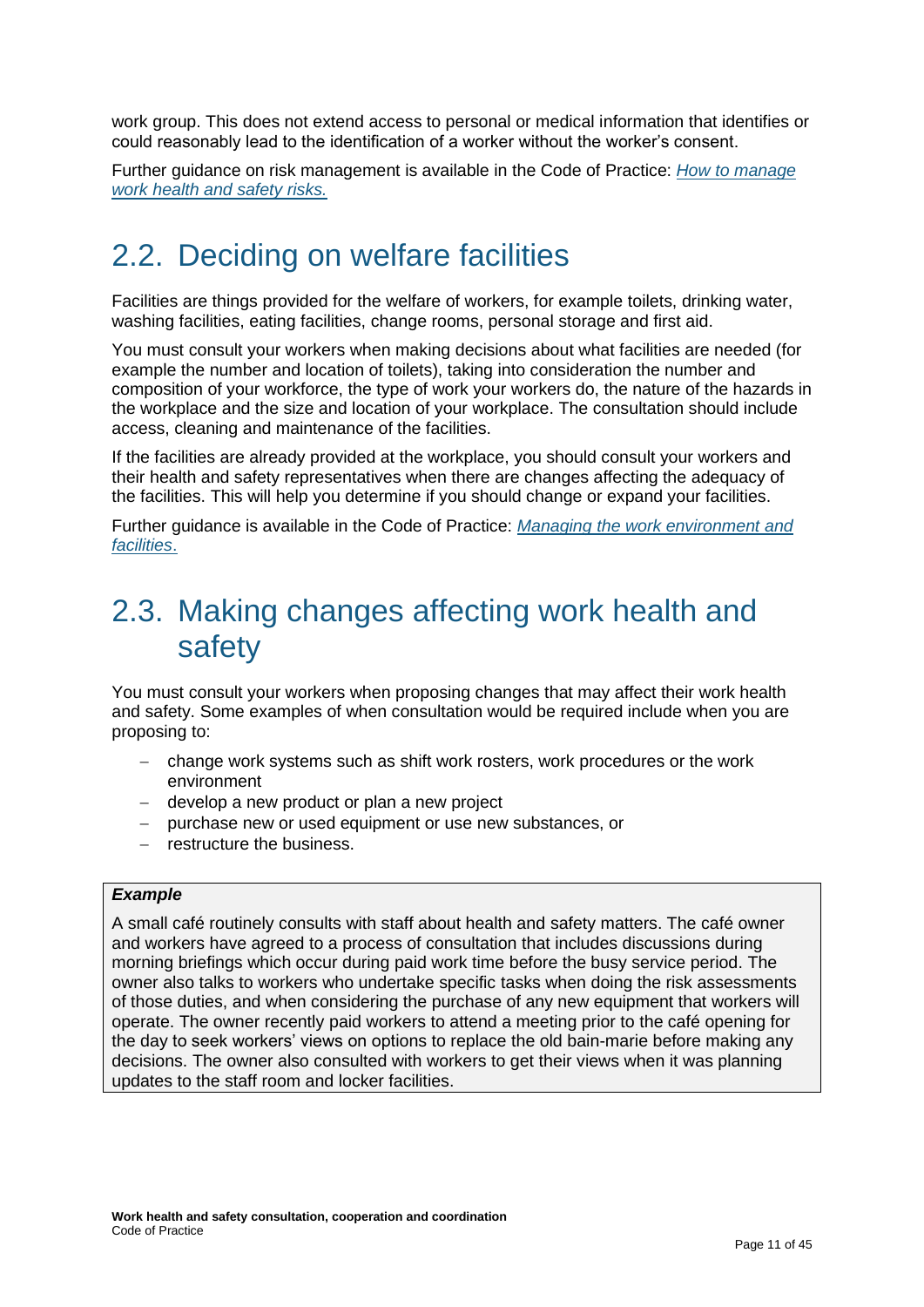#### *Example*

A community soccer club has a large number of volunteers, including team managers and coaches. The club pays its president and referees and is considered a PCBU. The president organises an information evening for volunteers before the start of each soccer season to provide input into draft policies and procedures on health and safety, provide information on health and safety risks and seek views on health and safety matters that may need to be addressed. This includes the club's policy on dogs at playing fields, dealing with violence and aggression, and the procedure for safely constructing and dismantling the goals. The president highlights the importance of volunteers' contribution to ideas on how they can keep everyone safe. An online forum with volunteers is held at least twice during the season and health and safety is a standing item on the agenda. The president also informally checks in with volunteers on game days to identify any concerns. The club consults with volunteers on reports of hazards and incidents, and before making decisions on proposed control measures and changes to policies and procedures.

# <span id="page-11-0"></span>2.4. Developing work health and safety procedures

A procedure sets out the steps to be followed for work activities. You must consult with affected workers when developing procedures for:

- − consulting with workers on work health and safety
- − resolving work health and safety issues
- − monitoring workers' health and workplace conditions, and
- − providing information and training for workers.

Procedures should be in writing to provide clarity and certainty at the workplace and assist in demonstrating compliance. They should clearly set out the role of health and safety representatives, both legislative and workplace specific, and other parties involved in the activity. The procedures should be easily accessible, for example by placing them on noticeboards and intranet sites.

## Developing issue resolution procedures

The WHS Regulations set out default issue resolution procedures which you must follow unless you choose to develop your own procedures. If you choose to develop your own procedures, you must follow the minimum requirements and steps set out in the WHS Act and WHS Regulations. These include setting out your procedures in writing and communicating the procedures to all workers they cover.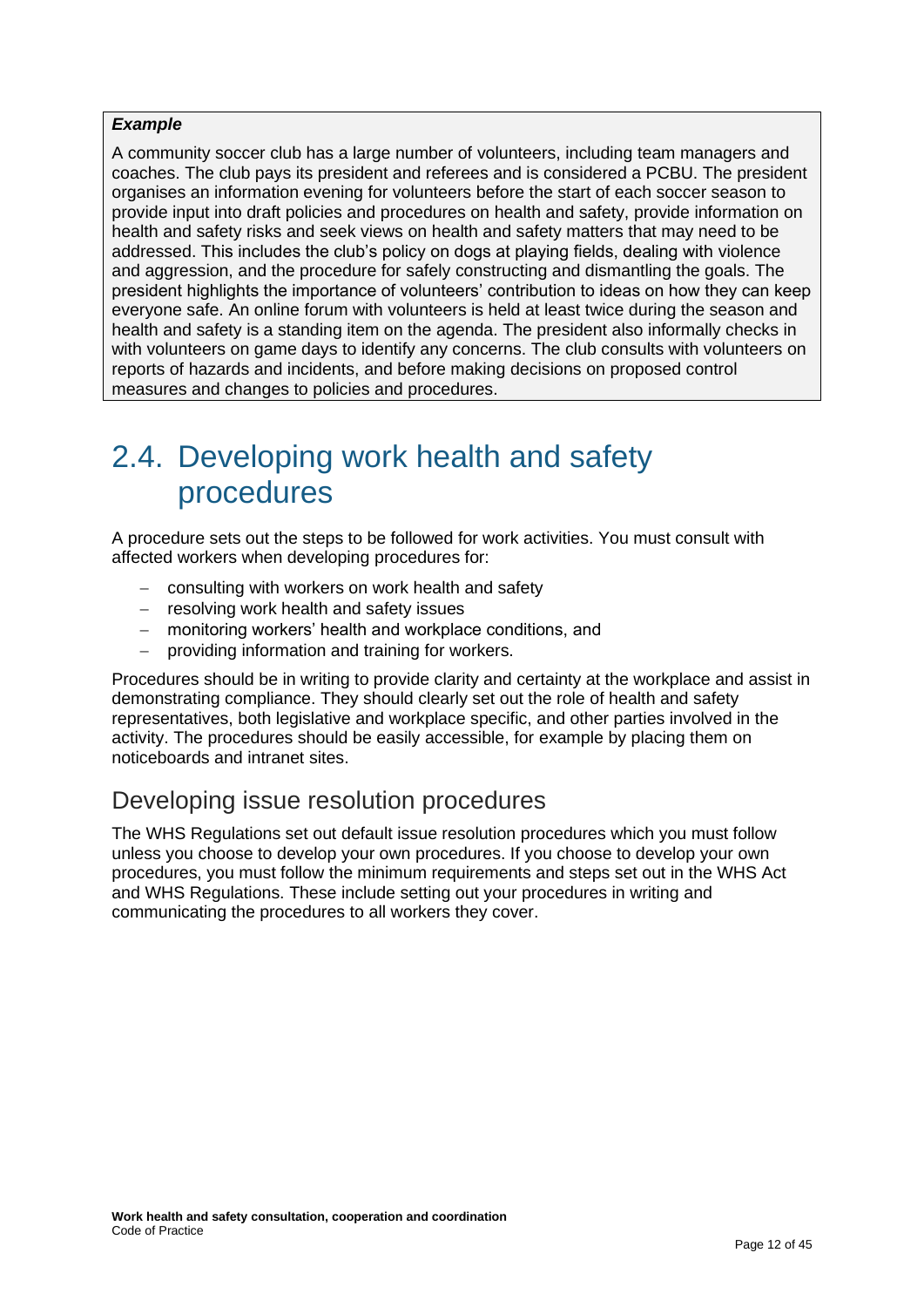# <span id="page-12-0"></span>3. What is effective consultation?

Consultation is a two-way process between you and your workers where you:

- − *talk* to each other about health and safety matters
- − *listen* to their concerns and raise your concerns
- − *seek and share* views and information, and
- − *consider* what your workers say before you make decisions.

#### **WHS Act section 48**

Nature of consultation

Consultation requires that:

- − relevant work health and safety information is shared with workers
- − workers are given a reasonable opportunity to express their views and to raise health or safety issues
- − workers are given a reasonable opportunity to contribute to the decision-making process relating to the health and safety matter
- − the views of workers are taken into account
- − workers are advised of the outcome of any consultation in a timely manner, and
- − if the workers are represented by a health and safety representative, consultation must include that representative.

Management commitment and open communication between managers and workers is important in achieving effective consultation. Your workers are more likely to engage in consultation when their knowledge and ideas are actively sought and concerns about health and safety are taken seriously.

Consultation does not mean telling your workers about a health and safety decision or action after it has been taken.

Workers should be encouraged to:

- − ask questions about health and safety
- − raise concerns and report problems
- − make safety recommendations, and
- − be part of the problem-solving process.

While consultation may not always result in agreement, agreement should be the objective as it will make it more likely the decisions are effective and actively supported.

# <span id="page-12-1"></span>3.1. Sharing information

You must share relevant information with workers and their health and safety representatives about matters that may affect their health and safety. This information should be provided early on so workers and health and safety representatives have enough time to consider the matters, discuss them and then provide feedback to you.

You should make available the information you have relating to the health and safety matter to enable informed and constructive discussions. This information may include:

health and safety policies and procedures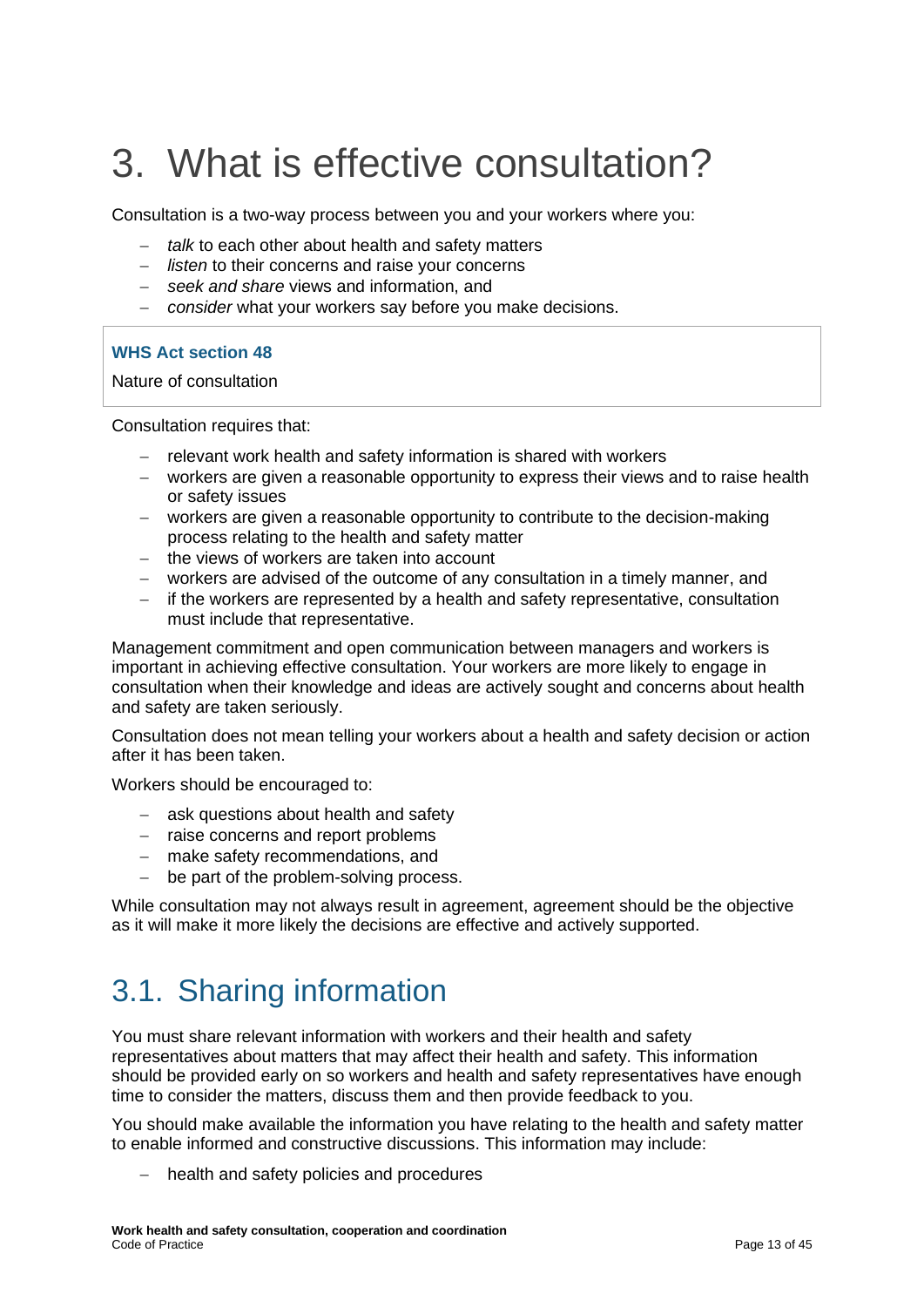- − technical guidance about hazards, risks and risk control measures
- − hazard reports and risk assessments
- − proposed changes to the workplace, systems of work, plant or substances, and
- − data on incidents, illnesses or injuries (in a way that protects the confidentiality of personal information).

The information should be presented in a way that can be easily understood by your workers and take into account literacy needs and the cultural or linguistically diverse backgrounds of your workers.

Young workers and those with limited English may be less likely to question health and safety practices or speak up if they are unsure. They may find it easier to communicate through a health and safety representative, an interpreter or worker representative. Information should also be simplified and presented in different ways to make it easier to understand, for instance using diagrams.

Meeting face-to-face is usually the most effective way of communicating, although it may not always be possible or preferable. Information can also be shared in other ways including:

- − by telephone or video call
- − by email, and
- − by featuring current health and safety news and information on intranet sites or noticeboards.

Information should be updated and attention drawn to new material so people who do not regularly check health and safety information will know what is happening in their workplace.

## <span id="page-13-0"></span>3.2. Providing reasonable opportunities to express views and contribute

Workers must be given a reasonable opportunity to express their views, raise work health and safety issues and contribute to health and safety decisions. This may involve:

- − providing a suitable time during work hours for consultation with workers
- − allowing opinions about health and safety to be regularly discussed and considered during workplace meetings, and
- − providing workers with different ways to provide feedback, for example using email, setting up an intranet health and safety page or a suggestion box.

How long the consultation process takes will depend on the complexity of the health and safety matter, how many people are being consulted, the accessibility of workers and the methods of consultation. A simple issue affecting only a small number of workers can probably be dealt with in a few hours or days through regular channels of communication. A complex technical matter, or consulting a large workforce, may require more time.

If there are health and safety representatives for the workplace you must include them in the discussions, with or without the direct involvement of workers.

# <span id="page-13-1"></span>3.3. Taking views into account

You must take the views of your workers and health and safety representatives into account before making a decision. Consultation does not require consensus or agreement but you must allow your workers to contribute to health and safety decisions you make in your business.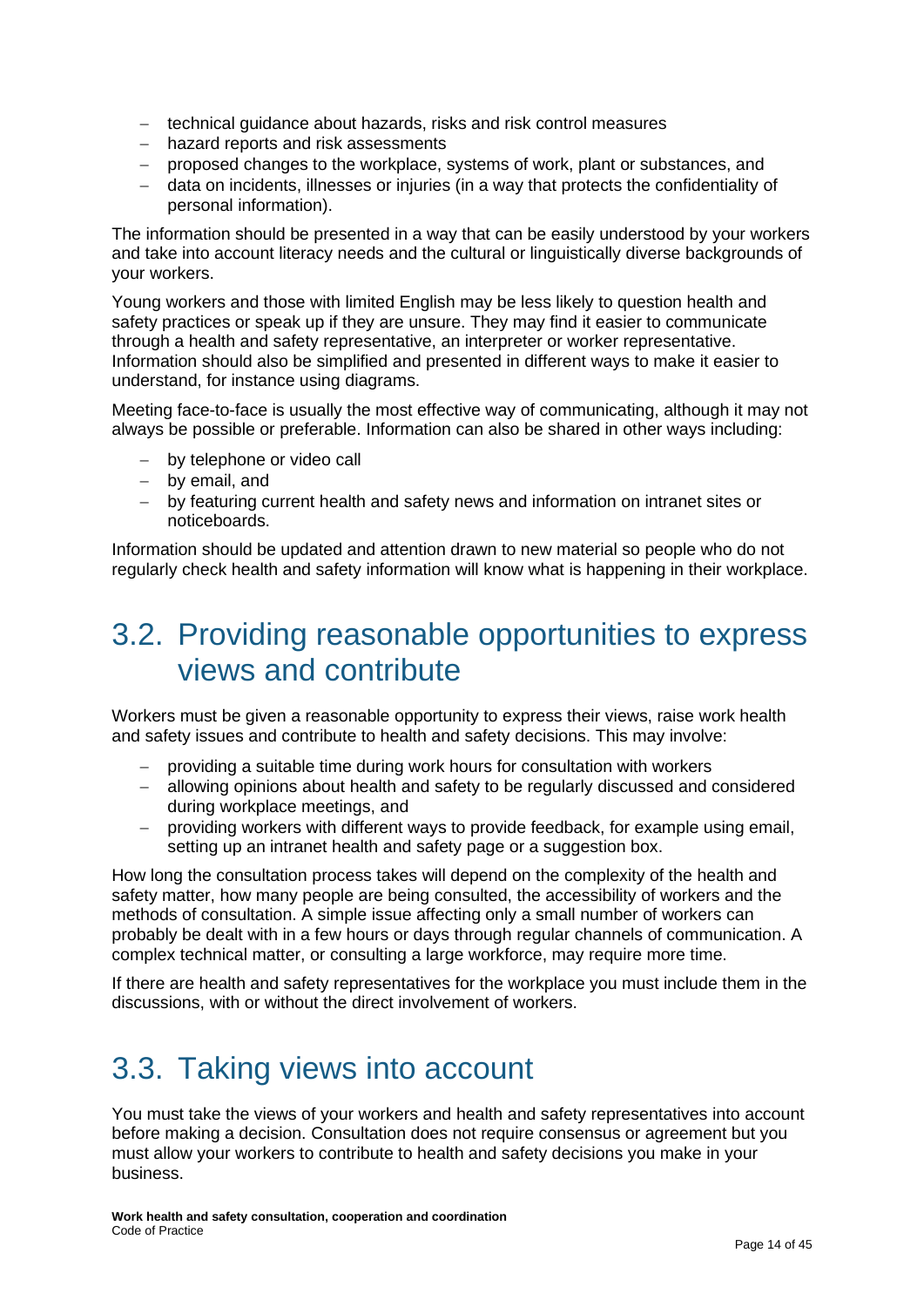You should agree to respond to concerns and questions raised by workers within a certain timeframe and offer feedback about options they propose.

# <span id="page-14-0"></span>3.4. Advising outcomes of consultation

You must inform your workers of your final decision or course of action as soon as possible. You should provide information to help them understand the reasons for your decision.

# <span id="page-14-1"></span>3.5. To what extent should you consult?

You must consult on health and safety matters so far as is reasonably practicable with workers who carry out work for you and who are (or are likely to be) directly affected. This includes consulting with your employees, contractors and subcontractors, the workers of contractors and subcontractors, employees of labour hire companies assigned to you, outworkers, trainees and apprentices, work experience students and volunteers (if any) about health and safety decisions directly affecting them and which you influence or control.

Consultation that is 'reasonably practicable' is both objectively possible and reasonable in the particular circumstances. What is reasonably practicable will depend on an objective consideration of relevant factors, for example the:

- − size and structure of the business
- nature of the work carried out in the business
- − nature and severity of the particular hazard or risk
- − nature of the decision or action including the urgency to make a decision or take action
- − availability of the relevant workers and health and safety representatives
- − work arrangements, for example shift work and remote work, and
- − characteristics of the workers including languages spoken and literacy levels.

Further information is available in the Guide: *[How to determine what is reasonably](https://www.safeworkaustralia.gov.au/resources-and-publications/guidance-materials/how-determine-what-reasonably-practicable-meet-health-and-safety-duty)  [practicable to meet a health and safety duty](https://www.safeworkaustralia.gov.au/resources-and-publications/guidance-materials/how-determine-what-reasonably-practicable-meet-health-and-safety-duty)*.

The aim of consultation should be to ensure you have sufficient information to make wellinformed decisions and the workers who may be affected are given a reasonable opportunity to provide their views and understand the reasons for the decisions.

You are not expected to consult if it is not possible in the circumstances, but are required to take a proactive and sensible approach to consultation. For example, an urgent response to an immediate risk may necessarily limit the extent of consultation in some circumstances. It may also not be reasonably practicable to consult with workers who are on extended leave. However, it would be appropriate to ensure these workers are kept informed about matters affecting their health and safety when they return to work.

It is not always necessary to consult with every worker in your workplace. The workers you consult with will be those who are, or could be, directly affected by the health and safety matter. For example:

- A problem with air temperature experienced on one level of an office block may not directly affect the work health and safety of workers on other levels. Only workers on the affected level may need to be consulted about the matter.
- If only one section of the workforce is required to deal with distressing material as part of their role, consultation about this hazard may only be needed with these workers and any health and safety representatives, not the whole workforce.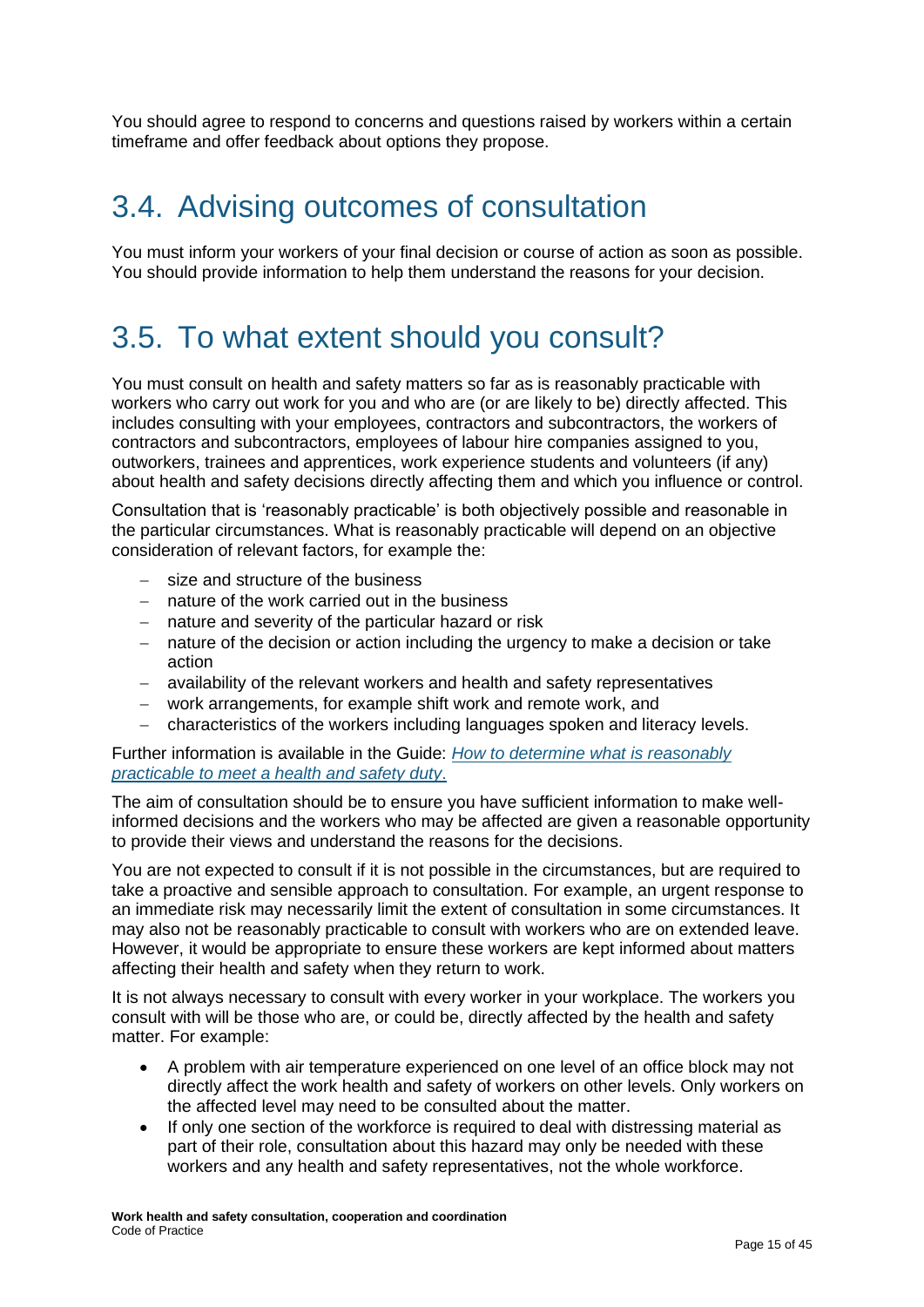#### *Example*

A large IT company identifies the need to change its client management system to ensure it remains competitive. It discusses the proposed new system with the health and safety committee as the change could create stress for workers, such as increased job demands and lack of role clarity. The health and safety committee, including the CEO and health and safety representatives, identify the need for further consultation to better understand these and other hazards, seek input on how to manage them, and discuss a plan for how this consultation will occur.

Engagement with workers and their health and safety representatives from the customer engagement team identifies that some features of the new system may increase customer dissatisfaction and aggression as it lacks the flexibility needed to meet client needs in some circumstances. Management organises a virtual meeting and encourages workers and their health and safety representatives to share their ideas on important system features. For example, managing workflows and ensuring client history is easily accessible. After identifying potential system modifications to minimise risks, management asks teams to have further discussions and sets up an on-line survey for feedback. Management and health and safety representatives meet to discuss the survey results and possible solutions, after which a follow-up meeting with workers and health and safety representatives is arranged to explain the proposed solutions and plans for system changes, including the training and support required by workers.

#### *Example*

A small agricultural business has a weekly team meeting with all workers. It is scheduled on a Monday when all permanent and casual workers are typically onsite. During one of these meetings, some workers raise safety concerns about the loading of livestock onto trucks. As the PCBU, the business owner observes the task in action and encourages workers to share their views on possible solutions. One worker suggests a system that worked well at a previous similar workplace, which is supported by the other workers. The owner agrees that this would effectively manage the risk and should be implemented. The manager, as an officer in the business, meets with workers to check the solution is working as intended and to get their views on the longer-term plans for the re-design of the loading ramps and yards.

# <span id="page-15-0"></span>3.6. Must consultation be documented?

Consultation with workers and with other duty holders does not have to be documented unless specifically required under the WHS Regulations. For example, regulation 552 of the WHS Regulations requires a major hazard facility's safety case outline to include a description of the consultation with workers undertaken in the preparation of the safety case. However, it is good practice to keep records to demonstrate compliance with consultation requirements. Records of consultation may also assist the risk management process and make disputes less likely.

Records should include outcomes of discussions. Records can be brief and simple, and cover:

- − what the safety matter is
- − who was identified as affected, or likely to be affected
- who was involved in consultations
- key issues consultation identified
- − what decision has been made
- why the decision has been made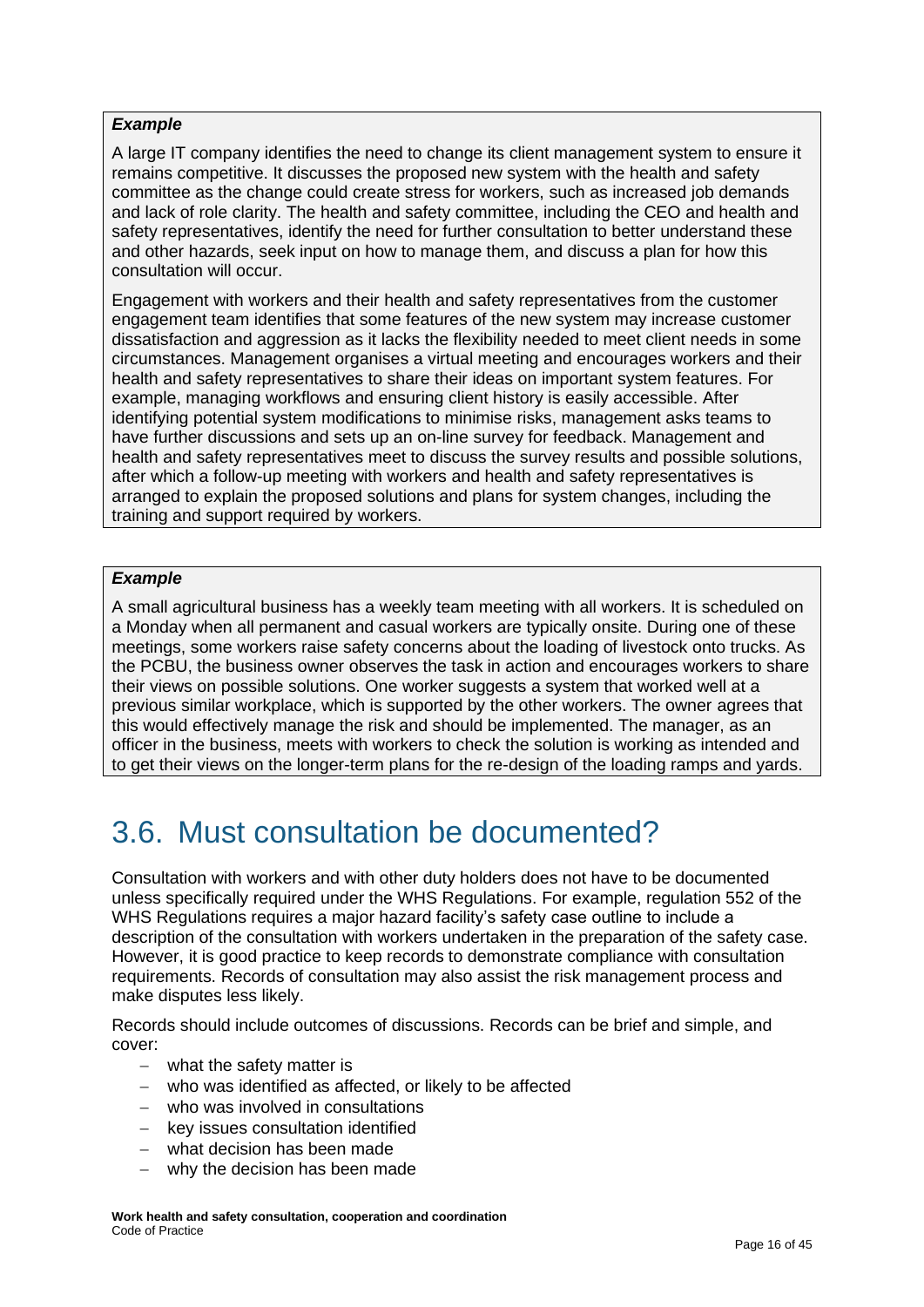- − who is to take action and by when, and
- − when the action was completed.

If established, the health and safety committee should decide on how records of the meetings will be documented.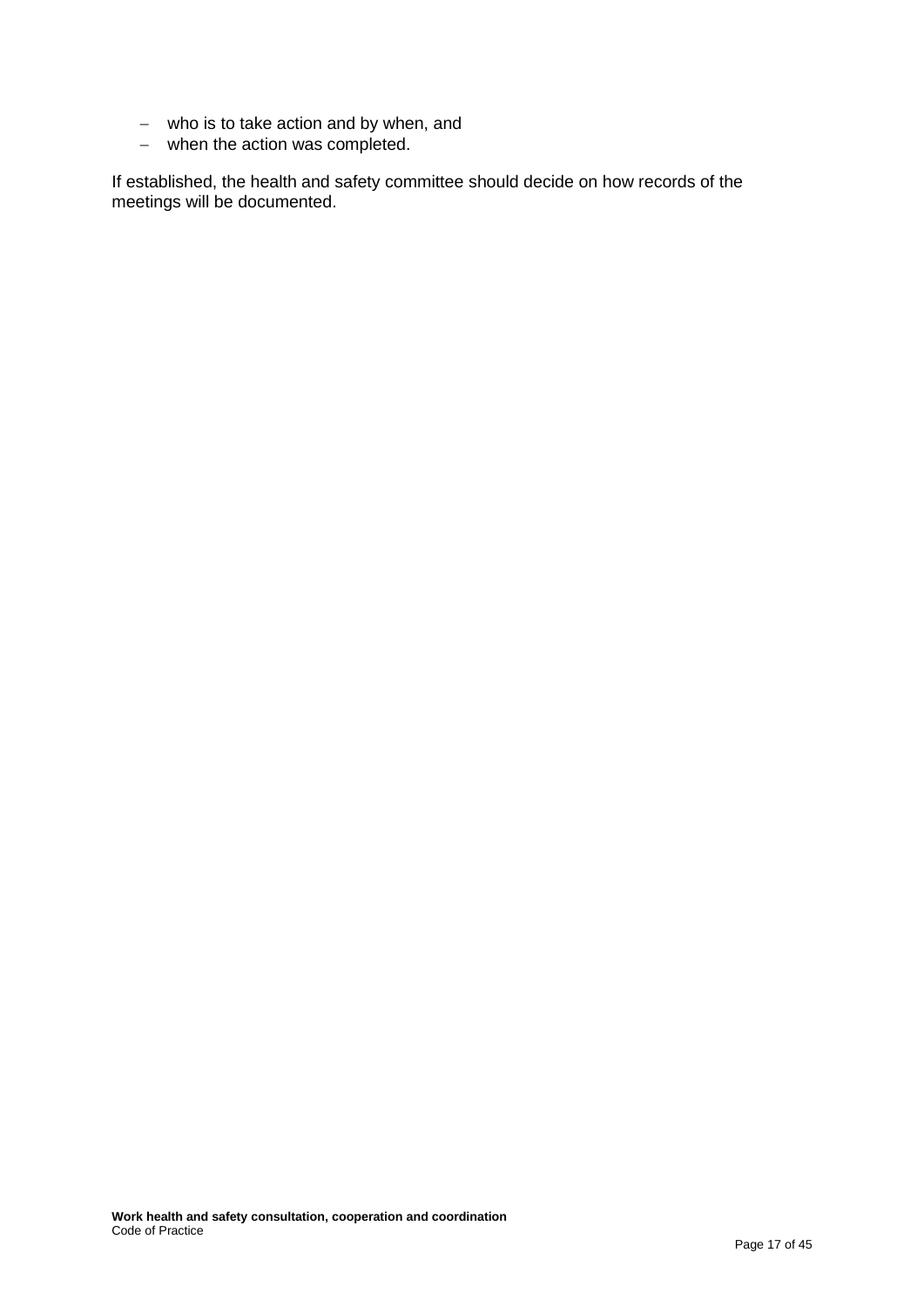# <span id="page-17-0"></span>4. How to consult with workers

Consultation with workers can be undertaken in various ways depending on the size and complexity of the workplace. It may involve a formal, structured process or it may be as simple as talking directly to workers and considering their views when making decisions, identifying hazards, assessing risks and proposing changes that affect health and safety.

Consultation can be undertaken through health and safety representatives and health and safety committees. However, the WHS Act does not require the establishment of these consultation mechanisms, unless:

- − in relation to a health and safety representative—a request is made by a worker
- − in relation to a health and safety committee—a request is made by five or more workers or a health and safety representative.

However, a PCBU may also choose to establish a health and safety committee on their own initiative.

If workers are represented by a health and safety representative, any consultation must involve that representative.

As a person conducting a business or undertaking (PCBU) you may establish arrangements for consultation to suit your workers and workplace situations including agreed consultation procedures, as long as those arrangements are consistent with the requirements of the WHS Act.

## <span id="page-17-1"></span>4.1. What kind of consultation is best for your workplace?

Workplaces may need to use a mix of consultation arrangements to effectively consult with different types of workers and in different situations.

Consultation arrangements should take into account:

- − the size of the business and how it is structured
- − the way work is arranged and where workers are located
- − what suits your workers, and
- − the complexity, frequency and urgency of issues that require consultation.

To determine how best to consult, you should discuss with your workers:

- − the duty to consult
- − the purpose of consultation
- − the range of work and associated health and safety issues at the workplace (e.g. both physical and psychosocial hazards)
- − the various ways for consultation to occur including your workers' right to elect health and safety representatives, and
- − your workers' ideas about the most effective way(s) to consult. How would your workers prefer to raise and discuss health and safety concerns or suggestions? What forms of consultation will help to overcome any barriers to workers' engagement?

You should develop methods that:

meet your duty to consult and support you to effectively protect the health and safety of workers and others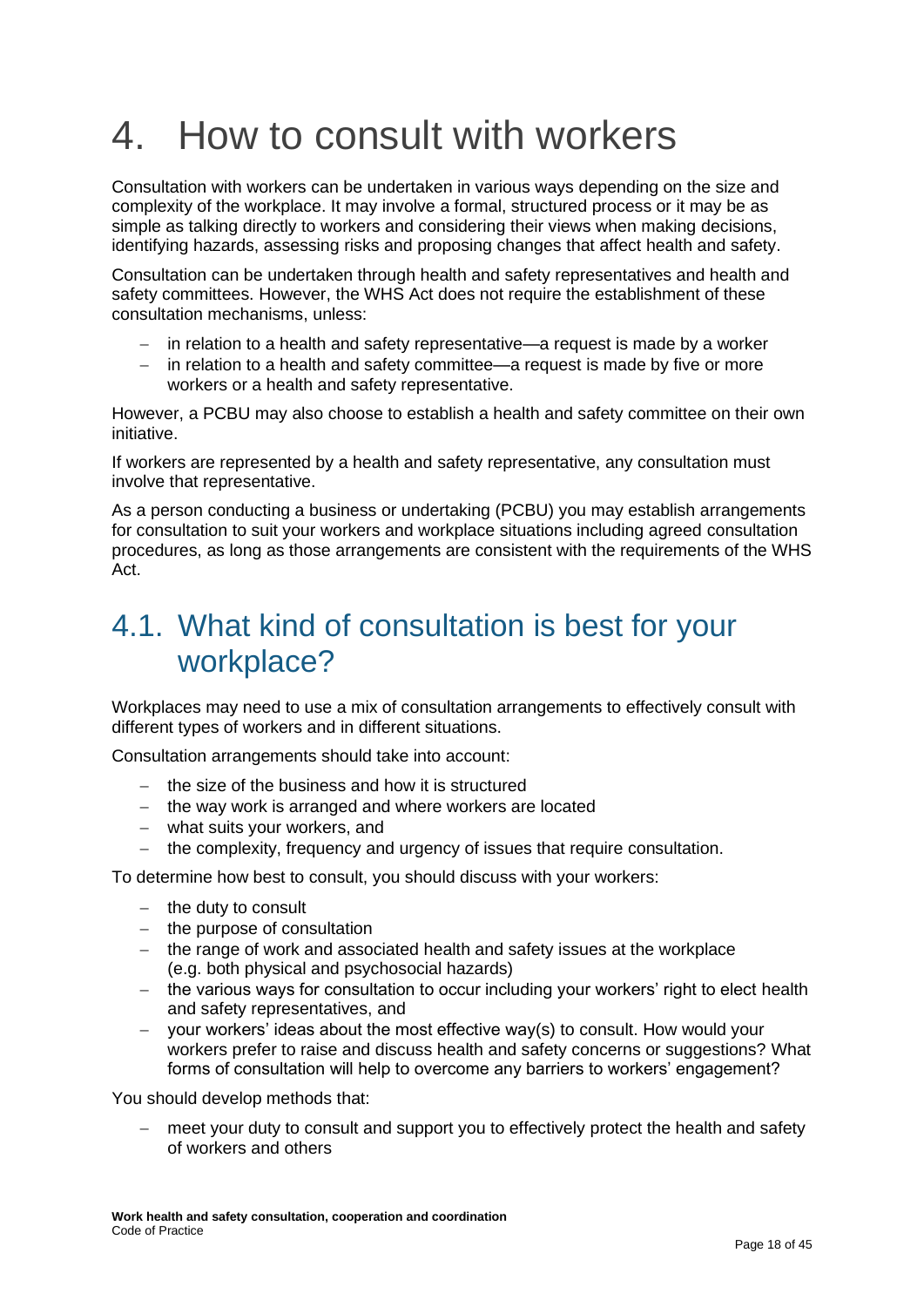- − so far as is reasonably practicable, ensure all affected workers can participate in consultation, including
	- shift workers, workers who work non-standard hours or flexibly, and mobile workers
	- seasonal or temporary workers (e.g. labour hire workers)
	- workers who have a disability
	- workers with diverse language or literacy needs
	- contractors and others at the worksite
- − will best integrate with the way your business manages health and safety.

You should consider how management normally communicates with the workers.

You may not need to establish separate consultation arrangements if there are regular discussions and interactions between managers or supervisors and the workers. For example, weekly team meetings, which provide opportunities for consultation to occur. This may be the case in a small business with few workers where there are direct discussions between the PCBU and workers as part of everyday work.

You should agree on ways to support ongoing, effective consultation with your workers.

Some examples include:

- − raising health and safety matters in pre-start briefings (paid time)
- − using regular team meetings to ask workers and their health and safety representatives about any health and safety concerns, how problems could be solved, and advise workers of the outcomes of consultation (e.g. feedback on decisions made and the reasons for these)
- − talking with workers about their health and safety concerns or ideas when you walk the floor
- − having an open-door policy for your workers on health and safety
- − using 'toolbox talks' to discuss specific health and safety issues, and
- − using your regular staff updates and emails to raise health and safety matters and seek feedback.

Effective consultation with your workers may also require you to:

- − stagger the times you consult to include workers on different shifts
- − allocate specific, dedicated time for workers to raise non-urgent health and safety issues with managers
- − use surveys and feedback forms to seek workers' views, including anonymously
- − hold focussed meetings to discuss health and safety issues with workers who undertake specific tasks
- − use culturally appropriate approaches and translation and interpretation for culturally and linguistically diverse workers (e.g. this could include inviting bilingual workers to translate).

If your workers are fly-in fly-out or drive-in drive-out, work remotely or are spread across different sites, you may also need to:

- ensure pre-start and de-brief meetings between shifts and swings provide important health and safety messages and the opportunity to raise issues and discuss controls
- − ensure consultation arrangements effectively engage with all workers across shifts and swings (e.g. ensure health and safety representatives are readily accessible to all workers)
- − ensure consultation includes health and safety issues related to any accommodation or other facilities provided to workers
- − ensure consultation includes the psychosocial hazards that may be associated with workers spending extended periods away from their home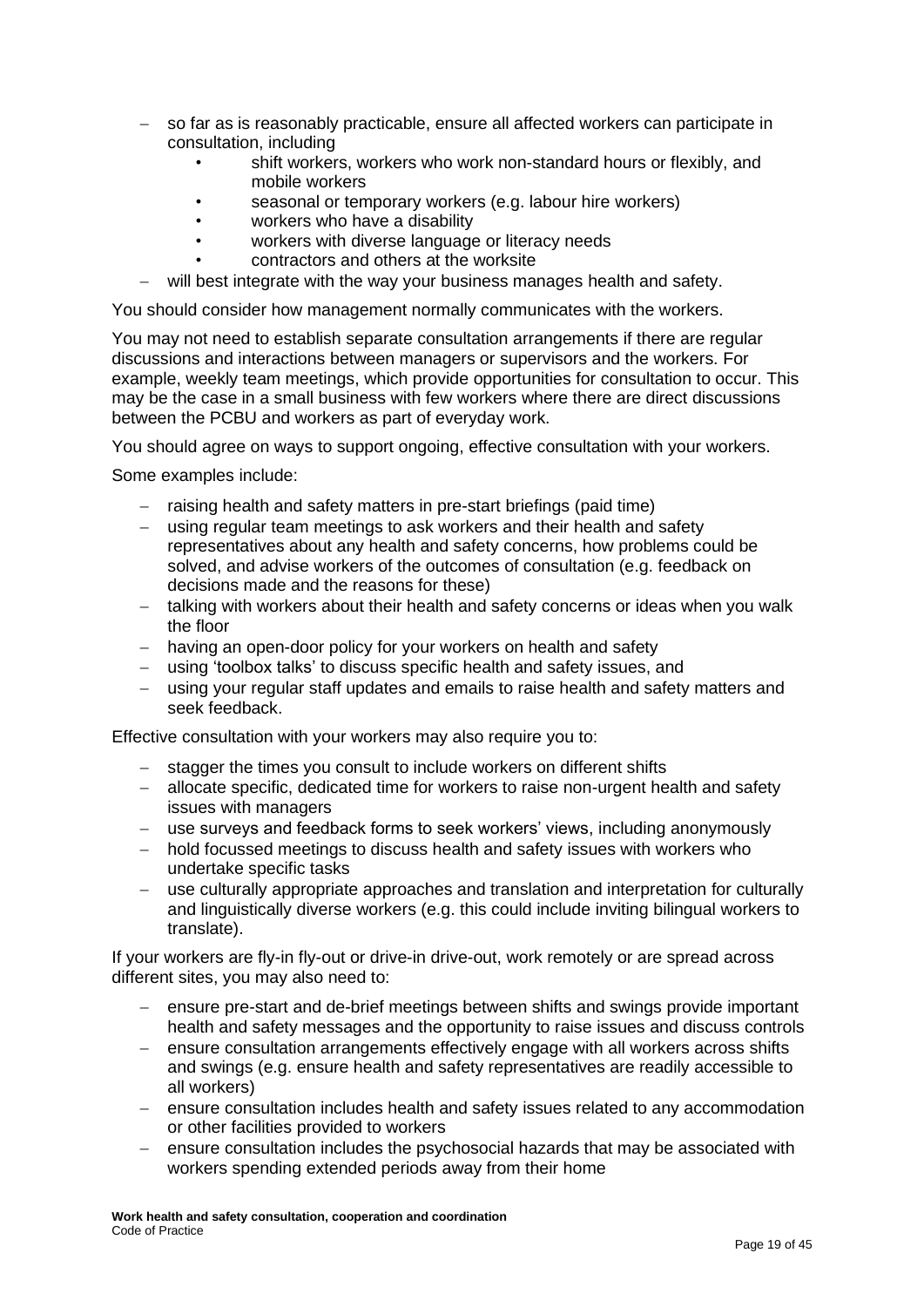- − consider using a communication platform to virtually meet with your workers, and
- − consider consulting with workers pre-departure to remote sites and on return.

Electing health and safety representatives or establishing health and safety committees may be appropriate in organisations where it may not be reasonably practicable for the PCBU to consult each worker directly, or where a more formal arrangement better suits how the business is structured or the nature of work. Health and safety representatives and committees are also valuable where anonymity encourages engagement, for example when identifying and controlling psychosocial hazards.

Some workplaces may need to use a mix of consultation arrangements to effectively consult with different types of workers, and to suit different situations and hazards. For example, a business may have a number of full-time workers where structured arrangements involving health and safety representatives and committees may be suitable. On occasions the business may also engage contractors or on-hire workers to carry out specific tasks, where additional approaches, for example 'toolbox talks' on specific health and safety topics relevant to the task, may be the most practical way of consulting.

When unexpected matters arise in the workplace, there may not be time to plan consultation. Consideration should be given to whether the issue can be addressed through one of the regular communication channels, or if there is a need to do something different like hold a one-off meeting.

See [Appendix B](#page-32-0) for more detailed examples of consultation arrangements for different types of workplaces. This includes examples of consultation in large and small businesses with health and safety representatives.

#### *Example*

A produce farm employs a small number of workers year-round to undertake planting, weeding, field preparation and maintenance to the packing shed. During the harvest season, the farm employs an additional 15 workers to pick, sort and pack the produce. Many of the seasonal workers speak Korean as their first language. One of the permanent leading hands is fluent in both Korean and English so is able to assist with interpretation and translation. The owner and the leading hand agree that some of the leading hand's duties will involve supporting translation on safety issues.

Two weeks into the harvest, one of the seasonal workers tells the leading hand that they are experiencing body stiffness at the end of the day. The owner and the leading hand talk with the worker to better understand their concerns. The worker suggests rotating jobs more frequently would help.

At the end of the morning tea break, the owner, with the assistance of the leading hand and other bilingual workers, asks the other workers for their views on how frequently tasks should be rotated. The owner takes the workers' views into account and develops a new rotation schedule to be trialled for one week. At the end of the week, the owner discusses the trial with the workers, and it is agreed that the new schedule is working well. The worker who experienced the body stiffness reports that the more frequent rotations have addressed their concerns.

The owner reminds workers of the importance of continuing to raise any health and safety issues. The owner also schedules regular short breaks where the conveyor is turned off so that workers can stretch, and undertakes a risk assessment, in consultation with workers, on how the risks from hazardous manual tasks can be eliminated through improved work design.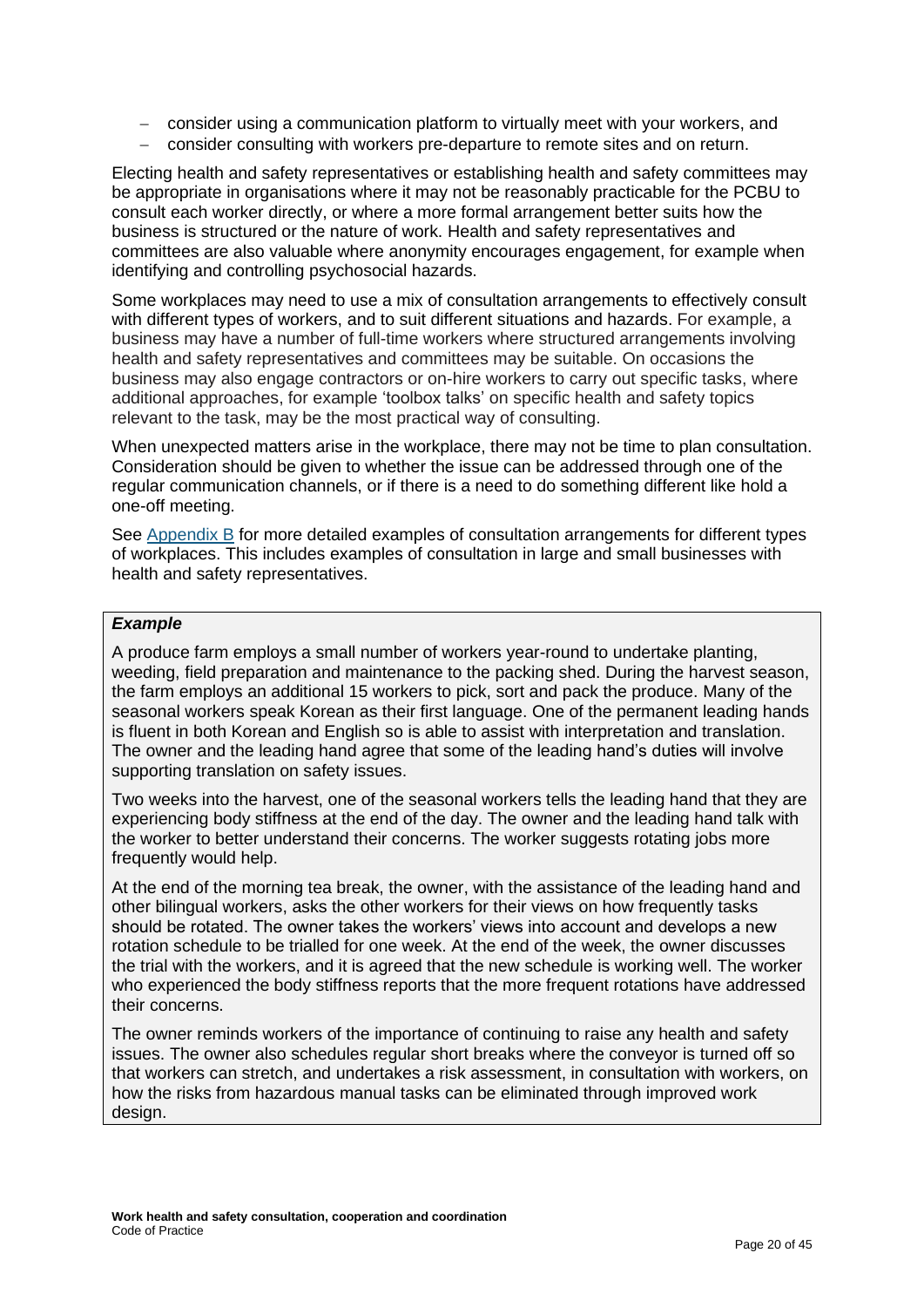# <span id="page-20-0"></span>4.2. Agreeing on consultation procedures

The WHS Act does not require agreed procedures for consultation but doing so will help make consultation more effective. Agreeing on procedures for consultation with workers can save time and confusion about how and when consultation must occur. The agreed consultation procedures should clarify key responsibilities of people in the workplace and clearly state when consultation is necessary.

#### **WHS Act section 47(2)**

#### Duty to consult workers

If you and the workers have agreed to procedures for consultation, the consultation must be in accordance with those procedures.

Before consultation procedures can be agreed, you must consult about the proposed procedures with affected workers including health and safety representatives for the relevant workers.

If procedures for consultation are agreed, they must be consistent with the requirements of the WHS Act and consultations must then be conducted in accordance with those procedures. For example, the procedures must include sharing of information and allowing workers a reasonable opportunity to express their views. They cannot remove the powers of health and safety representatives or the functions of health and safety committees established for the workplace.

Agreed consultation procedures are likely to be most effective if they include:

- − the matters requiring consultation
- − who will be consulted
- − the ways consultation will occur, for example through regular meetings, toolbox talks or health and safety representatives
- − how information will be shared with workers and health and safety representatives
- − what opportunities will be provided for workers and health and safety representatives to give their views on proposed matters
- − how consultation will occur with workers who have a disability, special language or literacy needs
- − how feedback will be given to workers and health and safety representatives, and
- − timeframes for reviewing the procedures.

To facilitate the consultation process the procedures may also include the provision of practical help for affected workers and health and safety representatives. For example, time may be made available for affected workers and their health and safety representatives to come together to consider the information provided, to discuss the issues and form their views.

While more detailed procedures will assist in providing consistency and certainty of approach, the procedures should be flexible enough to respond to different circumstances, for example urgency.

In a small business with few workers, effective informal agreed procedures understood by everyone in the business should be sufficient, though these should be discussed and reinforced regularly. In larger workplaces, documented procedures are appropriate.

Consultation procedures should be monitored and reviewed to ensure they continue to be effective.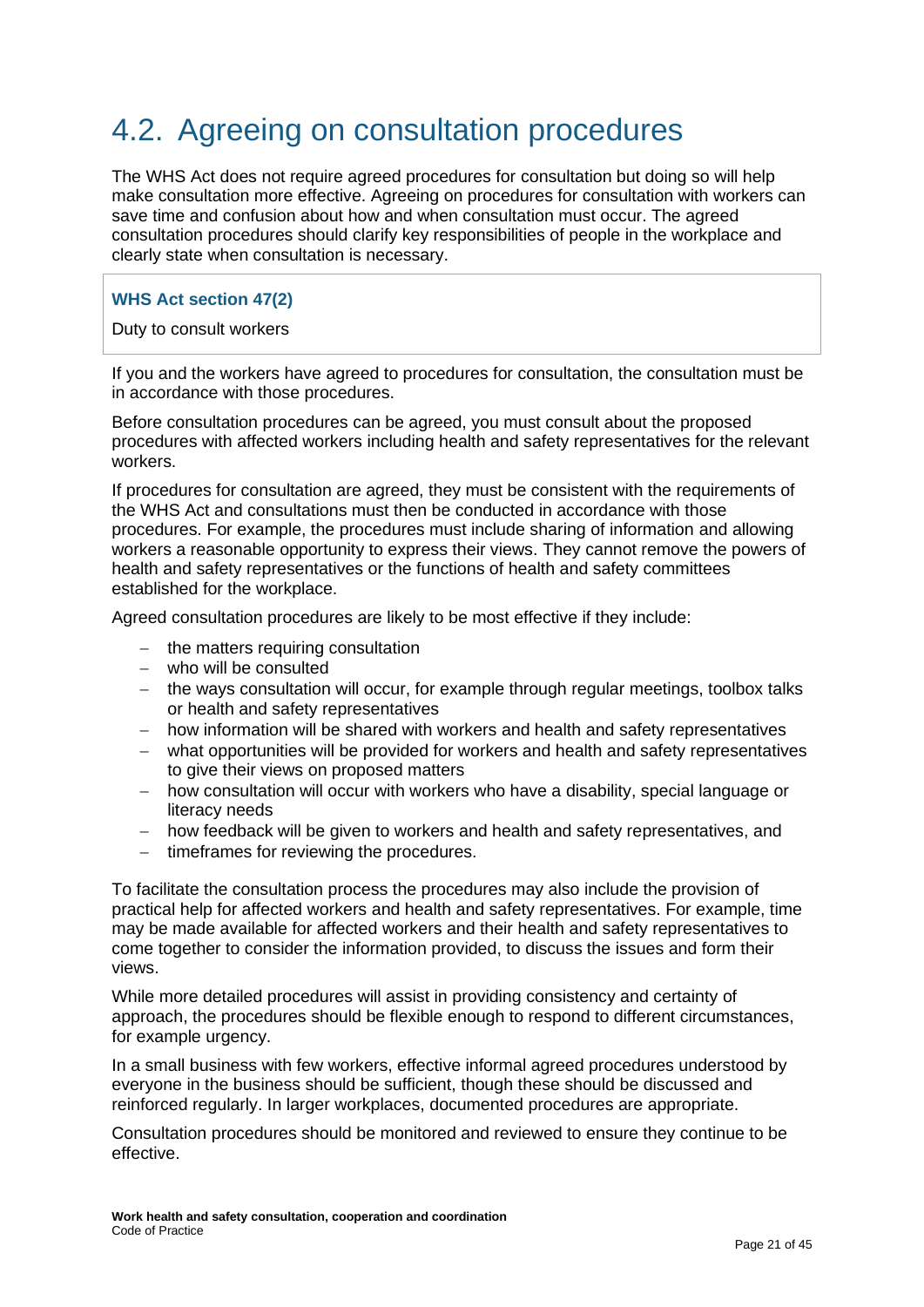# <span id="page-21-0"></span>4.3. Consulting using health and safety representatives and committees

### Health and safety representatives

A worker may ask to elect a health and safety representative to represent them on work health and safety matters. If a worker makes this request, one or more work groups must be established to facilitate the election. The process requires you and your workers to negotiate and agree on the formation of work groups.

#### **WHS Act section 51**

Determination of work groups

**WHS Act section 52(3)**

Purpose of negotiations

The purpose of the negotiations is to determine:

- − the number and composition of work group/s to be represented by health and safety representatives
- − the number of health and safety representatives and deputy health and safety representatives (if any) to be elected, and
- − the workplace or workplaces to which the work groups will apply.

A work group may operate across multiple businesses or workplaces if parties agree to such an arrangement.

#### **WHS Act section 52**

Negotiations for agreement for work group

**WHS Act section 53** 

Notice to workers

To establish a work group, you must:

- − take all reasonable steps to commence negotiations with the workers within 14 days after a worker makes the request
- − negotiate with a worker's representative (such as a union official) if a worker asks you to do so, and
- − notify the workers of the outcome of the negotiations and of any work groups determined by agreement as soon as practicable after negotiations are complete.

#### **WHS Act section 54**

Failure of negotiations

If negotiations fail, any party to negotiations can ask the regulator to appoint an inspector to assist negotiations and determine certain matters if negotiations remain unresolved.

Even if your workers do not make a request to elect a health and safety representative you may alert them to their rights under the WHS Act to be consulted and to elect health and safety representatives.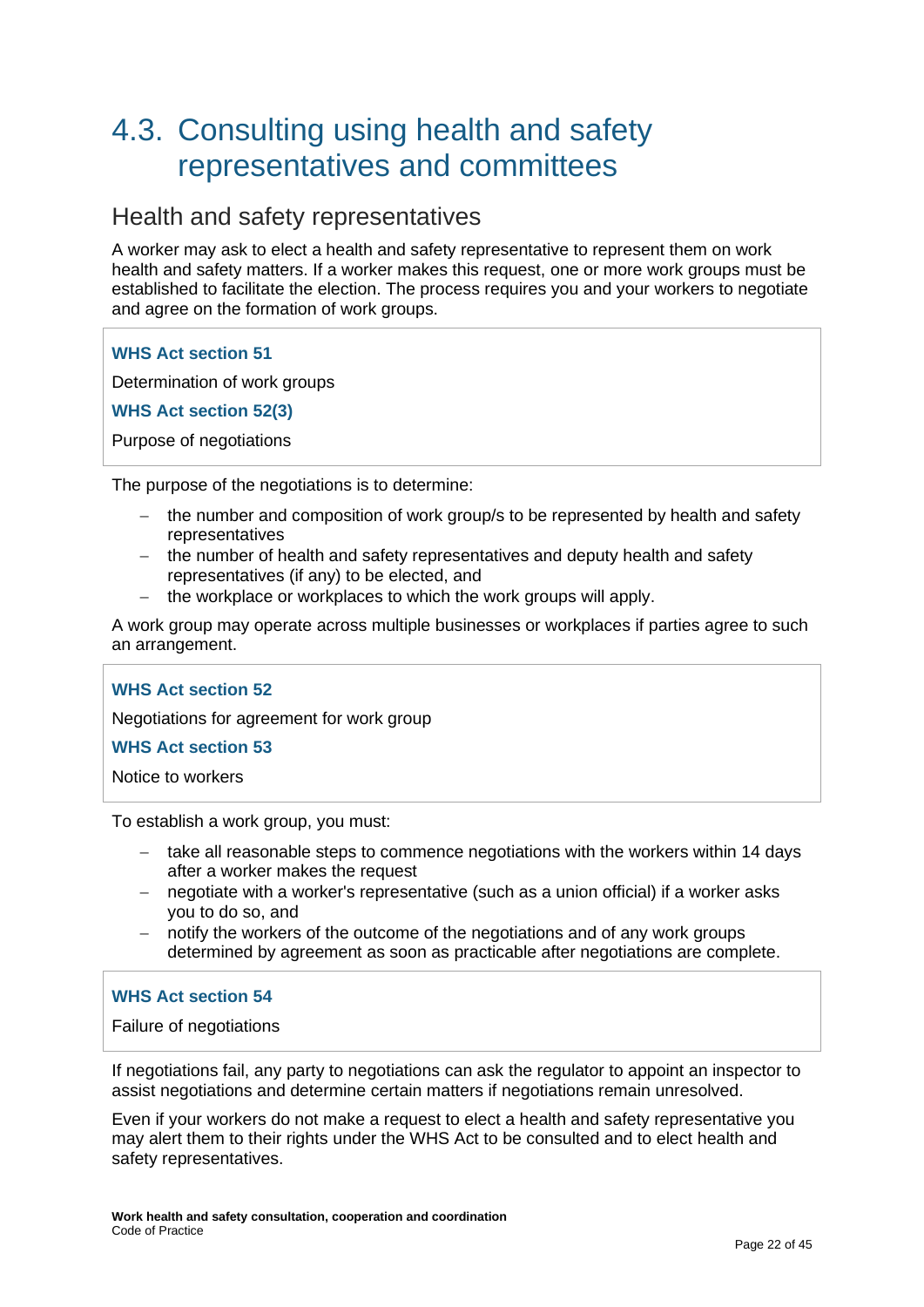Where health and safety representatives have been elected, they must always be included in consultation affecting, or likely to affect, the health and safety of members of their work group.

The WHS Act and WHS Regulations contain further provisions regarding health and safety representatives, including the determination of work groups, conduct of elections and their functions and powers.

Health and safety representatives are entitled to undertake training in this role. For more information see the Guide: *[Worker representation and participation](http://www.safeworkaustralia.gov.au/sites/swa/about/publications/pages/worker-representation-guide)*.

#### *Examples – Health and safety representatives*

Detailed examples of health and safety representatives in large and small businesses are provided in [Appendix B.](#page-33-0)

### Health and safety committees

A health and safety committee brings together workers and management to assist in the development and review of health and safety policies and procedures for the workplace.

#### **WHS Act Part 5 Division 4**

Health and safety committees

You must establish a health and safety committee within two months after being requested to do so by five or more workers at the workplace, or by a health and safety representative for those workers.

Health and safety representatives may choose to be members of the health and safety committee. In total, at least half of the members of the committee must be workers who are not nominated by management.

If you and your workers cannot agree about the health and safety committee in a reasonable time, either party can ask the regulator to appoint an inspector to decide on the make-up of the health and safety committee, or whether it should be established at all.

Health and safety committees must meet at least once every three months and at any reasonable time at the request of at least half of the committee members.

You can also establish a health and safety committee by your own initiative for a workplace or part of a workplace. You may consider exercising this initiative if it will help you meet your duty to consult and assist your workforce to participate in making health and safety decisions. One example of where a health and safety committee can be a good option is if workers are reluctant to take on the role of a health and safety representative, but some would be willing to participate on a committee. Another example of where a committee may be effective is when a business needs to consult on matters that are the same across a number of work groups or workplaces.

The benefits of a health and safety committee include:

- − having regular, planned and structured discussions about health and safety matters
- − encouraging a cooperative approach to health and safety
- − bringing together a group of worker and business representatives from across the business or undertaking to collaboratively discuss and develop ways of improving the systems for managing health and safety at the workplace
- encouraging the development and retention of corporate knowledge on health and safety matters for the workplace.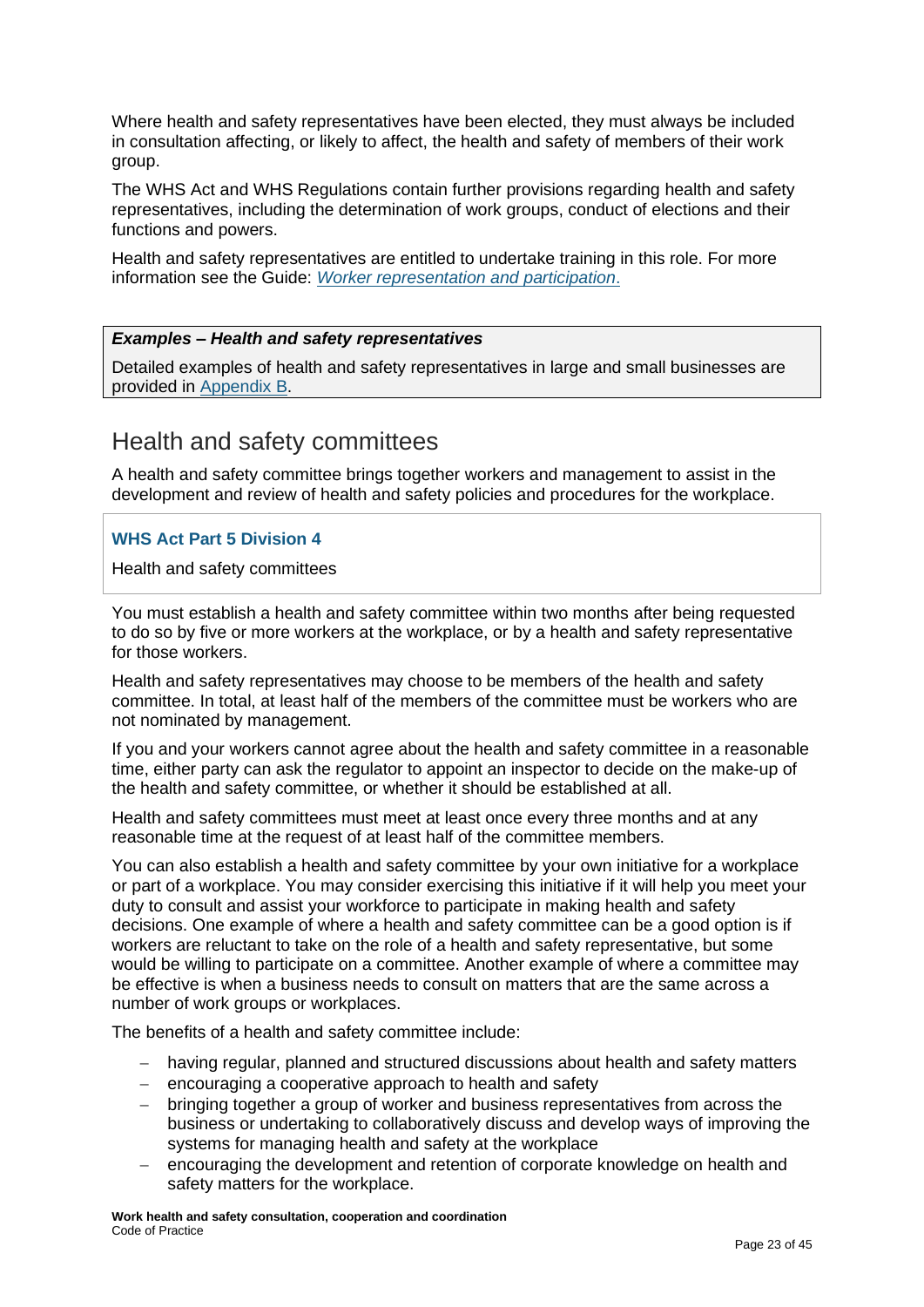The membership of the health and safety committee should be determined by agreement between you and the workers at the workplace to be represented by the committee. If agreement cannot be reached, anyone involved in the process can ask the regulator to appoint an inspector to assist. The inspector's decision is taken to be the decision of you, as the PCBU, and the workers.

When a workplace has both a health and safety committee and health and safety representatives then there should be a clear distinction between their roles.

- − Health and safety representatives are involved with the specific health and safety issues relevant to the work group they represent.
- − While health and safety representatives are also entitled to be on a health and safety committee (but are not obliged to do so) the health and safety committee is the forum for consultation on the management of health and safety across the whole workforce. It should consider the development, implementation and review of the policies and procedures associated with the organisation's work health and safety system.

If the workplace has a health and safety committee but does not have health and safety representatives, the committee may agree to consider the issues a health and safety representative would be consulted on.

A health and safety committee may include workers across multiple businesses or workplaces if parties agree to such an arrangement.

Important details of a health and safety committee (e.g. its membership, functions and how it will operate) are agreed through the development of a 'constitution'.

Effective health and safety committee meetings have an agreed agenda circulated ahead of the meeting and record key points of discussion, decisions, and action items in meeting minutes circulated soon after the meeting.

The Guide: *[Worker Representation and Participation](https://www.safeworkaustralia.gov.au/doc/worker-representation-and-participation-guide)* provides further information on health and safety representatives and committees.

#### *Example – Health and safety committee*

The owner of a medium-sized steel fabrication business recognises the need to establish more formal arrangements to consult with workers on health and safety. The business already has a health and safety representative and deputy health and safety representative. However, the owner would like to further support consultation with workers as the business grows, particularly on procedures that will be complied with and followed in the workplace.

The owner suggests to the health and safety representative and workers that a health and safety committee be established to provide a dedicated time when health and safety is discussed. The owner and the health and safety representative meet with the workers to discuss the membership of the committee and how it should operate.

The owner asks all workers to express their interest in joining the health and safety committee. The health and safety representative, deputy and some team leaders agree to be members, which provides representation from all work groups. The owner suggests that they also be a member, along with the manager and assistant manager. The owner ensures that at least half of the members of the committee are workers who are not nominated by the PCBU. The owner tasks the manager with providing the secretariat support for the committee.

A constitution for the committee is developed and agreed. This sets out the important details of the committee, including its role, membership, how a chair will be decided, how often it will meet and how any decisions will be made. The owner consults with workers on the best time for meetings to be held (during paid work time), undertakes to roster meetings to ensure all members can attend, and displays the meeting dates on the tearoom notice board. The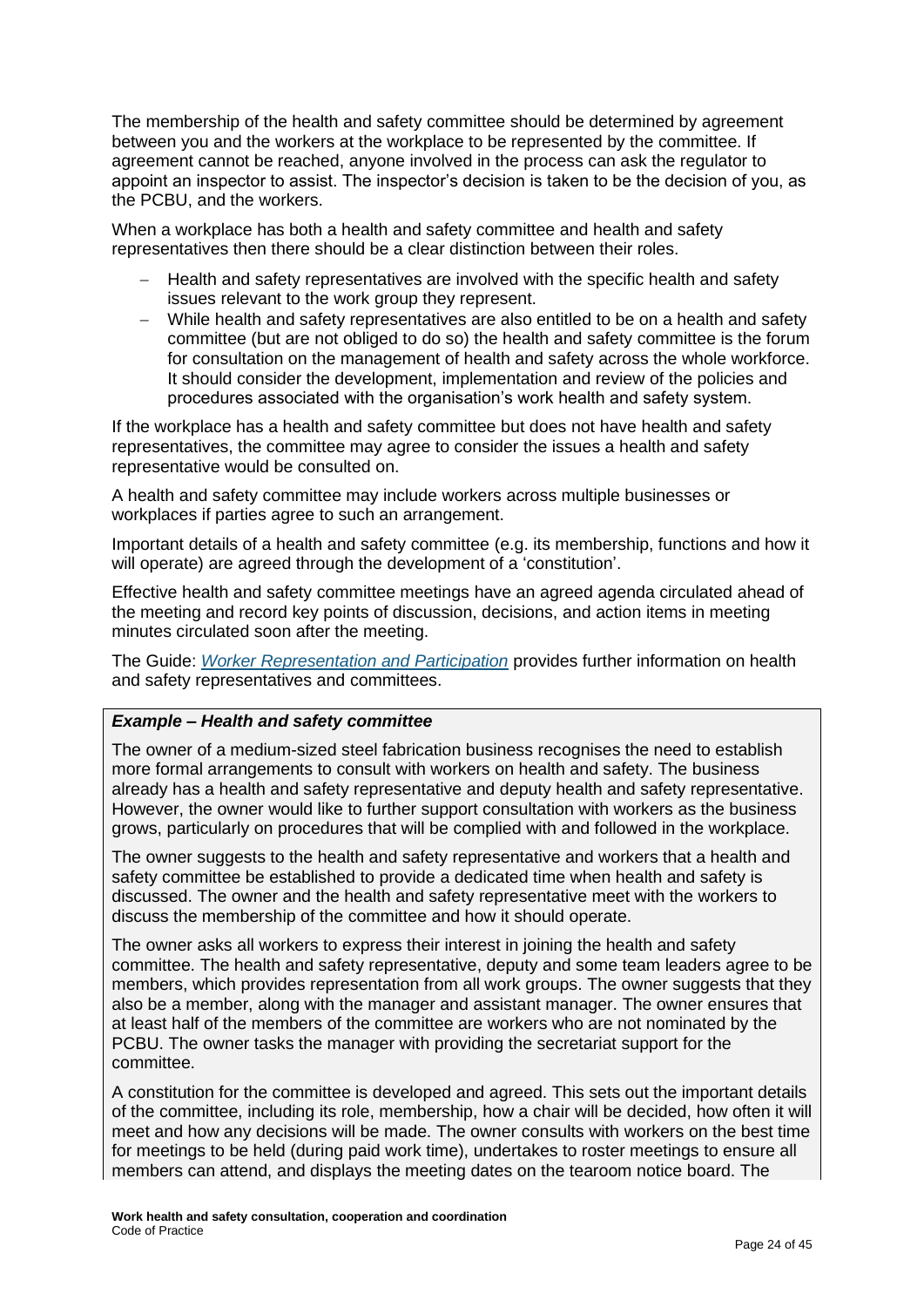manager sends an email calling for agenda items two weeks before the meeting, and then circulates the agenda one week before the meeting. As agreed by the committee, the manager takes notes at the meeting and circulates a list of action items (who is responsible and by what date) in the days following the meeting.

## <span id="page-24-0"></span>4.4. Sharing consultation arrangements with other duty holders

If you have contractors, subcontractors, the employees of contractors or subcontractors or employees of a labour hire company as part of your workforce you owe a duty of care to these workers. Any business providing workers will also owe them a duty of care. You and that business will both have a duty to consult these workers on work health and safety issues. You must consult, cooperate and coordinate on arrangements for the consultation with the workers, so far as is reasonably practicable, with the contractor, subcontractor or labour hire company. In doing this you should consider the types of issues that may arise where you would need to consult the contractor, subcontractor or labour hire company and their workers.

For example, you may propose to change the work carried out by a contractor's employees. This may involve changing the equipment, substances or materials used in the production process or the way tasks are carried out. You should establish:

- − How will I inform and discuss proposed changes with the contractors' on-hire or contractor firm?
- − How will we both coordinate consultation with the affected workers?
- − How will we each respond to a safety issue raised by one or more of the workers or to a request from the workers to be represented by a health and safety representative?

A health and safety committee may be in place at the workplace and may be an effective way of consulting with workers, or between duty holders.

## <span id="page-24-1"></span>4.5. How should the consultation arrangements be reviewed?

When you have established ways to consult on health and safety that suit your workplace, you should monitor and review these procedures in consultation with workers and health and safety representatives to ensure consultation meets the requirements under the WHS Act and WHS Regulations.

See [Appendix D](#page-40-0) for a checklist of things to consider when reviewing consultation arrangements.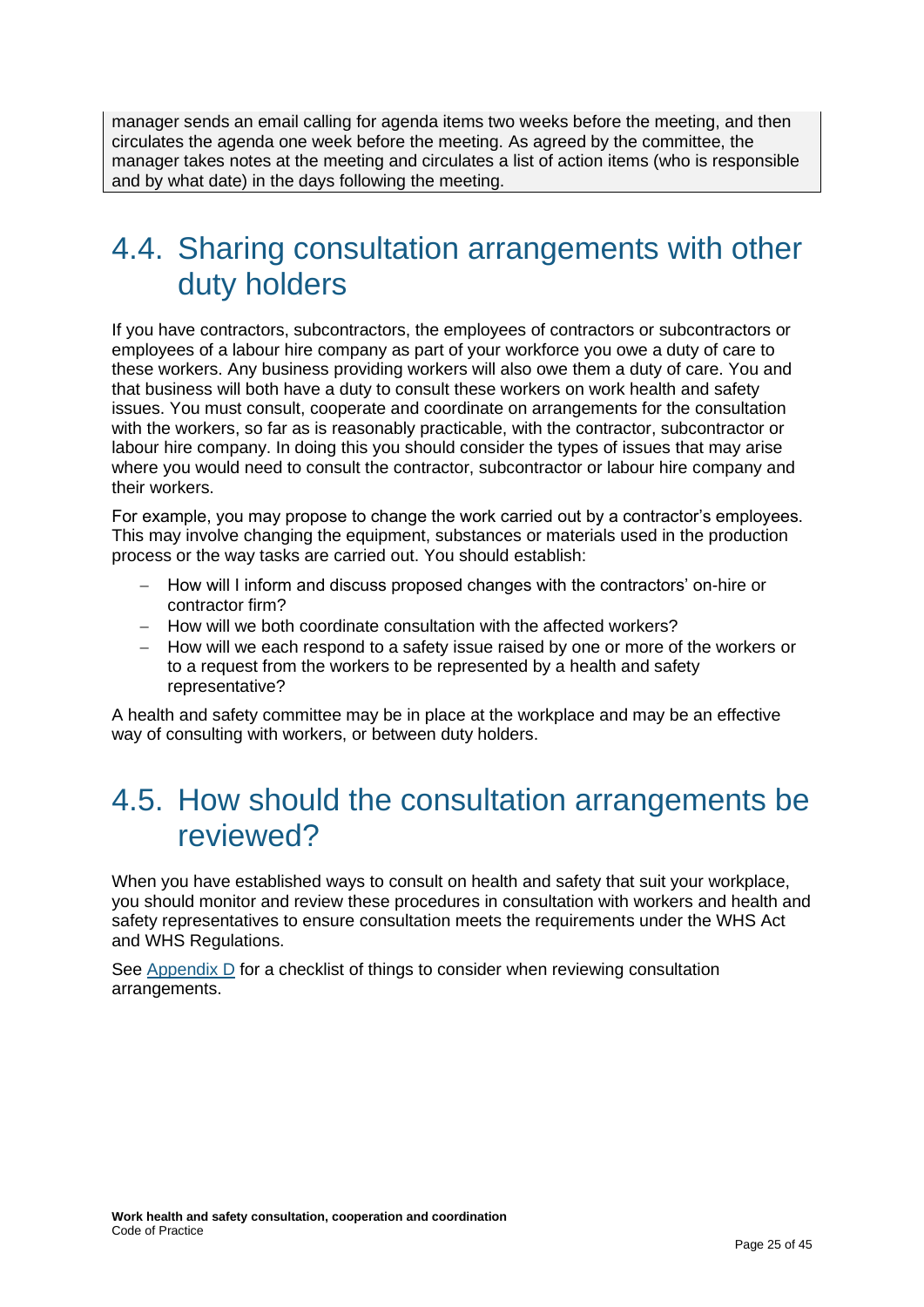# <span id="page-25-0"></span>5. When to consult, cooperate and coordinate activities with other duty holders

There are often situations where more than one business or undertaking operates at a workplace and where people share responsibility for work health and safety to varying degrees, for example shopping centres, construction projects, labour hire and multi-tenanted office buildings.

#### **WHS Act section 16**

More than 1 person can have a duty

The WHS Act requires that where more than one person has a duty for the same matter, each person retains responsibility for their duty in relation to the matter and must discharge the duty to the extent to which they can influence and control the matter.

#### **WHS Act section 46**

Duty to consult with other duty holders

In these situations, each person with the duty must, so far as is reasonably practicable, consult, cooperate and coordinate activities with all other persons who have a work health or safety duty in relation to the same matter.

People often assume someone else is going to take action for health and safety, perhaps because the other person is more directly involved in the activity. This may be more likely where there are numerous people involved in the work. This can mean nobody takes the necessary action.

Each person conducting a business or undertaking (PCBU) must, so far as is reasonably practicable, eliminate or minimise risks to health and safety. This includes ensuring, for example, safe plant is used, there are adequate welfare facilities for workers and training is provided to workers.

As a PCBU, you must ensure these requirements are met even if others may also have the duty to do so. You may ensure the outcomes by not necessarily taking the required action yourself, but by making sure another person is doing so.

Talking to and cooperating and coordinating activities with others who are involved in the work or things associated with the work will make the control of risks more effective and assist each duty holder to comply with their duty. It can also mean health and safety measures are more efficiently undertaken.

For example, you may not need to provide toilet facilities for your workers if they are already available, but you should check those facilities are in good working order, clean and accessible for your workers. Consultation, cooperation and coordination between you and the person providing those facilities will help you ensure the necessary steps are being taken so you can meet your duty.

What is reasonably practicable for consulting, cooperating and coordinating activities with other duty holders will depend on an objective consideration of the circumstances, including the nature of the work and the extent of interaction. For example, two contractors working together may engage in direct discussions and planning as part of their everyday work,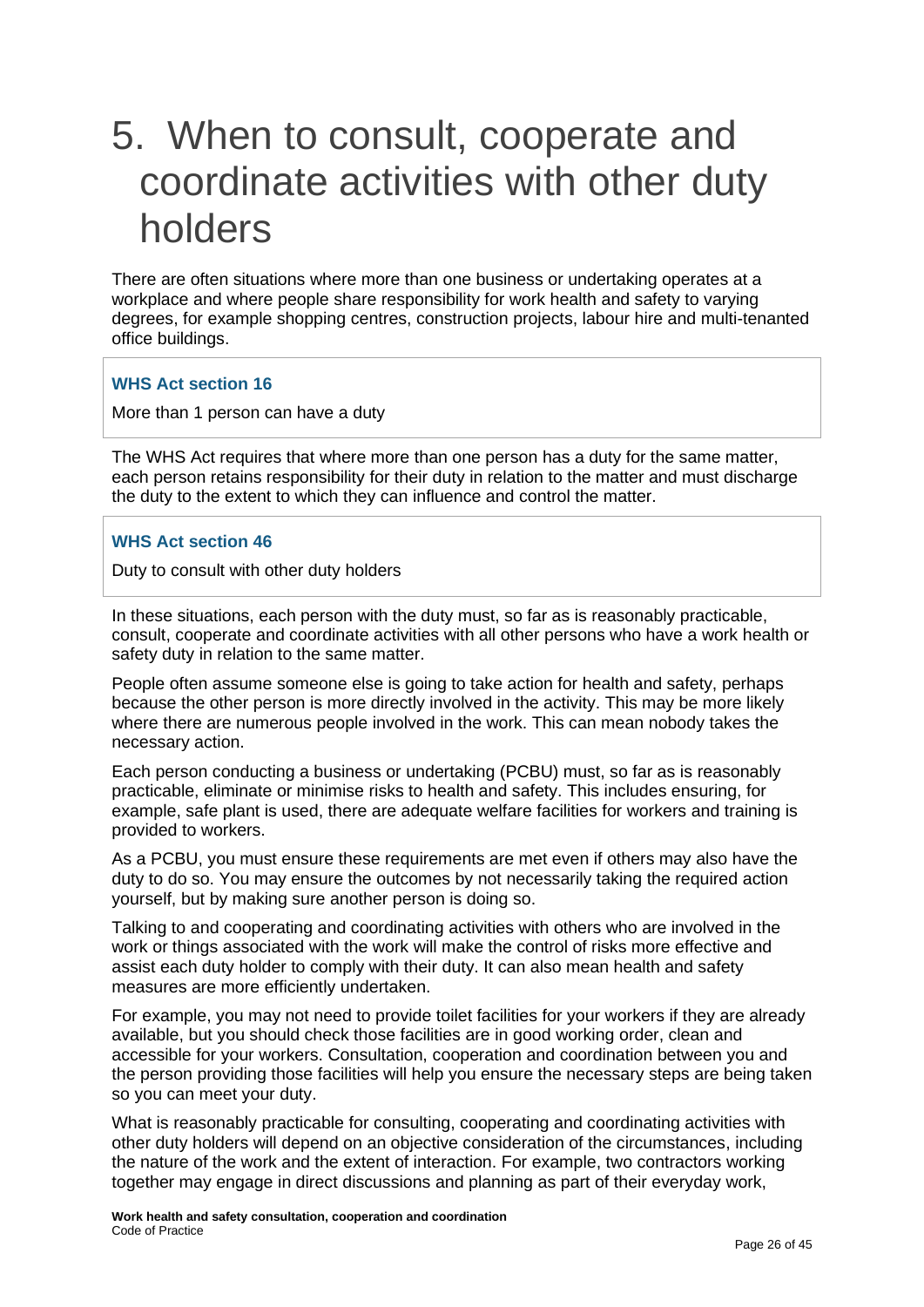whereas the owner of a large shopping centre may need formal mechanisms with the retail businesses, for example written agreements and consultative committees.

## <span id="page-26-0"></span>5.1. Who must consult, cooperate and coordinate and with whom

The first step is to identify the other duty holders you must consult, cooperate and coordinate activities with. The WHS Act requires each person with a health and safety duty to consult, cooperate and coordinate activities with each other person who has a duty over the same matter. Some examples are listed below.

- Various contractors who are involved in the same work at the same time at a workplace will need to consult, cooperate and coordinate activities with each other as they may each affect the health or safety of their own workers or the workers of other business operators or other people at or near the workplace.
- − An installer of plant at a workplace and the person with management or control of the workplace should consult, cooperate and coordinate activities with each other in relation to when, where and how the plant is to be installed to control health and safety risks.
- − A landlord or managing agent should consult, cooperate and coordinate activities with commercial tenants, for example about emergency plans and procedures, or with a contractor carrying out maintenance or repair work.
- − Each of the business operators involved in the supply and logistics chain (the consignor and consignee, the operator of a warehouse, the trucking company and sub-contracted drivers) should consult, cooperate and coordinate activities with each other on the timing and process for the collection and delivery of the goods.
- − A franchisor and franchisee should consult, cooperate and coordinate activities with each other when determining how the franchise arrangements are to operate and requirements the franchisor may impose on the franchisee relating to work health and safety.

The WHS Regulations have specific requirements for some duty holders to consult, for example:

- − manufacturers of plant must consult the designers of plant about alterations to control hazards identified in the design
- − the person authorising work on energised electrical equipment must consult the person with management or control of the workplace, and
- − the person who commissions construction work must consult the designer of the structure.

# <span id="page-26-1"></span>5.2. When must you consult, cooperate and coordinate with others?

You should start consultation, cooperation and coordinating activities with other duty holders when you become aware they are or will be involved in the work. This will usually be apparent from the circumstances, through contractual arrangements, presence on site or the need for others to be involved in the work.

You should identify who else will be involved in the work, make contact with them and start discussions as soon as they are reasonably able to do so. This may occur as part of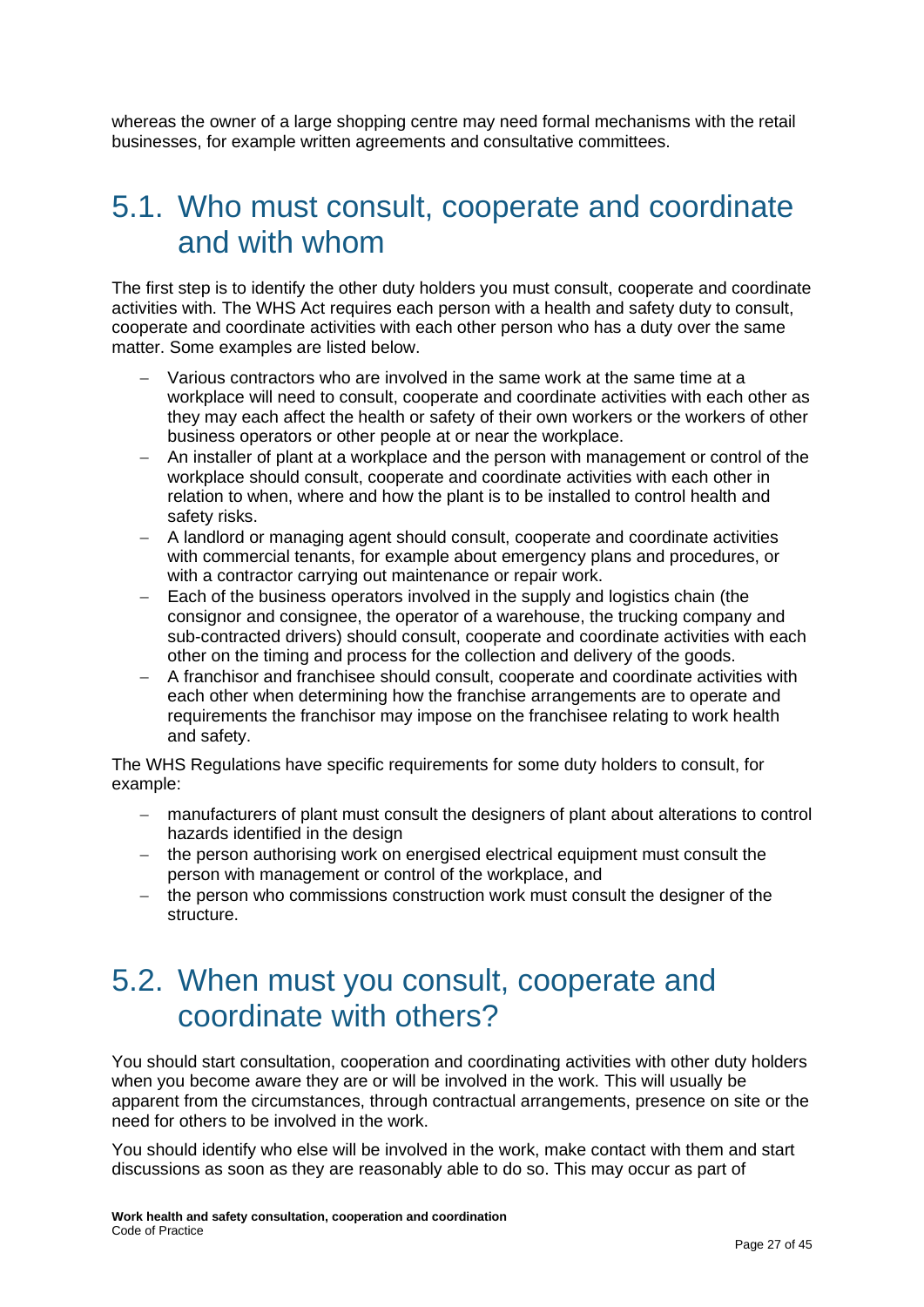contractual negotiations, discussions when you are engaged to carry out the work or when you engage another business to carry out work for your business or undertaking.

You may not be the first business or undertaking to be involved in the work, or may not initially be aware others are involved in it. You may be contacted by another duty holder and asked to engage in consultation.

Consultation should start during the planning of the work, to ensure health and safety measures are identified and implemented from the start. A need for further consultation may arise when circumstances change over the period of the work, including the work environment and the people involved in the work. This is particularly likely in construction and other long-term projects.

Cooperation and coordination with other duty holders should be an ongoing process throughout the time in which you are involved in the same work and share the same duty.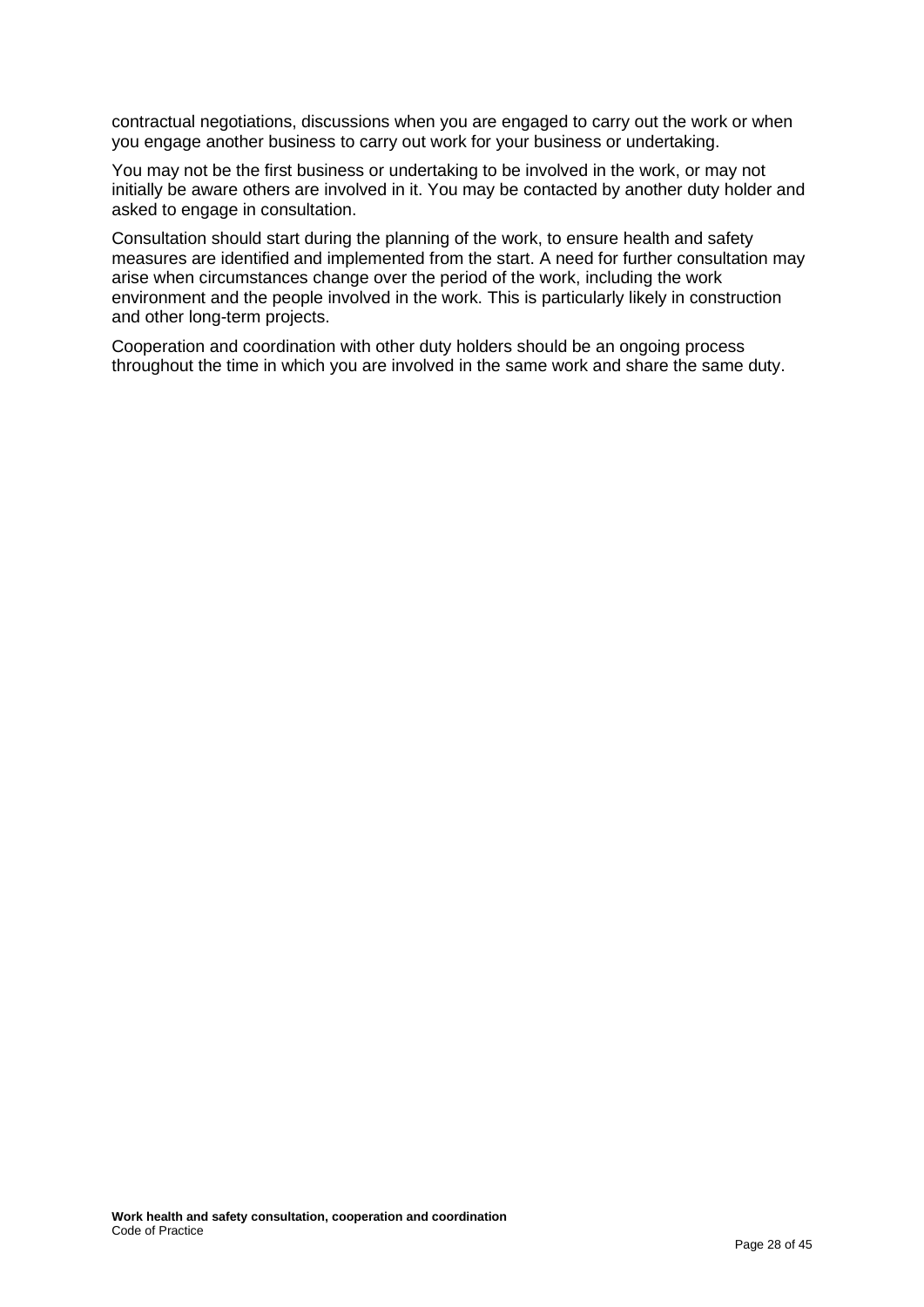# <span id="page-28-0"></span>6. What is effective consultation with other duty holders?

The objective of consultation is to make sure everyone associated with the work has a shared understanding of what the risks are, which workers are affected and how the risks will be controlled. The exchange of information will allow the duty holders to work together to plan and manage health and safety.

The consultation should provide the information required for the risk management process. This process should involve the following steps, consulting with workers throughout.

#### **Identify hazards and (if necessary) assess risks**

- − What activities will you, as persons conducting a business or undertaking (PCBU) each be doing?
- − Could the activities affect the work environment?
- − Which workers will be involved in the activity?
- − Who else may be affected by the activity?
- − What plant or substances will you each use?
- − Could the activities of others introduce or increase hazards or risks?
- − What does each duty holder know about the hazards and risks associated with their activity?
- − What information may be needed by another duty holder for health and safety purposes?

#### **Control risks**

- − Who has control or influence over aspects of the work or the environment?
- − What will each duty holder be providing for health and safety?
- − What information, training and supervision must be provided to workers for the activity and how it will be provided?

#### **Review control measures**

− What further consultation or communication may be required to monitor health and safety or to identify changes in the work or environment?

This consultation will determine which health and safety duties are shared and what each person needs to do to cooperate and coordinate activities with each other, to ensure they each comply with their health and safety duty.

## <span id="page-28-1"></span>6.1. What is meant by cooperation?

What is required for cooperation should have been identified in the consultation process.

Cooperation may involve implementing arrangements in accordance with agreements reached during consultation with the other duty holder and involve not acting in a way that may compromise what they are doing to ensure health and safety.

Cooperation also means if you are approached by other duty holders wanting to consult with you on a health and safety matter, you should:

− not obstruct communication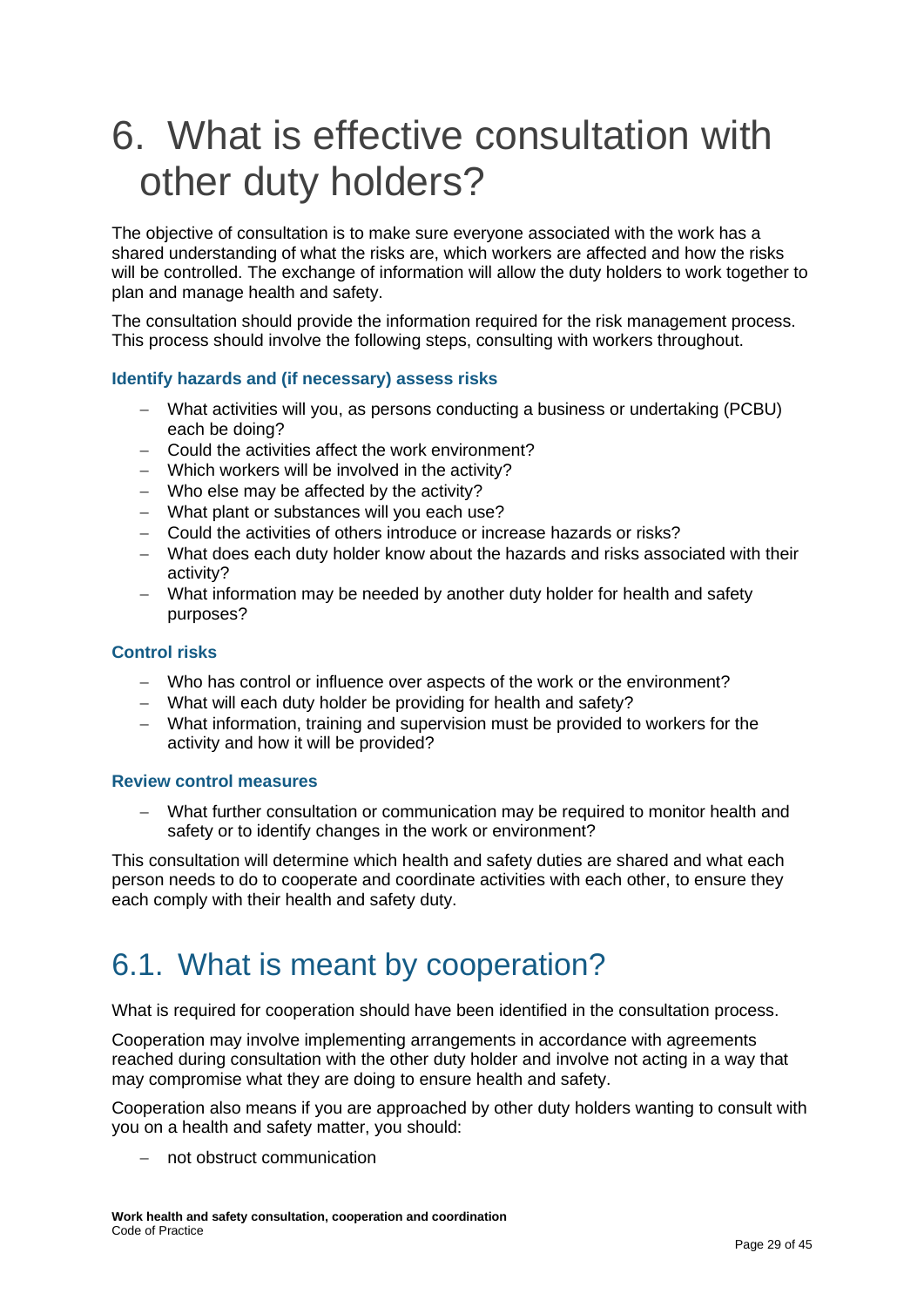− respond to reasonable requests from other duty holders to assist them in meeting their duty.

# <span id="page-29-0"></span>6.2. What is meant by coordination?

Coordinating activities requires duty holders to work together so each person can meet their duty of care effectively without leaving gaps in health and safety protection. You should plan and organise activities together with the other duty holders.

This will include making sure the measures you each put in place work effectively together to control the risks. You should:

- identify when and how each control measure is to be implemented, and
- − ensure control measures complement each other.

Coordinating activities may include scheduling work activities so each duty holder carries out their work separately, or at the appropriate time. It may require work to be arranged in a way that will allow for necessary precautions to be in place or pre-conditions met before particular work is done.

Where work is not coordinated effectively, the parties should consult further to determine what should be changed.

# <span id="page-29-1"></span>6.3. What if another duty holder refuses to consult or cooperate or coordinate?

What is reasonably practicable for you to consult, cooperate and coordinate may depend on the level of participation of other duty holders. For example, there may be a disagreement between parties about the extent of consulting, cooperating and coordinating activities required in the circumstances.

This does not mean you should simply accept what you consider to be inadequate action by another duty holder. You should check they are aware of this duty and what you consider is needed to comply with it and with the health and safety duties you each have.

Written arrangements are not essential, but they may help to clarify everyone's expectations. You should consider including in your contracts a requirement for other parties to consult, cooperate and coordinate on safety matters. This will make the other party clearly aware of the obligation and give you a contractual right to enforce it.

See [Appendix C](#page-36-0) for examples of how to consult, cooperate and coordinate activities with other duty holders.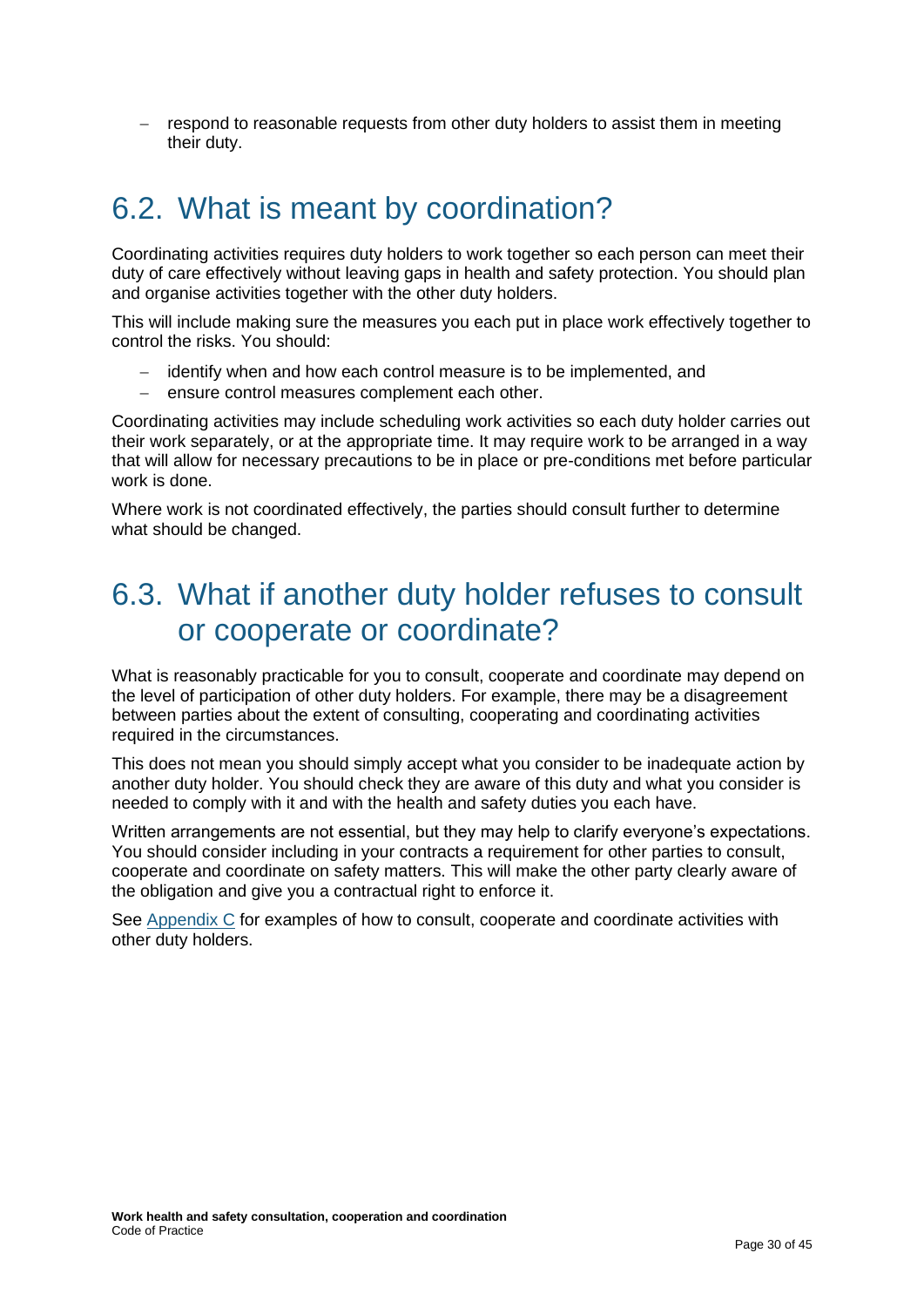# <span id="page-30-0"></span>Appendix A–Glossary

| <b>Term</b>                                                           | <b>Description</b>                                                                                                                                                                                                                                                                                                                          |  |  |  |
|-----------------------------------------------------------------------|---------------------------------------------------------------------------------------------------------------------------------------------------------------------------------------------------------------------------------------------------------------------------------------------------------------------------------------------|--|--|--|
| <b>Duty holder</b>                                                    | Any person who owes a work health and safety duty under the WHS Act including a<br>person conducting a business or undertaking, a designer, manufacturer, importer,<br>supplier, installer of products or plant used at work (upstream duty holder), officer or a<br>worker.                                                                |  |  |  |
| <b>Hazard</b>                                                         | A situation or thing that has the potential to harm a person. Hazards at work may<br>include: noisy machinery, a moving forklift, chemicals, electricity, working at heights, a<br>repetitive job, bullying and violence at the workplace.                                                                                                  |  |  |  |
| <b>Health and</b><br>safety<br>committee                              | A consultative body established under the WHS Act. The committee's functions include<br>facilitating cooperation between workers and the person conducting a business or<br>undertaking to ensure workers' health and safety at work, and assisting to develop work<br>health and safety standards, rules and procedures for the workplace. |  |  |  |
| <b>Health and</b><br>safety<br>representative                         | A worker who has been elected by their work group under the WHS Act to represent<br>them on health and safety matters.                                                                                                                                                                                                                      |  |  |  |
| <b>May</b>                                                            | 'May' indicates an optional course of action.                                                                                                                                                                                                                                                                                               |  |  |  |
| <b>Must</b>                                                           | 'Must' indicates a legal requirement exists that must be complied with.                                                                                                                                                                                                                                                                     |  |  |  |
| <b>Officer</b>                                                        | An officer under the WHS Act includes:                                                                                                                                                                                                                                                                                                      |  |  |  |
|                                                                       | an officer under section 9 of the Corporations Act 2001 (Cth)<br>$\qquad \qquad -$<br>an officer of the Crown within the meaning of section 247 of the WHS Act, and<br>an officer of a public authority within the meaning of section 252 of the WHS<br>Act.                                                                                |  |  |  |
|                                                                       | A partner in a partnership or an elected member of a local authority is not an officer<br>while acting in that capacity.                                                                                                                                                                                                                    |  |  |  |
| <b>Person</b><br>conducting a<br>business or<br>undertaking<br>(PCBU) | A PCBU is an umbrella concept which intends to capture all types of working<br>arrangements or relationships.<br>A PCBU includes a:                                                                                                                                                                                                         |  |  |  |
|                                                                       | company<br>$\qquad \qquad -$<br>unincorporated body or association                                                                                                                                                                                                                                                                          |  |  |  |
|                                                                       | sole trader or self-employed person.<br>$\qquad \qquad -$<br>Individuals who are in a partnership that is conducting a business will individually and                                                                                                                                                                                       |  |  |  |
|                                                                       | collectively be a PCBU.                                                                                                                                                                                                                                                                                                                     |  |  |  |
|                                                                       | A volunteer association (defined under the WHS Act, see below) or elected members of<br>a local authority will not be a PCBU.                                                                                                                                                                                                               |  |  |  |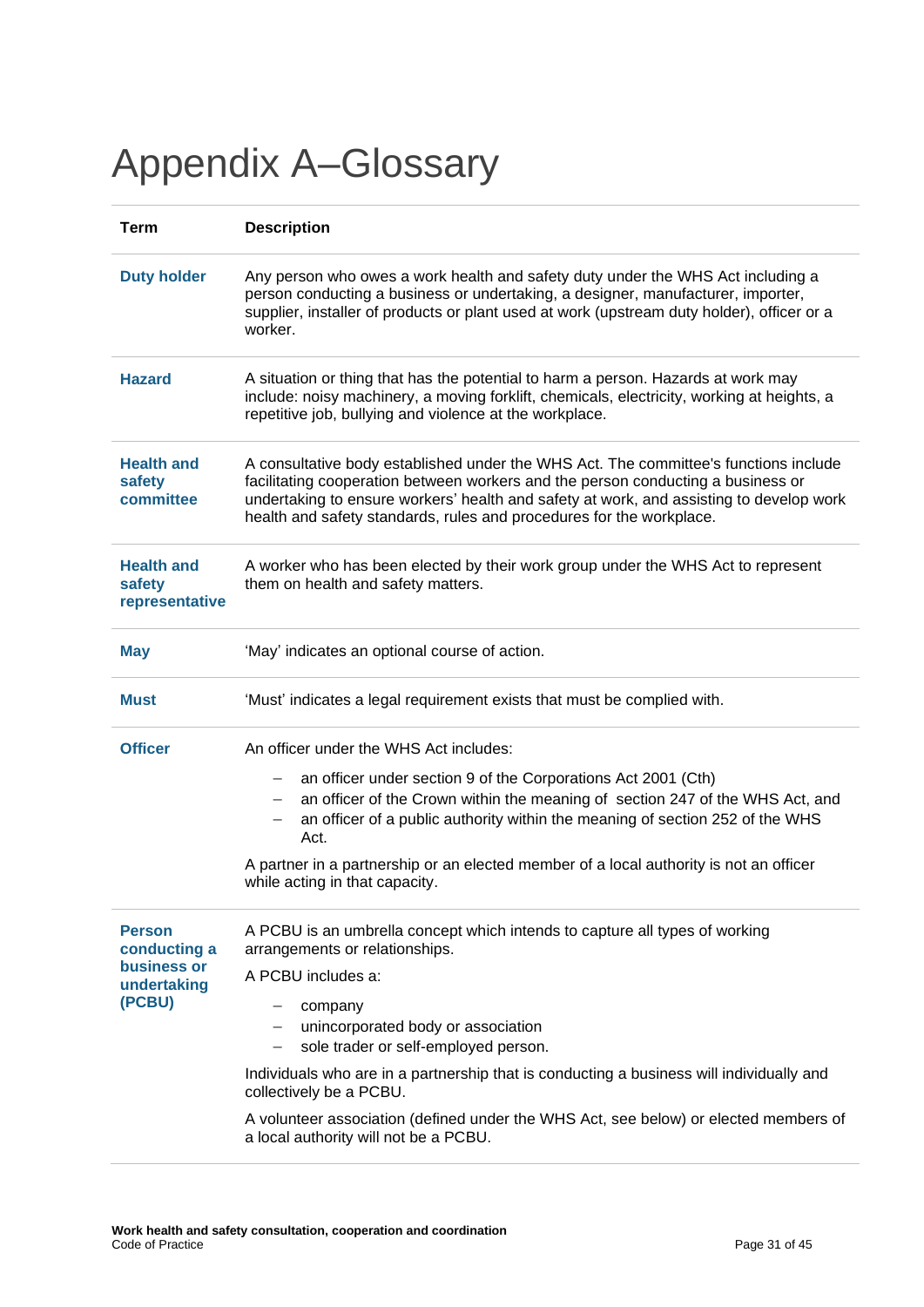| <b>Term</b>                     | <b>Description</b>                                                                                                                                                                                                                                                                                                                                                                                     |
|---------------------------------|--------------------------------------------------------------------------------------------------------------------------------------------------------------------------------------------------------------------------------------------------------------------------------------------------------------------------------------------------------------------------------------------------------|
| <b>Risk</b>                     | The possibility harm (death, injury or illness) might occur when exposed to a hazard.                                                                                                                                                                                                                                                                                                                  |
| <b>Should</b>                   | 'Should' indicates a recommended course of action.                                                                                                                                                                                                                                                                                                                                                     |
| <b>Volunteer</b><br>association | A group of volunteers working together for one or more community purposes where<br>none of the volunteers, whether alone or jointly with any other volunteers, employs any<br>person to carry out work for the volunteer association.                                                                                                                                                                  |
| <b>Work group</b>               | A group of workers established to facilitate the representation of workers by one or more<br>health and safety representatives. A work group may be all workers at a workplace but it<br>may also be appropriate to split a workplace into multiple work groups where workers<br>share similar work conditions or are exposed to similar risks and hazards. For<br>example all workers on night shift. |
| <b>Worker</b>                   | Any person who carries out work for a person conducting a business or undertaking,<br>including work as an employee, contractor or subcontractor (or their employee), self-<br>employed person, outworker, apprentice or trainee, work experience student, employee<br>of a labour hire company placed with a 'host employer' or a volunteer.                                                          |
| <b>Workplace</b>                | Any place where work is carried out for a business or undertaking and includes any<br>place where a worker goes, or is likely to be, while at work. This may include offices,<br>factories, shops, construction sites, vehicles, ships, aircraft or other mobile structures on<br>land or water.                                                                                                       |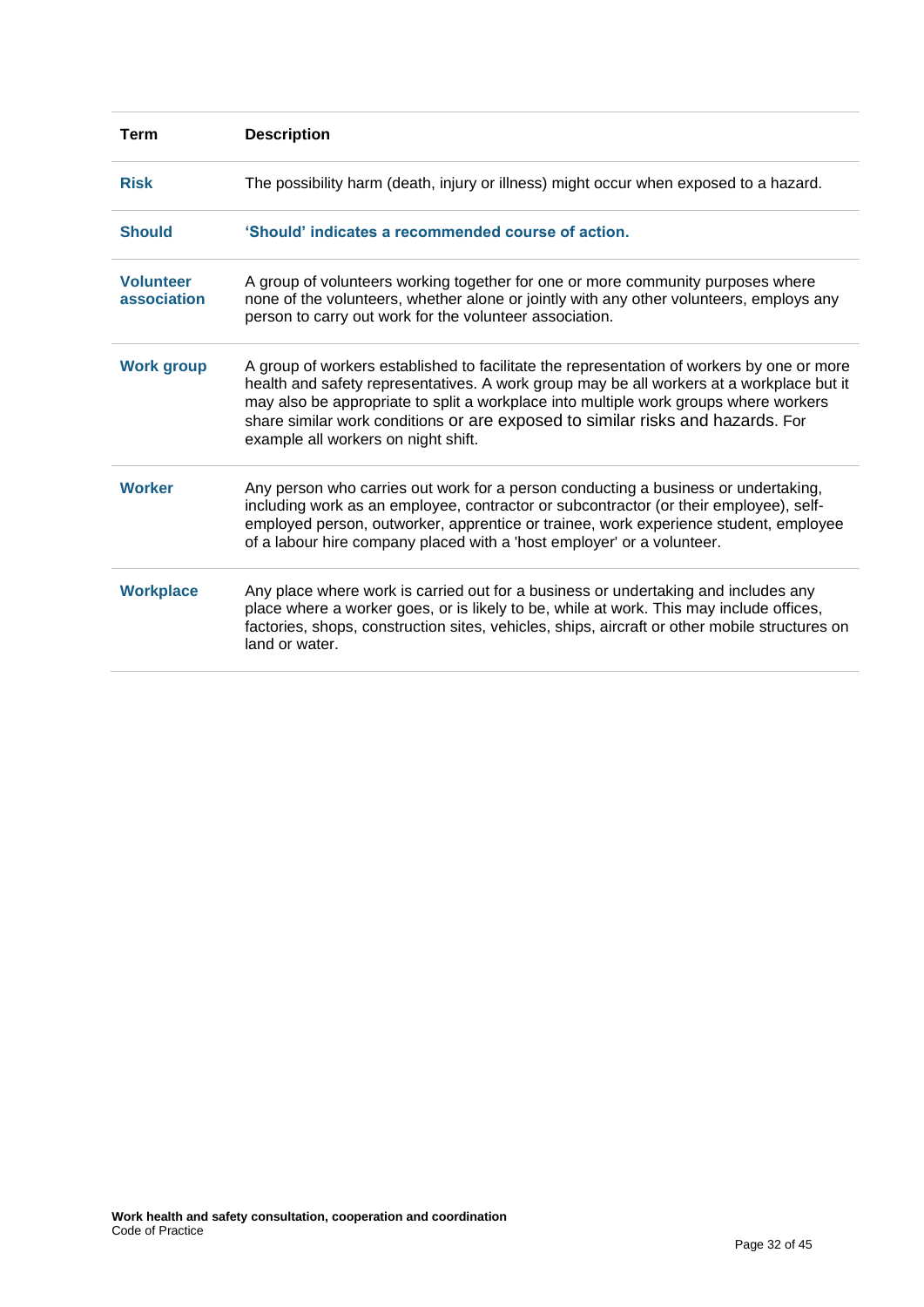# <span id="page-32-0"></span>Appendix B–Examples of consultation arrangements

# <span id="page-32-1"></span>Example 1: Consultation in a workplace with no health and safety representatives

## **Overview**

A small crane hire business employs seven workers, five of whom are crane operators. When the operators return to the yard after a job, they report defects or problems with the crane. This has been an informal process and there have been many instances of failures to report mainly small problems. The owner has decided to introduce a checklist to be filled out by the operator when returning the crane.

### When to consult

In this example, consultation with workers was required for:

- − the identification and assessment of hazards and risks, and
- − making decisions about ways to eliminate or minimise risks.

Before introducing the checklist, the owner wanted to discuss its merits with the crane operators.

### Who to consult

As there are no health and safety representatives in the workplace, the company consulted with the seven workers directly.

## How to consult

The agreed consultation procedure for the workplace is the regular weekly meeting with workers where work health and safety is always an item on the agenda.

The owner circulated the checklist to the workers a week before the meeting. In discussions at the meeting, there was support for using the checklist with a few more items added to it. It was agreed workers would trial the new checklist for three months as some operators were concerned it would be a waste of time if no action was taken on problems recorded on the checklist.

To ensure workers are kept informed of the outcomes of consultations the business keeps records of significant work health and safety issues discussed, actions to be taken and timelines for taking action. The records are displayed on the noticeboard in the workplace and are sent via email to workers as well.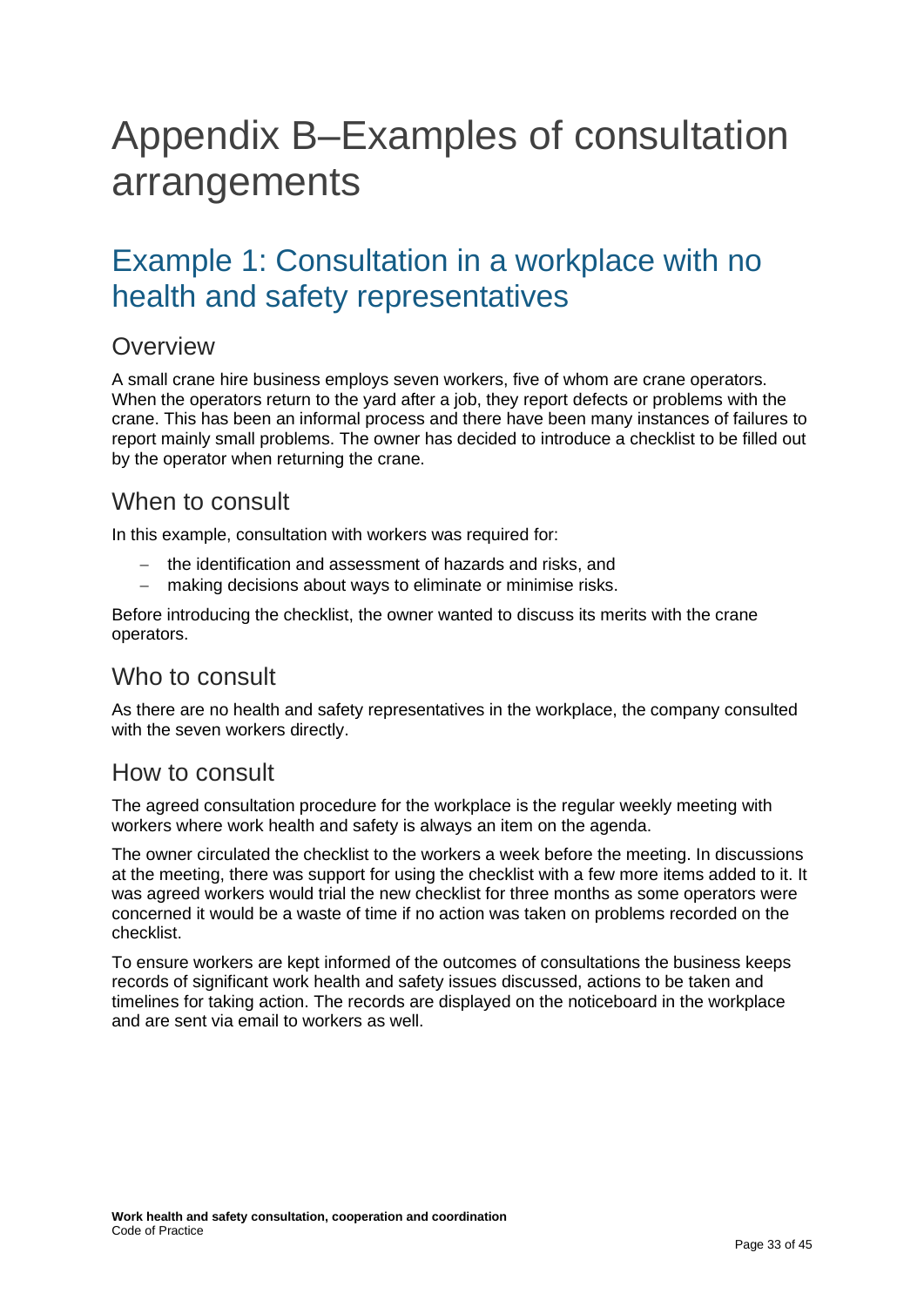# <span id="page-33-0"></span>Example 2: Consultation in a workplace with health and safety representatives - large business<sup>2</sup>

## **Overview**

A transport company operates around the clock and has 200 workers. Work groups have been established covering workers working across three shifts, each of which is represented by a health and safety representative. A health and safety committee has been established and is made up of health and safety representatives and some management representatives who hold senior positions in the organisation.

The membership of the committee was determined via extensive consultation with health and safety representatives and workers.

When the company identified the need to move to new premises, it recognised this had the potential to affect workers. The committee played a major role in getting input from health and safety representatives about warehouse layout, ergonomics, selection of new equipment and machinery, traffic management, access/egress and emergency procedures. Regular site visits were arranged to the new premises to view progress and provide advice.

## When to consult

In this example, consultation with workers was required for:

- − the identification and assessment of hazards and risks
- − making decisions about ways to eliminate or minimise risks
- − proposing changes to the workplace, and
- − making decisions about the adequacy of welfare facilities.

The design and fit-out of the new premises included considering layout, equipment selection, new work systems, lighting installation, design and commissioning of a sorting table and warehouse airflow.

### Who to consult

The relocation affected workers and they were consulted via their respective health and safety representatives. The committee acted as a centralised conduit for information flow in this process by providing the workers they represent with regular updates.

### How to consult

The organisation has agreed procedures whereby consultation occurs via health and safety representatives and the committee.

#### **Health and safety representatives**

Health and safety representatives acted as a communication channel between management and workers. Health and safety representatives chaired the health and safety sections of weekly toolbox meetings, using these as an open forum where all workers could receive information and to express views and raise health and safety issues for discussion by the committee.

*<sup>2</sup>* While the size and structure of a business will influence how the PCBU effectively consults with workers, all PCBUs must meet the same requirements under the WHS Act.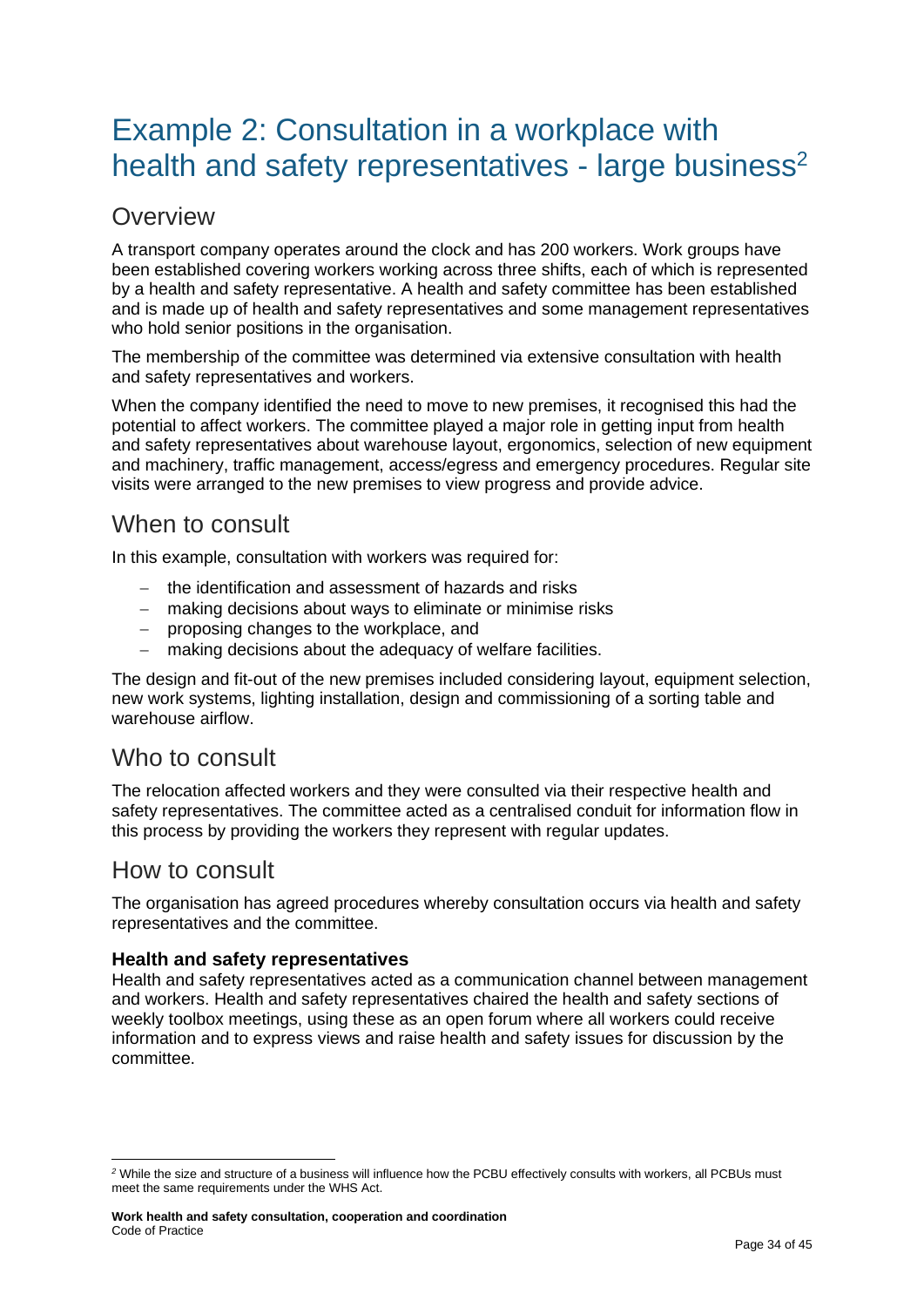#### **Health and safety committee**

The committee takes ongoing responsibility for ensuring relevant health and safety information is posted on worker noticeboards, e.g. meeting agendas, minutes, alerts and newsletters. The committee also sets timelines and frameworks for evaluating systems and processes, e.g. warehouse airflow to be assessed by external consultant every three months.

# <span id="page-34-0"></span>Example 3: Consultation in a workplace with health and safety representatives - small business<sup>3</sup>

### **Overview**

A small charitable organisation has 14 staff who work across two offices in the same city. One work group has been established covering the two office locations. This work group is represented by one health and safety representative.

At one of the regular meetings between the Chief Executive Officer (CEO) and the health and safety representative, the CEO raised the possibility of the organisation taking on some additional work in the coming months, which could have a significant impact on the way work is organised and the demands on workers.

The CEO convened a meeting with workers and the health and safety representative to seek their early views on the possible changes, the potential risks, and suggestions for how work might best be organised and prioritised. The CEO encouraged workers to provide any further concerns or suggestions following the meeting.

The CEO used the feedback from workers to develop a draft workplan, which was shared with the health and safety representative. The health and safety representative identified the need for refresher training for workers before taking on the new tasks. This was included in the draft workplan and circulated to all workers for feedback before being finalised.

### When to consult

In this example, consultation with workers was required for:

- − proposing changes to the workplace
- − the identification and assessment of hazards and risks, and
- − making decisions about ways to eliminate or minimise risks.

### Who to consult

Agreed procedures set out how consultation occurs via the health and safety representative (see below).

### How to consult

The agreed consultation procedure for the workplace is:

- the regular fortnightly meeting with workers where work health and safety is a standing item on the agenda
- regular emails across sites
- dedicated time for the health and safety representative to consult with workers at the other site, and
- monthly meetings between the health and safety representative and the CEO.

*<sup>3</sup>* While the size and structure of a business will influence how the PCBU effectively consults with workers, all PCBUs must meet the same requirements under the WHS Act.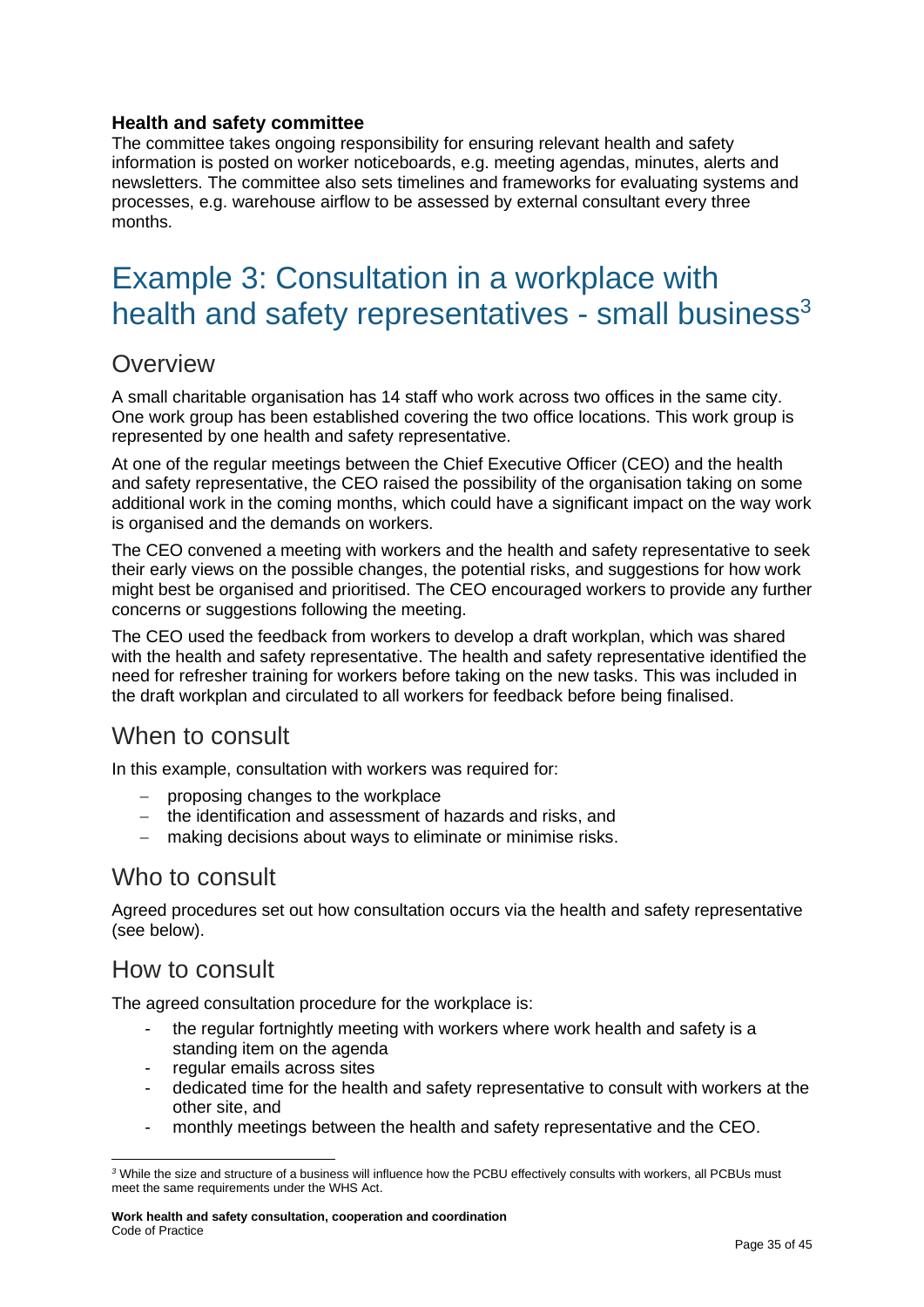#### **Health and safety representatives**

The health and safety representative acted as an important communication channel between the CEO and the workers. The health and safety representative spoke at the meeting with workers and encouraged them to express their views and concerns. The health and safety representative was available for any workers who wanted to discuss their concerns privately. The health and safety representative alerted the CEO to additional considerations, including the requirement for refresher training.

#### *Background – the election of the health and safety representative*

A worker who had been a health and safety representative at a previous workplace made a request to the CEO to facilitate the election of a health and safety representative. The worker believed that formalised arrangements were needed as it was a busy workplace and consultation on health and safety matters between workers and management occurred infrequently. The worker was also aware that other workers had raised health and safety concerns to managers in the past and these had not been promptly addressed.

The workers and the management team met to discuss the establishment of work groups and the election process. It was agreed that the establishment of one work group was appropriate because the work conducted across the two offices was similar and there was a relatively small number of workers. The parties agreed that the health and safety representative would be supported to work out of the other office at regular intervals, so workers have face to face access to the health and safety representative and the health and safety representative understands any health and safety issues specific to the second office. It was discussed that the need for additional workgroups would be closely monitored.

As agreed at the meeting, workers were asked to nominate their interest in being the health and safety representative by email. The worker who had requested the election was the only worker to express an interest, so was elected to the position.

The worker informed the PCBU of the approved training course suitable to the role and the PCBU made the necessary arrangements for their attendance.

It was also agreed that written procedures would be developed so it was clear to everyone how consultation would occur. This took the form of a simple one-page document which sets out what matters require consultation, who is to be consulted, the ways consultation is to occur, how information is shared, and when the procedures will be reviewed.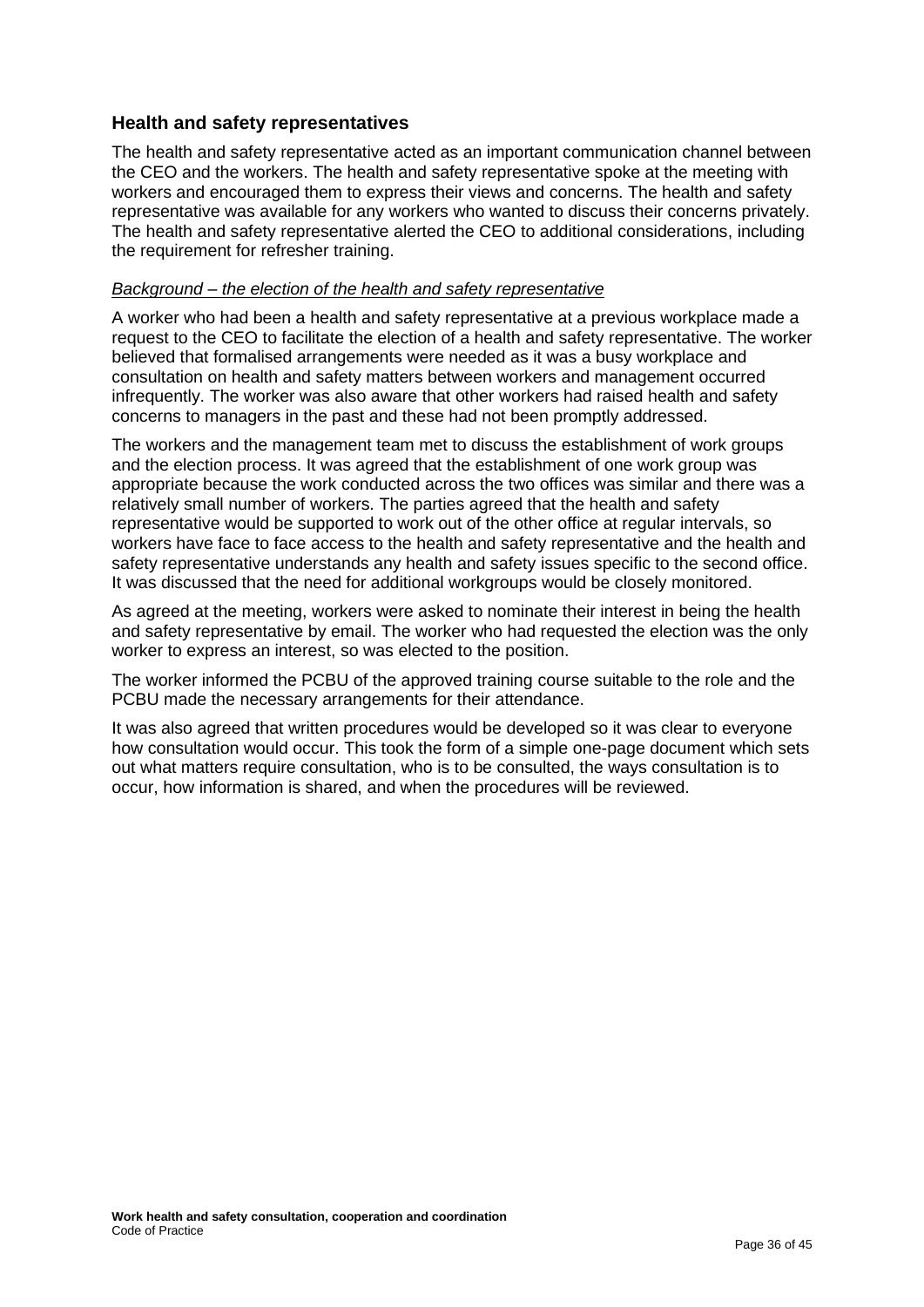# <span id="page-36-0"></span>Appendix C–Consulting, cooperating and coordinating activities

# <span id="page-36-1"></span>Example 1: Sharing the same workplace

### **Overview**

A finance company is leasing premises in a multi-tenanted office block. It has identified an issue with one of the lifts in the building malfunctioning.

## Identify health and safety duties and other duty holders

The finance company and other tenants of the building have duties as PCBUs to ensure the health and safety of their workers and clients visiting their offices.

At the same time, the building owner and property manager have duties as persons with management or control of the building to ensure people can safely enter and exit the building and the building is safe and without risk to others.

A company contracted to clean the building will have duties as a PCBU to ensure the health and safety of its workers.

A company contracted to maintain and repair lifts (maintenance contractor) has a duty to ensure its workers and other persons are not put at risk from work carried out as part of its business.

Each of these duties is subject to what is reasonably practicable.

## **Consult**

The finance company consults the property manager of the office block to find out what arrangements are in place for the proper maintenance of plant, in this instance, lifts.

Before maintenance is to be carried out on the lifts the property manager consults with the maintenance contractor, the tenants and the cleaning contractor so duty holders know of the work and what they each need to do to ensure the safety of persons in the building. This includes identifying the best time for the work to be done, how the work area will be barricaded and what information, if any, the finance company and other tenants should give to their workers and clients.

As the work proceeds, the finance company informs the property manager and the maintenance contractor of concerns or incidents, to enable these to be considered and changes made.

## **Cooperate**

The finance company and other tenants cooperate with the maintenance contractor by complying with the contractor's safety procedures.

## Coordinate activities

The finance company ensures its workers and clients do not use the lifts during the maintenance work and they have another safe means of entry and exit.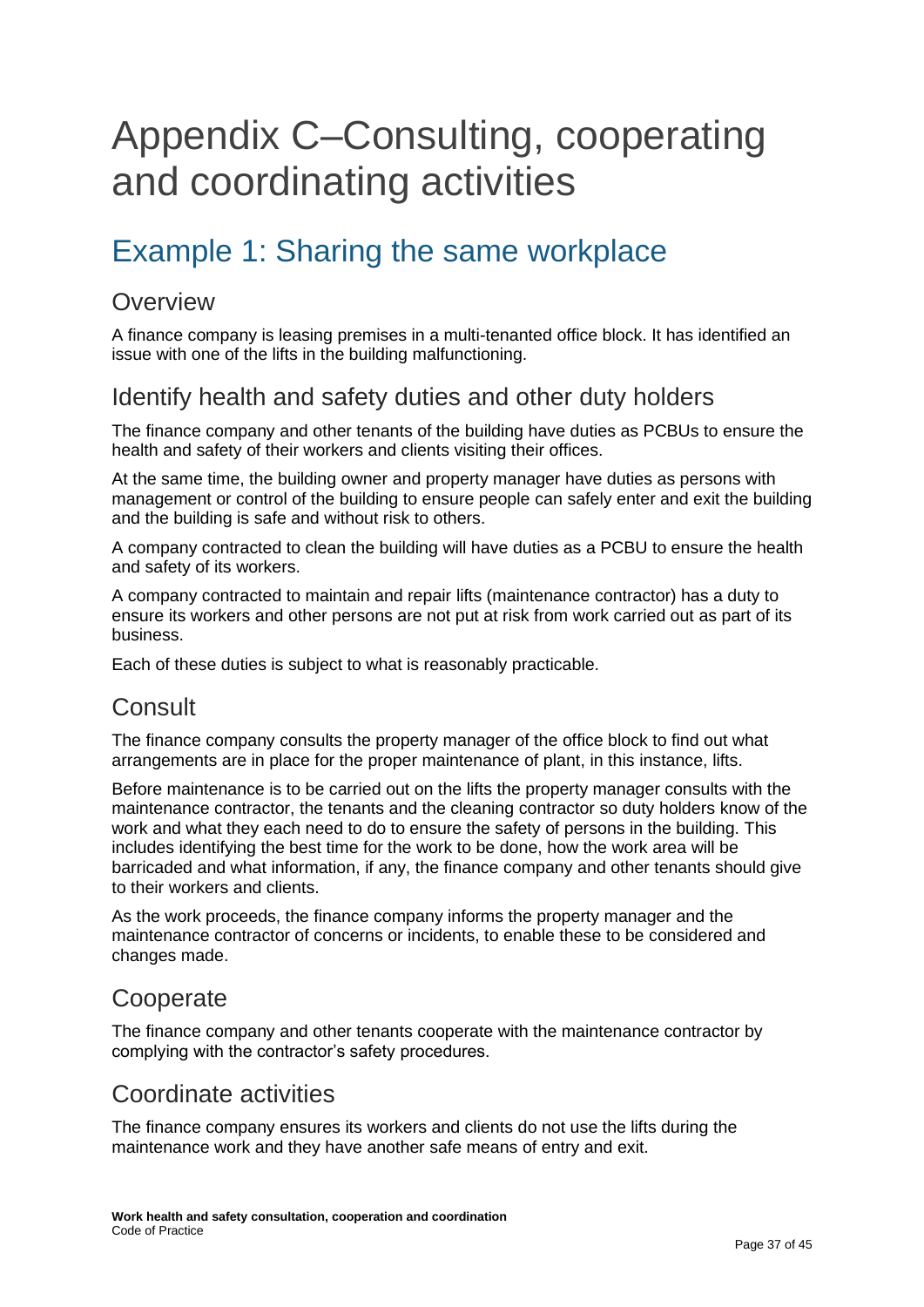The maintenance contractor works with the property manager to schedule maintenance work so it does not interfere with the safe movement of persons in the building, as far as is reasonably practicable.

# <span id="page-37-0"></span>Example 2: Sharing the same workers

## **Overview**

A manufacturing company is engaging workers through a labour hire firm.

## Identify health and safety duties and other duty holders

The manufacturing company has a duty to ensure the health and safety of its workers including its own employees and labour hire workers who are engaged to work on the production line. The labour hire firm has a duty to ensure the health and safety of the labour hire workers it provides to the manufacturing business.

Each of these duties is subject to what is reasonably practicable.

## **Consult**

The manufacturing company and labour hire firm consult each other about the job requirements, the skills required of the workers, health and safety risks associated with the work and what each will do to control the risks.

As part of the contract, they clarify responsibility for providing equipment (for example personal protective equipment) and agree to consult before changes are made affecting the health and safety of the labour hire workers.

## **Cooperate**

The manufacturing company cooperates with the labour hire firm by allowing the labour hire firm to visit the workplace to assess and monitor the adequacy of control measures being provided at the workplace. The manufacturing company also allows the labour hire workers to maintain communication with the labour hire firm.

## Coordinate activities

The manufacturing company and labour hire firm agree to coordinate arrangements for:

- labour hire workers to be consulted and represented on work health and safety matters
- − reporting and investigating incidents.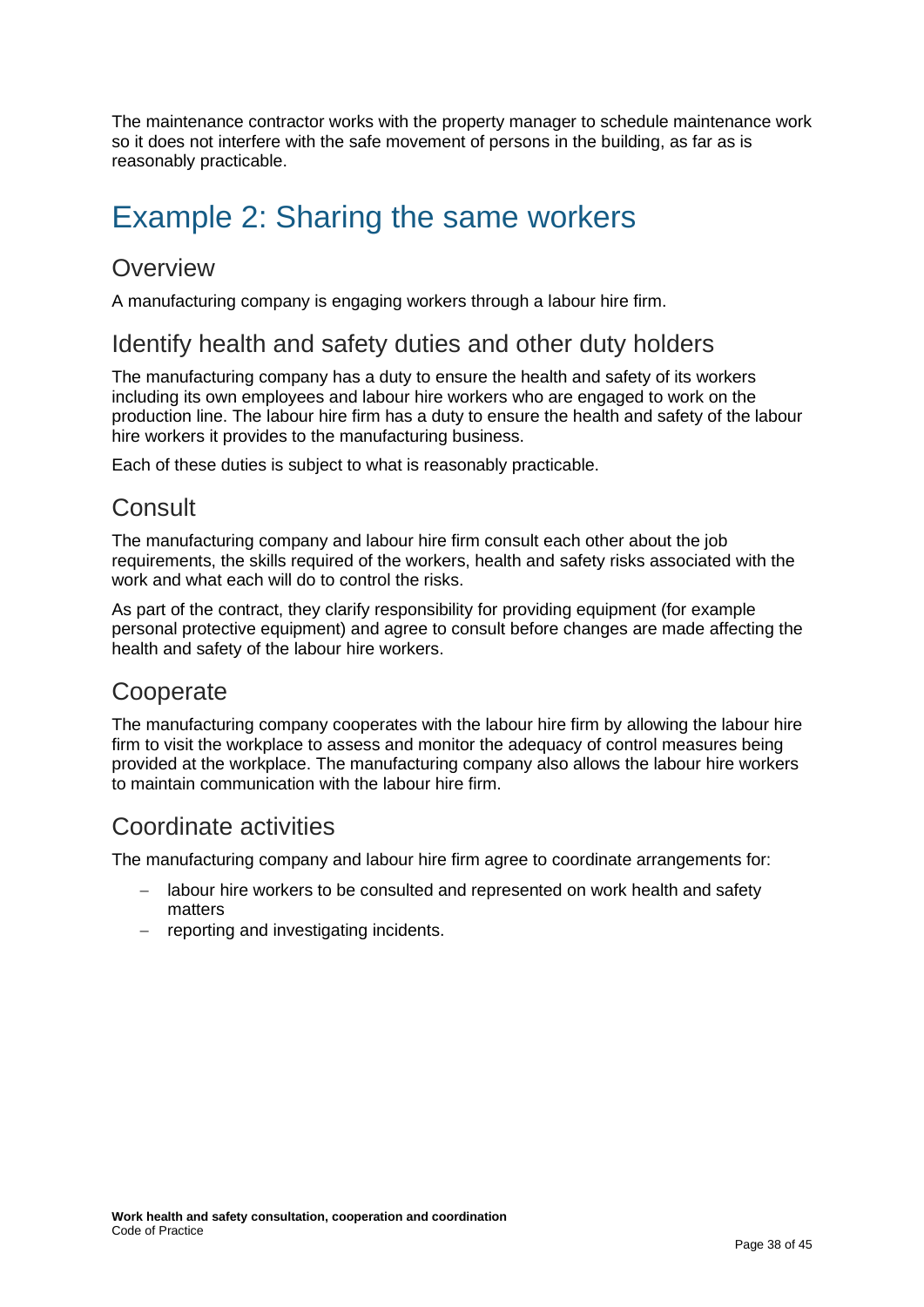# <span id="page-38-0"></span>Example 3: Running an event with other duty holders

## **Overview**

A local council is running a street festival together with a large community organisation.

## Identify health and safety duties and other duty holders

The council has a duty as a PCBU to ensure the health and safety of its workers, those of the community organisation and the public.

The community organisation is a PCBU and has a duty to ensure the work health and safety of its workers, those of the council and that other persons are not put at risk from work carried out as part of its business.

A company contracted by the council to supply marquees and other equipment (including bain maries and other equipment that will be used for cooking and serving) has a duty to ensure its workers and other persons are not put at risk from work carried out as part of its business, in this case providing the equipment.

A company contracted by the supplier to transport and deliver the equipment has a duty to ensure its workers and other persons are not put at risk from work carried out as part of its business.

The police force will be providing members for crowd control and other purposes and has a duty to ensure the health and safety of its workers, and that other persons are not put at risk from work carried out as part of its business

First aid facilities and officers will be provided by another organisation, which has a duty to ensure its workers and other persons are not put at risk from work carried out as part of its business or undertaking.

Each of these duties is subject to what is reasonably practicable.

## **Consult**

The council and the community organisation consult with each other to identify how each will be involved in the activities and how each will be minimising the risks associated with what they will be doing. They identify how to coordinate their activities.

The council consults the supplier about the health and safety risks of the equipment. This includes the detail of delivery times and circumstances and what will be needed for it to be safely unloaded.

The supplier consults the transport company about when and where the equipment is to be delivered, and how to deal with potential hazards during the transport and unloading.

The police consult with both the council and the community organisation to identify how the festival is to be conducted and the hazards and risks relevant to their activities. This includes making clear the role of the police in minimising risks to the public and to the police officers through crowd management. The police identify their requirements of the council and the community organisation for matters like vehicle access.

The council, community organisation and first aid provider consult on the requirements for the first aid facilities including their nature, quantity and location.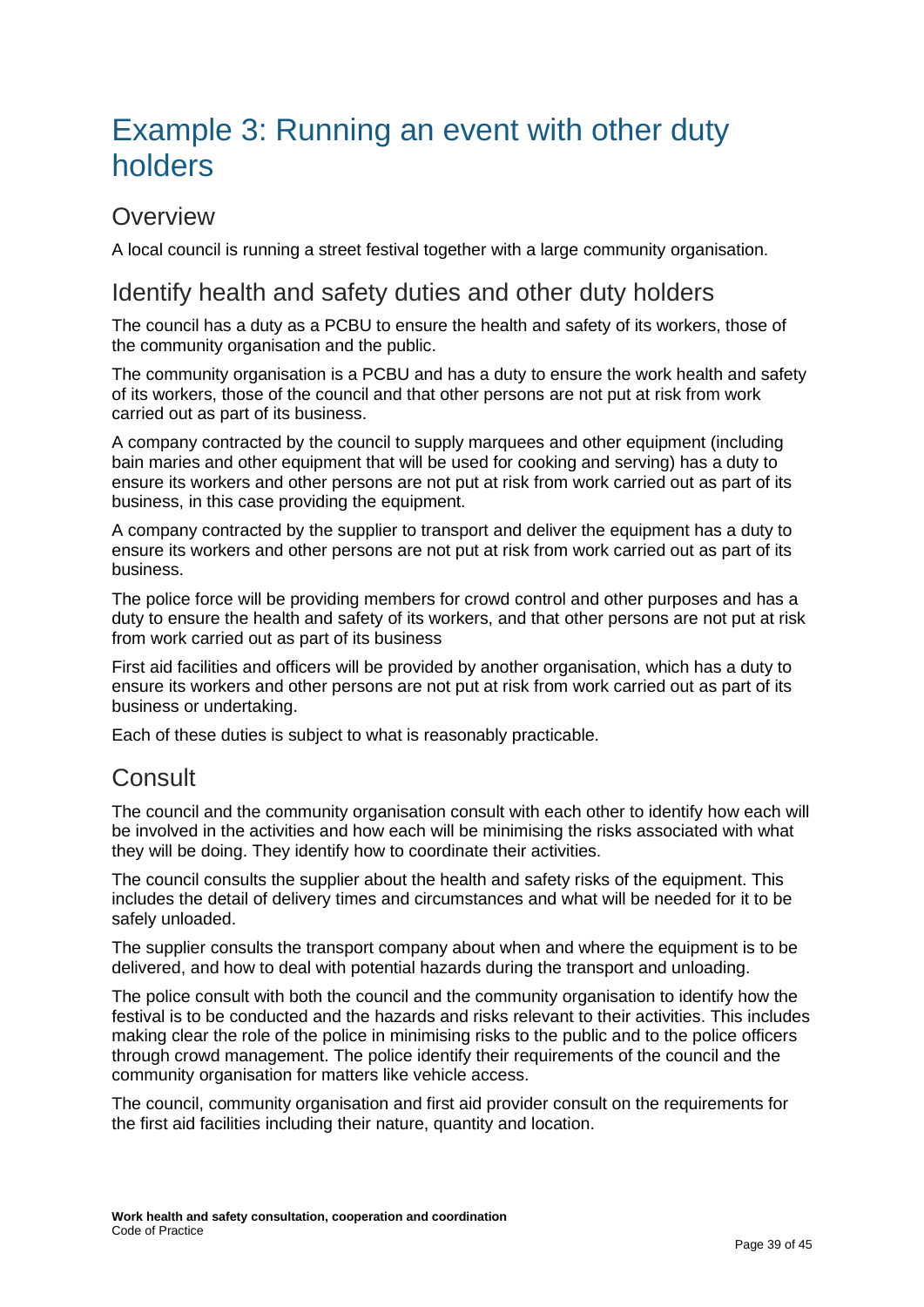The council organises a meeting inviting the community organisation including its health and safety representatives, the supplier and each organisation providing services at the event to facilitate the consultation.

## **Cooperate**

The council and community organisation cooperate with the transport company in the arrangements needed for safe delivery and unloading.

The supplier cooperates with the transport company in requirements it has for the delivery.

The council and community organisation cooperate with the police and the first aid provider in their requirements.

The transport contractor follows the instructions for safe transport and delivery.

## Coordinate activities

The council and community organisation coordinate their activities to ensure they do not get in the way of each other and ensure what they each do for health and safety is complementary.

The transport company coordinates collecting the equipment with the supplier and the delivery of the equipment with the supplier and council.

The council and community organisation coordinate the layout of the festival site with the needs of the police and first aid providers.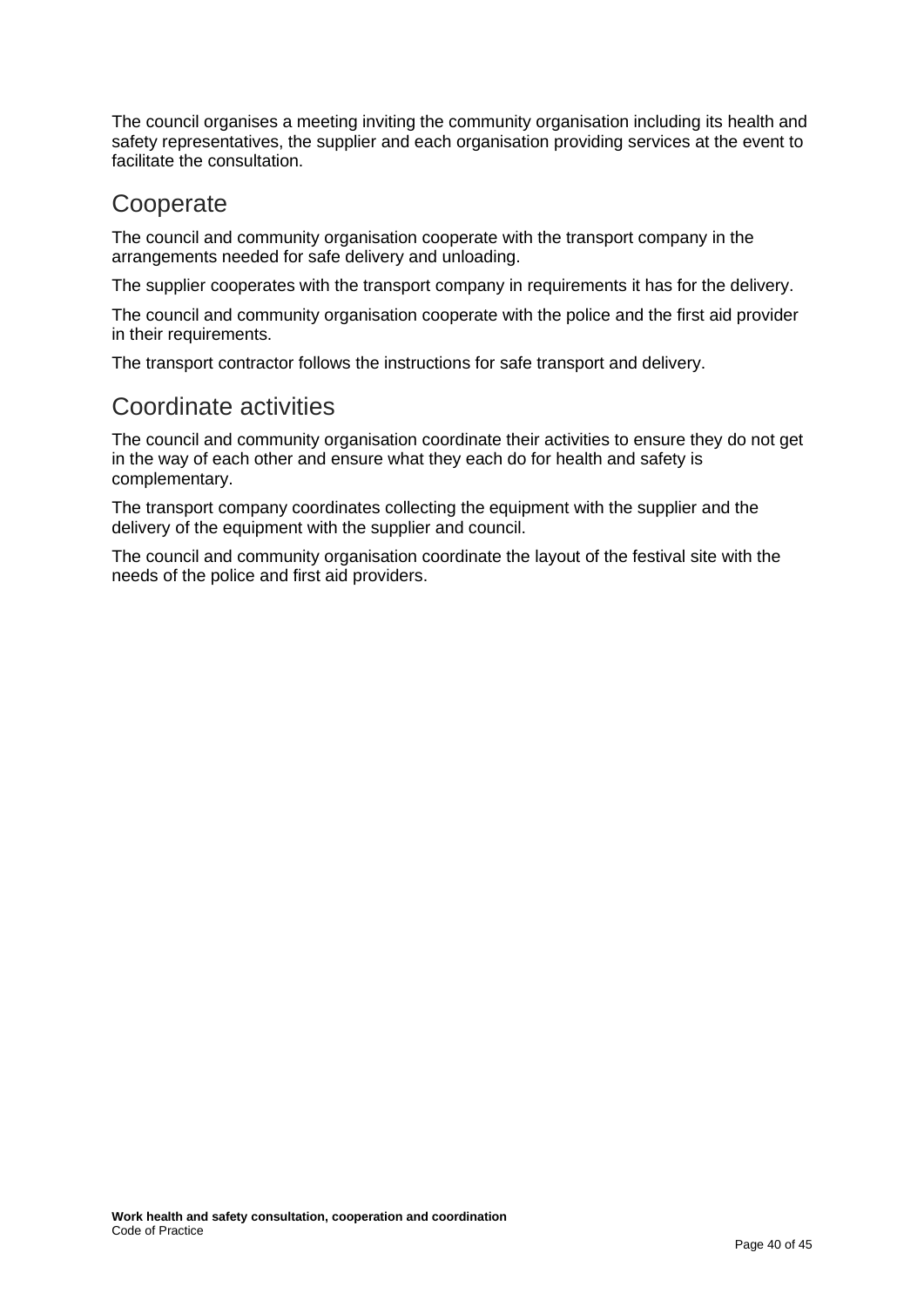# <span id="page-40-0"></span>Appendix D–Consultation checklist

| <b>Consultation compliance</b>                                                                                                                          | Yes /No | <b>Chapter</b><br>in Code |
|---------------------------------------------------------------------------------------------------------------------------------------------------------|---------|---------------------------|
| Do I have one or more consultation arrangements in place after<br>consultation with my workers?<br>4                                                    |         |                           |
| Do the consultation arrangements include workers other than my<br>employees such as contractors or labour hire workers who are part of<br>my workforce? |         | 4, 5                      |
| Do I use my consultation mechanism when I:                                                                                                              |         | 2                         |
| identify hazards and assess risks?                                                                                                                      |         |                           |
| make decisions to eliminate or minimise risks?                                                                                                          |         |                           |
| make decisions about welfare facilities?                                                                                                                |         |                           |
| propose changes to the work, including purchasing new or used<br>$\overline{\phantom{0}}$<br>plant or new substances or materials?                      |         |                           |
| develop and review safety policies and procedures?<br>$\qquad \qquad -$                                                                                 |         |                           |
| When I consult with my workers on these issues do I:                                                                                                    |         | 3                         |
| inform them of what I intend to do (e.g. purchase a new piece of<br>equipment)?                                                                         |         |                           |
| share relevant information about the issue with them?<br>$\overline{\phantom{m}}$                                                                       |         |                           |
| give them a reasonable opportunity to respond and contribute to<br>decision making?                                                                     |         |                           |
| discuss any of their safety concerns?                                                                                                                   |         |                           |
| take into account the views they express?                                                                                                               |         |                           |
| advise them of my decision and the reasons for it?                                                                                                      |         |                           |
| If workers are represented by a health and safety representative, do I:<br>4                                                                            |         |                           |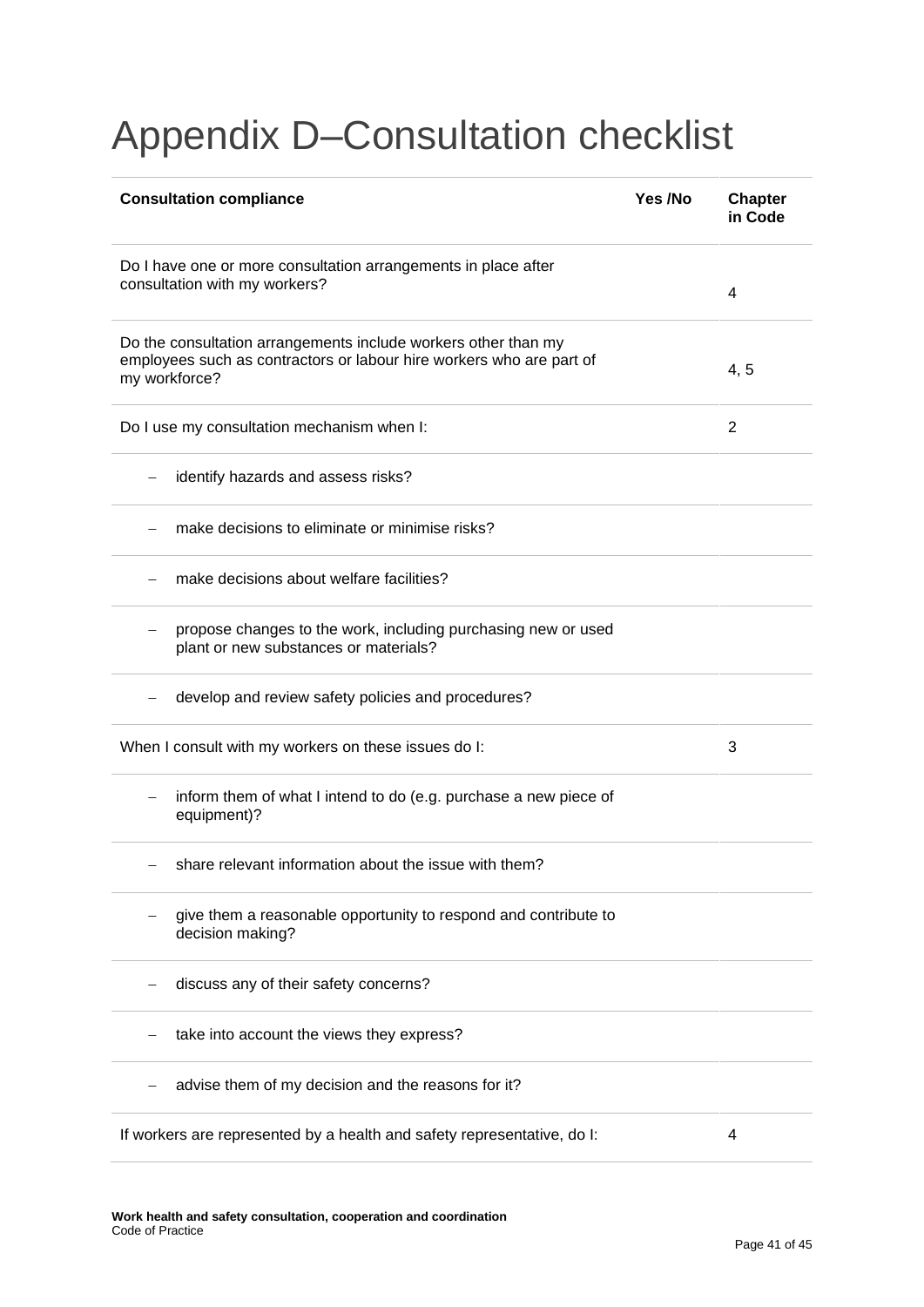| <b>Consultation compliance</b>                                                                                                                   | Yes /No | <b>Chapter</b><br>in Code |
|--------------------------------------------------------------------------------------------------------------------------------------------------|---------|---------------------------|
| include the representative in all health and safety consultations?                                                                               |         |                           |
| make myself available for the representative to raise and<br>discuss health and safety matters with me?                                          |         |                           |
| Do I consult other duty holders who share responsibility for a health and<br>safety matter with me?                                              |         | 5                         |
| Do I identify other duty holders early before commencing work?                                                                                   |         |                           |
| Have I established open communication and consultation<br>methods with other duty holders about the work and related<br>health and safety risks? |         |                           |
| Have I confirmed with other duty holders that our joint duties are<br>met?                                                                       |         |                           |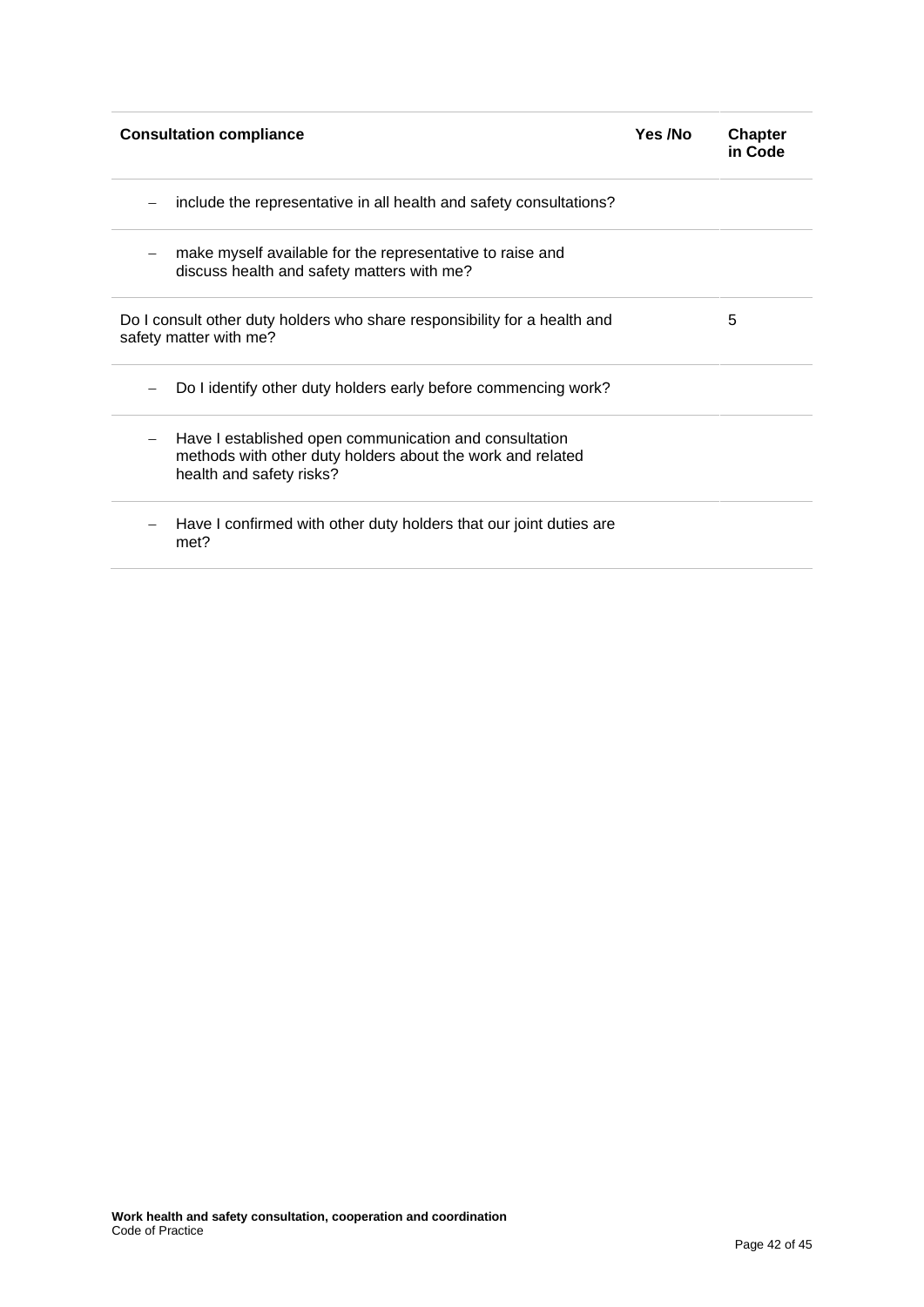# <span id="page-42-0"></span>Appendix E–Consultation requirements in the WHS Regulations

| Part                                                                                                     | <b>Regulation</b>              | Requirement                                                                                                                                                                                                                                                                                                                                                                       |
|----------------------------------------------------------------------------------------------------------|--------------------------------|-----------------------------------------------------------------------------------------------------------------------------------------------------------------------------------------------------------------------------------------------------------------------------------------------------------------------------------------------------------------------------------|
| Part 4.7 General<br><b>Electrical Safety in</b><br>Workplaces and<br><b>Energised Electrical Work</b>    | 158(1)(d)                      | Before electrical work on energised electrical equipment<br>commences the PCBU must consult with the person with<br>management or control of the workplace.                                                                                                                                                                                                                       |
| Part 5.1 General Duties<br>for Plant and Structures                                                      | 193(1)(c)(iii)                 | The manufacturer of plant must ensure all reasonable steps are<br>taken to consult with the designer of the plant in relation to the<br>alteration of the design to rectify any hazard identified in the<br>design of the plant.                                                                                                                                                  |
| Part 5.1 General Duties<br>for Plant and Structures                                                      | 197(d)                         | An importer of plant must take all reasonable steps to ensure<br>that the designer and manufacturer of the plant are consulted in<br>relation to any alteration made to the plant to control the risk<br>from an identified hazard.                                                                                                                                               |
| Part 6.2 Duties of<br>Designer of Structure and<br>Person Who<br>Commissions<br><b>Construction Work</b> | 294                            | (1) A PCBU that commissions construction work in relation to a<br>structure must, so far as is reasonably practicable, consult with<br>the designer of the whole or any part of the structure about how<br>to ensure that risks to health and safety arising from the design<br>during the construction work are:                                                                 |
|                                                                                                          |                                | eliminated, so far as is reasonably practicable; or                                                                                                                                                                                                                                                                                                                               |
|                                                                                                          |                                | if it is not reasonably practicable to eliminate the risks,<br>minimised so far as is reasonably practicable.                                                                                                                                                                                                                                                                     |
|                                                                                                          |                                | (2) Consultation must include giving the designer any information<br>that the person who commissions the construction work has in<br>relation to the hazards and risks at the workplace where the<br>construction work is to be carried out.                                                                                                                                      |
| Part 6.4 Additional Duties<br>of Principal Contractor                                                    | 309(2)(b)                      | The principal contractor for a construction project must ensure<br>the WHS management plan includes the arrangements are in<br>place, between any PCBUs at the workplace where the<br>construction project is being undertaken, for consultation,<br>cooperation and the coordination of activities in relation to<br>compliance with their duties under the Act and Regulations. |
| Part 7.1 Hazardous<br>Chemicals,<br>Part 7.2 Lead<br>Part 8.5 Asbestos at the                            | 371(2),<br>408, 416 and<br>437 | The PCBU must consult the worker in relation to the selection of<br>a registered medical practitioner for the purpose of health<br>monitoring.                                                                                                                                                                                                                                    |
| Workplace                                                                                                |                                |                                                                                                                                                                                                                                                                                                                                                                                   |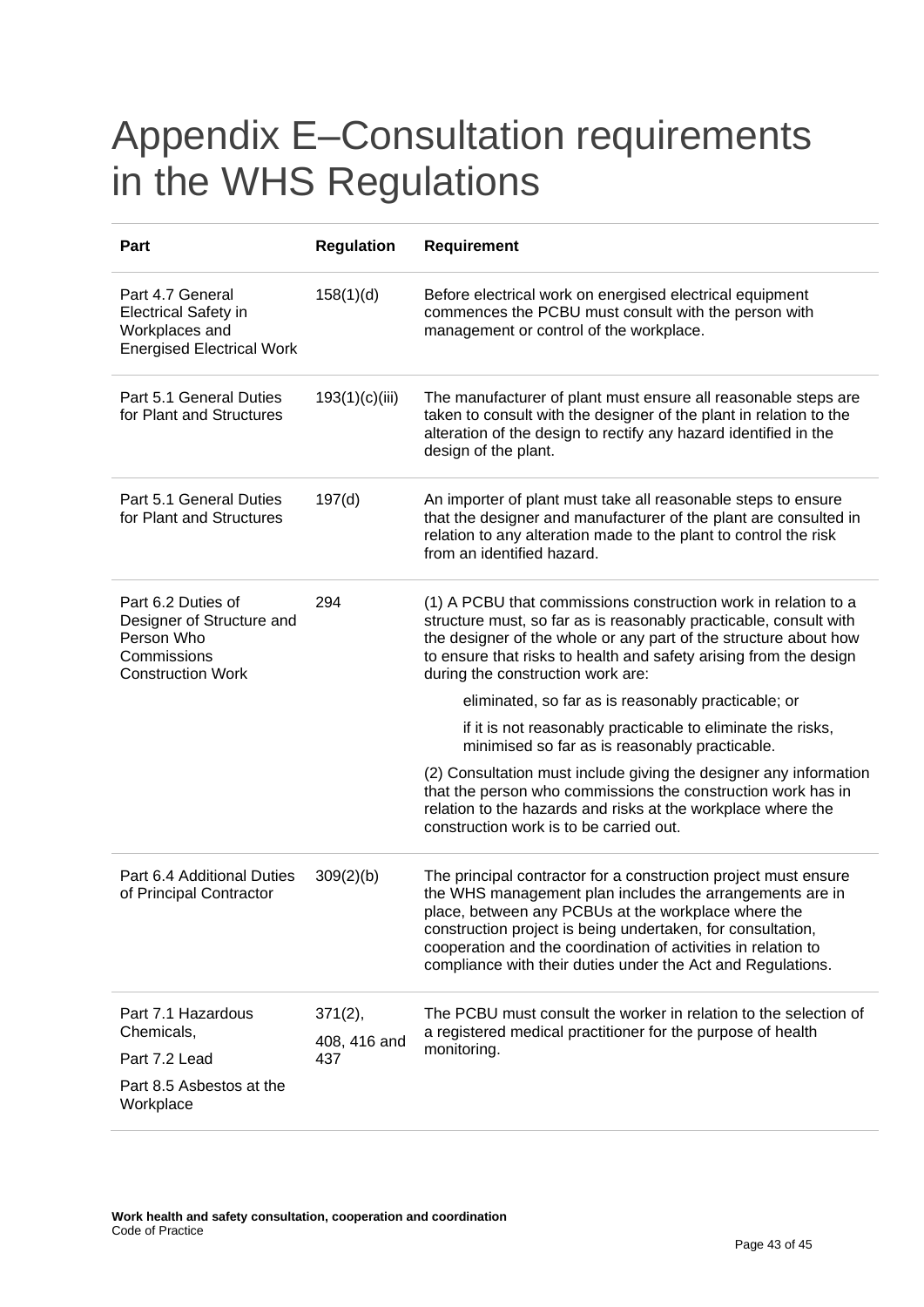| Part                                                                                   | <b>Regulation</b> | Requirement                                                                                                                                                                                                                                                                                                                                                   |
|----------------------------------------------------------------------------------------|-------------------|---------------------------------------------------------------------------------------------------------------------------------------------------------------------------------------------------------------------------------------------------------------------------------------------------------------------------------------------------------------|
| Part 9.2 Determinations<br>about Major Hazard<br><b>Facilities</b>                     | 546               | In deciding whether to revoke a determination about a major<br>hazard facility the regulator must consult with the major hazard<br>facility's contact person or operator (as applicable).                                                                                                                                                                     |
| Part 9.3 Duties of<br><b>Operators of Determined</b><br><b>Major Hazard Facilities</b> | 552(d)            | The operator of a determined major hazard facility must provide<br>the regulator with a safety case outline which includes a<br>description of the consultation with workers that occurred in the<br>preparation of the safety case outline, and will occur in the<br>preparation of the safety case.                                                         |
| Part 9.3 Duties of<br><b>Operators of Determined</b><br><b>Major Hazard Facilities</b> | 557(2)            | In developing the emergency plan for a determined major hazard<br>facility the operator must consult with emergency service<br>organisations with responsibility for the area in which the major<br>hazard facility is located and, in relation to the off-site health and<br>safety consequences of a major incident occurring, with the local<br>authority. |
| Part 9.3 Duties of<br><b>Operators of Determined</b><br><b>Major Hazard Facilities</b> | 559(3)            | In reviewing and revising the emergency plan, the operator of a<br>determined major hazard facility must consult with the<br>emergency service organisations referred to in regulation 557(2).                                                                                                                                                                |
| Part 9.3 Duties of<br><b>Operators of Determined</b><br><b>Major Hazard Facilities</b> | 561(2)(f)         | The operator of a determined major hazard facility must provide<br>the regulator with a completed safety case for the major hazard<br>facility containing a description of the consultation with workers<br>that took place under regulation 575 in the preparation of the<br>safety case.                                                                    |
| Part 9.4 Licensed Major<br><b>Hazard Facilities-Risk</b><br>Management                 | 569(4)            | In reviewing and revising a licensed major hazard facility's<br>emergency plan, the operator must consult with the emergency<br>service organisations referred to in regulation 557(2).                                                                                                                                                                       |
| Part 9.5 Major hazard<br>facilities Consultation and<br><b>Workers' Safety Role</b>    | 574-575           | The operator of a determined major hazard facility must<br>implement a safety role for the workers at the facility.<br>They must also consult with workers for a range of specified<br>reasons outlined in regulation 575.                                                                                                                                    |